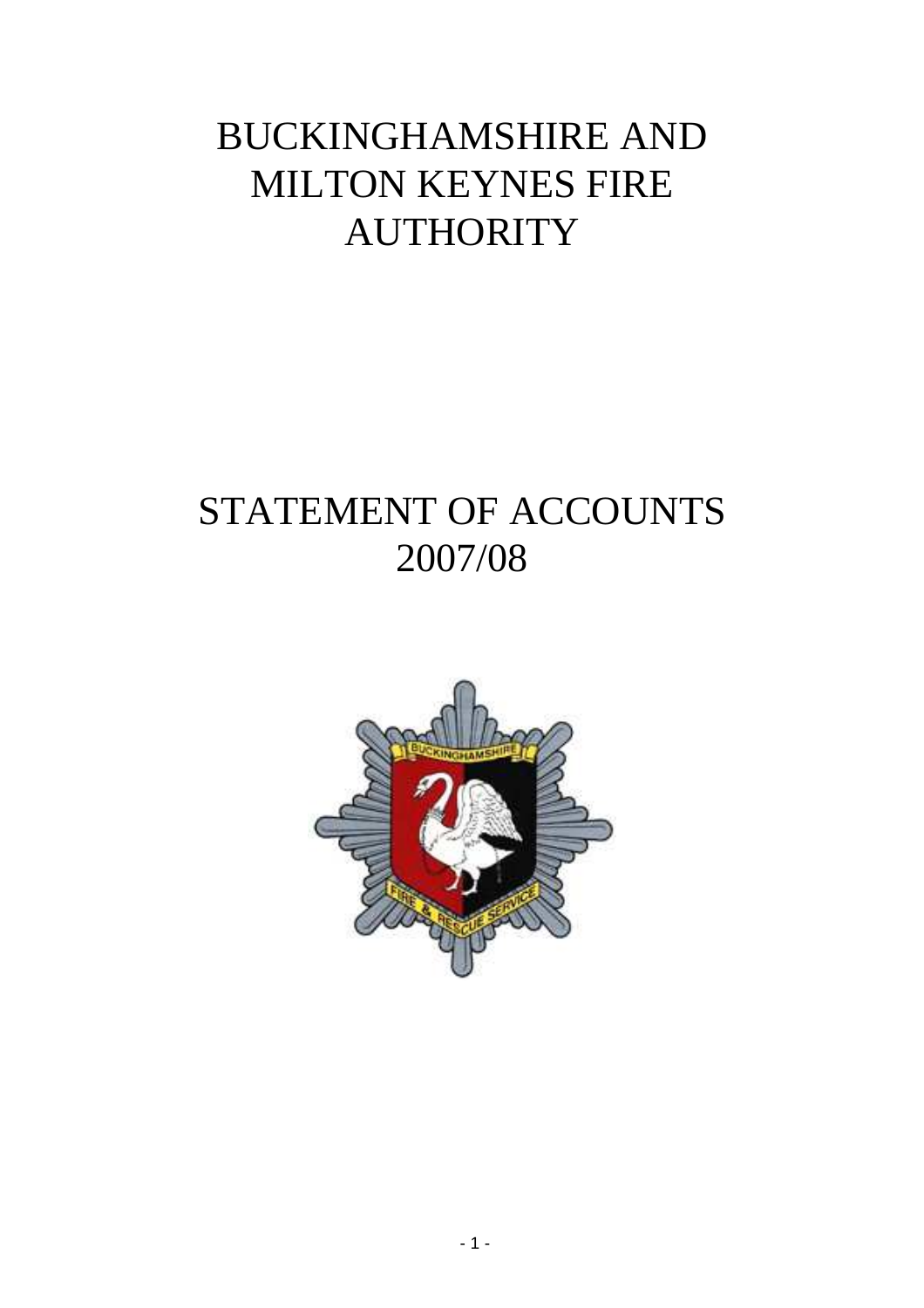# **Table of Contents**

| Statement Of Responsibilities For The Statement Of Accounts  12 |     |
|-----------------------------------------------------------------|-----|
|                                                                 |     |
|                                                                 | .24 |
|                                                                 |     |
|                                                                 |     |
|                                                                 |     |
|                                                                 |     |
|                                                                 |     |
|                                                                 | 38  |
|                                                                 |     |
|                                                                 |     |
|                                                                 |     |
|                                                                 |     |
|                                                                 |     |
|                                                                 |     |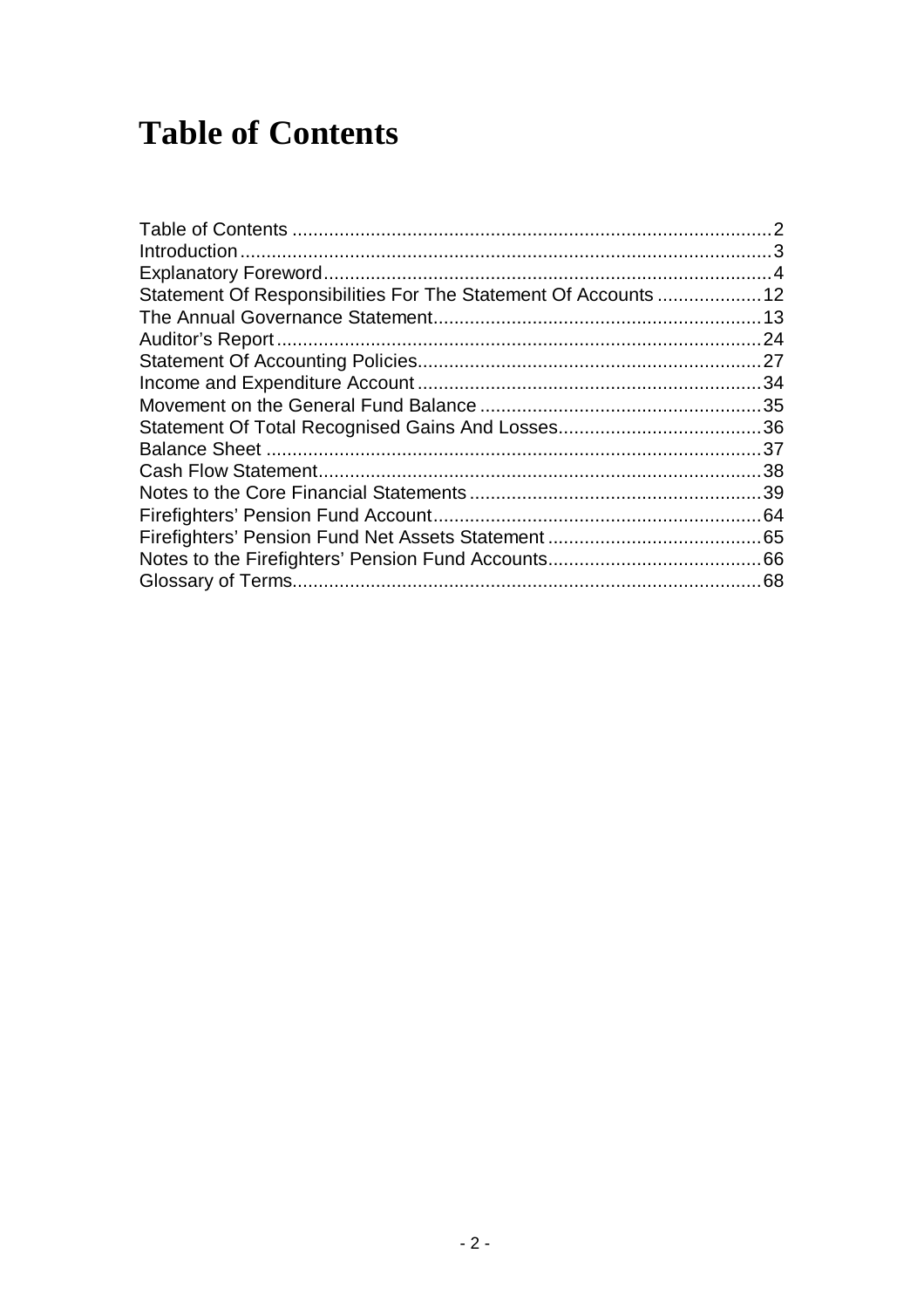# **Introduction**

## **Welcome to our Statement of Accounts**

This document sets out the financial activities of the Buckinghamshire and Milton Keynes Fire Authority for the year ended 31 March 2008. It shows the financial detail of the services we have provided and the resources consumed and the financial position at the end of the year.

The Authority is responding to a number of challenges with new responsibilities being required of Fire and Rescue Services and higher performance expectations in delivering our services to the residents of Buckinghamshire and Milton Keynes.

Significant effort is being directed towards our planning and preparation for future demands on the service to ensure that we are adequately prepared to meet our statutory responsibilities and play our part in the future of the community. The planned increase in the number of houses in Buckinghamshire and Milton Keynes over the next 20 years requires much planning and preparation. We will need to build new fire stations, acquire more fire appliances and recruit additional staff. We are also required to participate in Community Safety programmes to help prevent loss of life, be it through reducing death and injuries in fire or death and injuries in road traffic accidents. As a result, we face many financial pressures as we move forward into the future.

The Authority has been audited by the Audit Commission in 2007 and deemed to be "improving well".

Further details about the Authority and of the progress made in achieving our aims and targets are set out in the Annual Report (Incorporating the Best Value Performance Plan) which is available on our website: www.bucksfire.gov.uk/publications/documentsavailablefordownload .

We hope that you find the following report on our finances interesting and informative.

………………………………………. David Rowlands Chairman

………………………………………. Cynthia Changer B.A. (Hons) C.P.F.A. Treasurer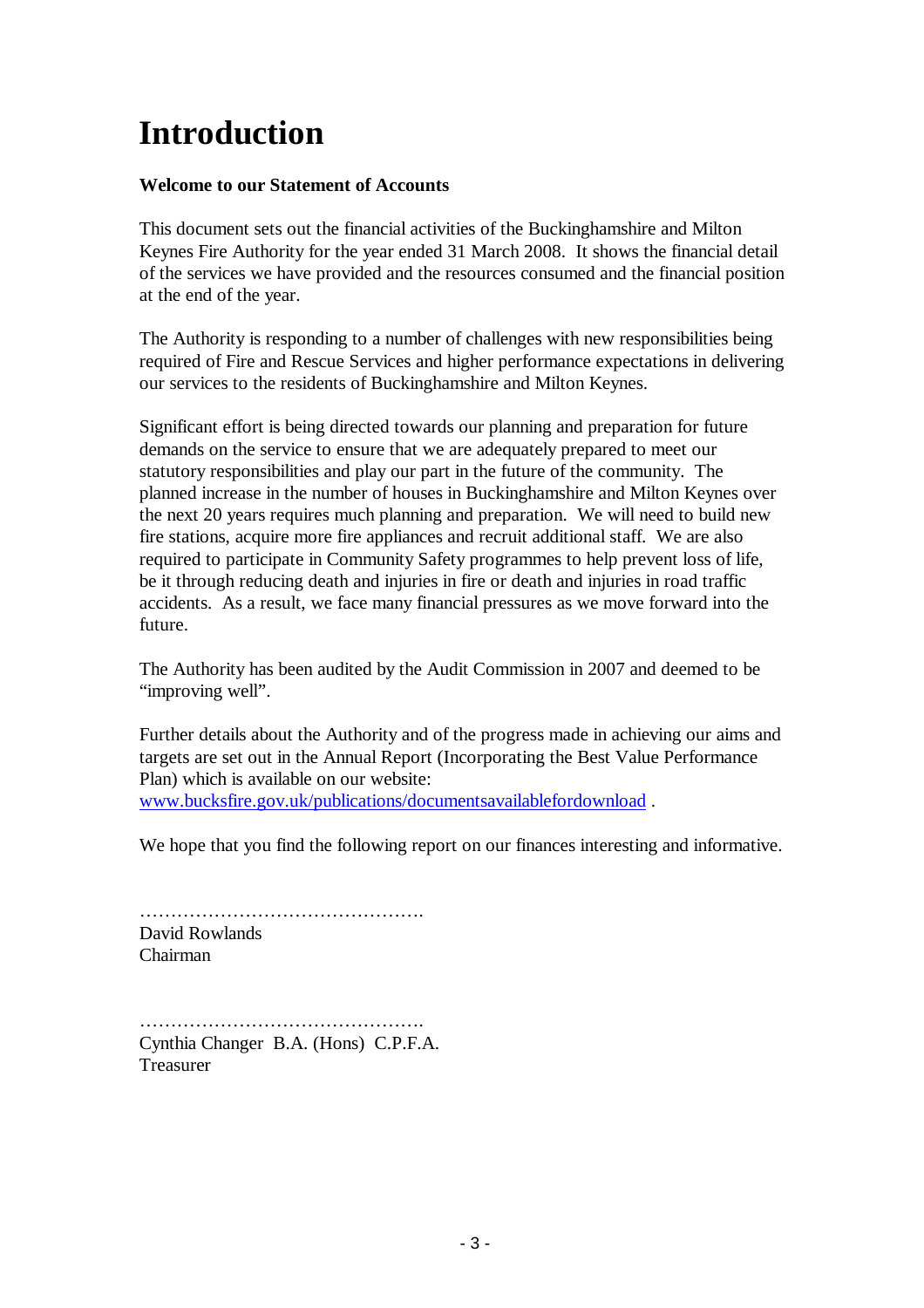# **Explanatory Foreword**

In compiling these accounts we have followed the Chartered Institute of Public Finance and Accountancy's Code of Practice on Local Authority Accounting in the United Kingdom 2007: A Statement of Recommended Practice.

The accounts are drawn up in accordance with the accounting policies set out in detail beginning on page 27.

The responsibility for the proper administration of the Authority's financial affairs is vested in the statutory officer (referred to as the Section 151 officer) who is required by law to confirm that the Authority's system of internal controls can be relied upon to produce an accurate statement of accounts. The statement of assurance (the Annual Governance Statement) appears on page 13.

The main statements included in the accounts are listed below together with an explanation of their purpose. The Statement of Accounts 2007-08 is not significantly different from the 2006-07 accounts but there are some notable changes. These are mainly around capital reporting requirements and the accounting arrangements for financing and accounting for capital expenditure. These can be seen in Note 22 (the Capital Adjustment Account) in the Notes to the Core Financial Statements on page 51.

### **The Income and Expenditure Account**

This account shows the costs for all the Authority's functions and demonstrates how these costs have been funded with government grants, business rates and council tax. The Account is set out on page 34.

#### **The Statement of Movement on the General Fund Balance**

This statement shows how the surplus or deficit on the Income and Expenditure Account is adjusted for statutory and non-statutory items to show the effect on the General Fund. The General Fund is the total budgetary requirement and thus the amount to be raised from council tax payers having taken account of the amounts received from the government. Any surplus or deficit year on year is transferred into general reserves.

This statement follows the Income and Expenditure account. They are supported by additional notes on pages 40-45.

#### **The Statement of the Total Recognised Gains and Losses**

This is set out on page 36 and shows the movement in the balance sheet between closing the 2006-07 accounts and the 2007-08 accounts. The statement brings together all the gains and losses for the year including the gain or loss from the Income and Expenditure account with supporting notes beginning on page 45.

#### **The Balance Sheet**

This shows the financial position of the Authority on the 31st March 2008. It shows all our assets and liabilities together with all the balances and reserves that are held by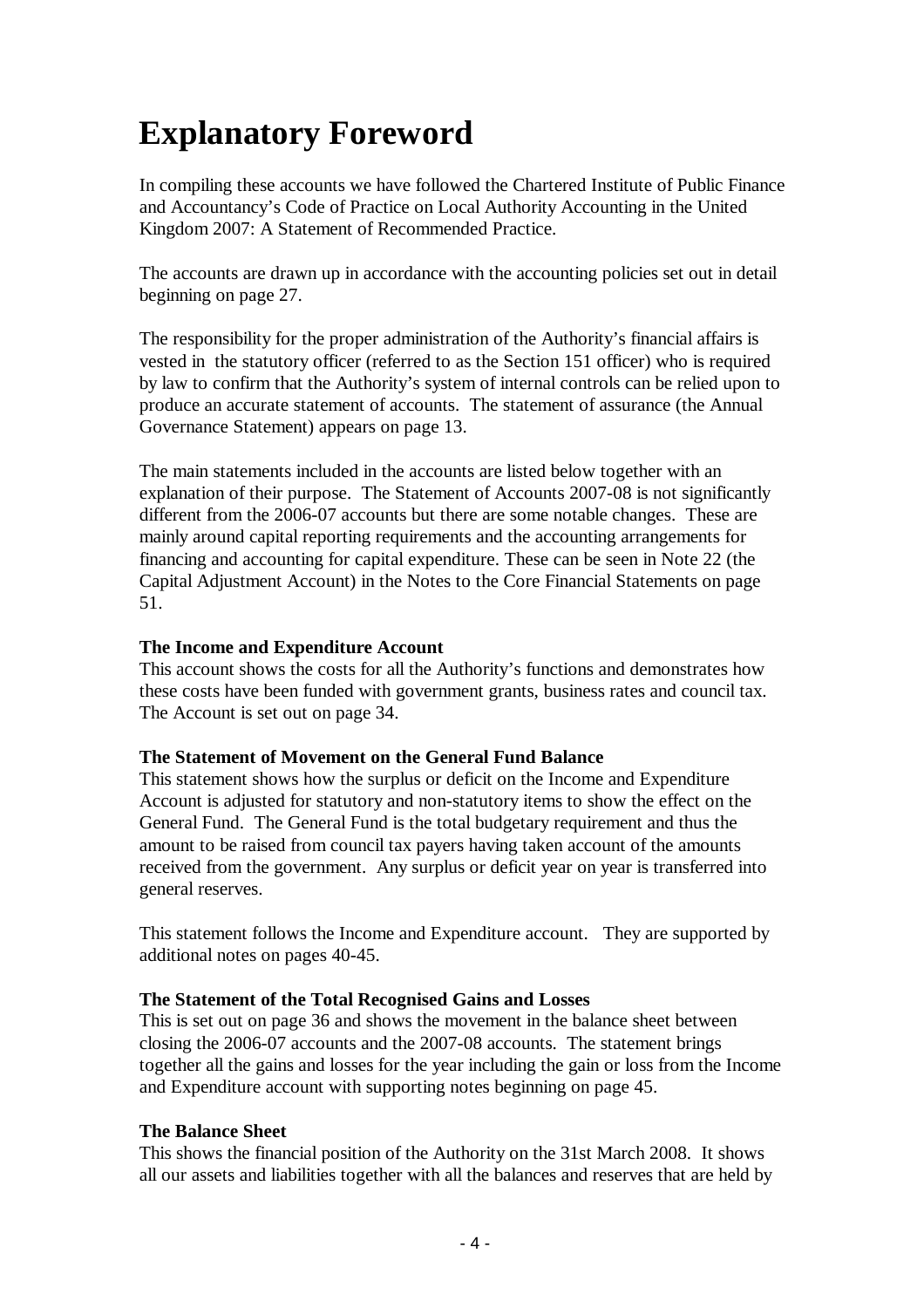the Authority at that date. The Balance Sheet (page 37) and supporting notes are on pages 46-62.

## **The Cash Flow Statement**

This statement summarises the total cash movements during the year for capital and revenue purposes. This is on page 39 with supporting notes on pages 63-64.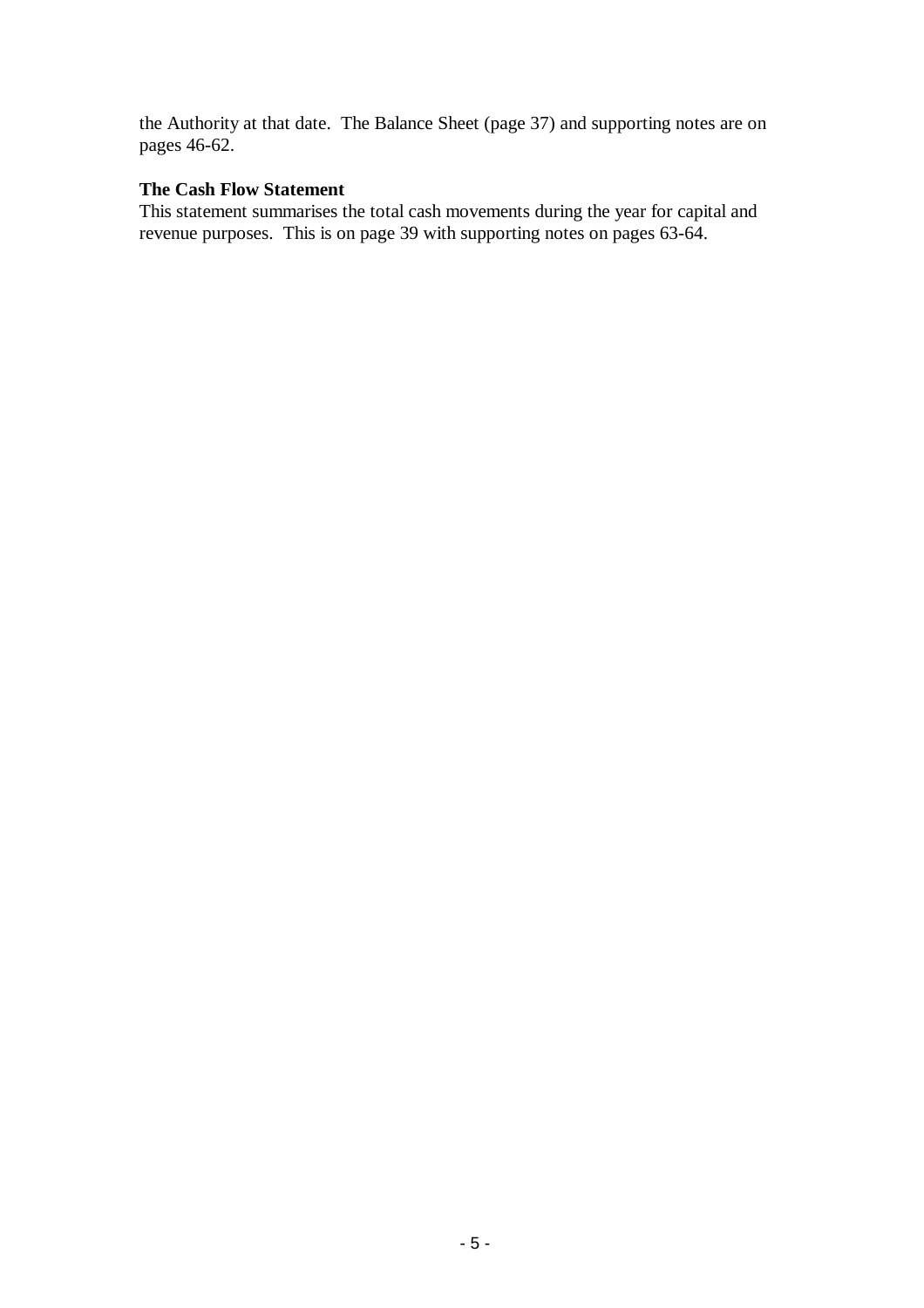### **Service expenditure 2007/08**

In setting the budget for 2007/08 the Authority raised the amount required from the council tax payers of Buckinghamshire by 4.95%. The levy on council tax band D properties for 2007/08 was set at £52.33 based on the number of Band D properties totalling 285,181. This was still one of the lowest Fire Authority precepts in the country. The increase was agreed by Members in order to provide additional staffing and resources to develop and enhance our work in the community, addressing prevention and protection issues as well as still allowing us to provide a response service when needed.

The following table shows the revenue spend against the budget for 2007-08 as a whole:

| 2006/07       |               |                                   | 2007/08       |                  |
|---------------|---------------|-----------------------------------|---------------|------------------|
| <b>Actual</b> | <b>Budget</b> |                                   | <b>Actual</b> | <b>Budget</b>    |
| £000s         | £000s         |                                   | £000s         | £000s            |
| 21,605        | 21,787        | <b>Employees</b>                  | 22,928        | 23,023           |
| 932           | 907           | Premises                          | 1,037         | 995              |
| 2,239         | 2,311         | <b>Transport</b>                  | 2,057         | 2,329            |
| 2,841         | 1,978         | <b>Running Costs</b>              | 2,426         | 2,792            |
| 638           | 1,135         | <b>Capital Charges</b>            | 452           | 398              |
| 28,255        | 28,118        | <b>Expenditure</b>                | 28,900        | 29,537           |
| $-3,276$      | $-2,940$      | Income                            | $-2,835$      | $-3,174$         |
| $-14,084$     | $-14,067$     | Precepts                          | $-14,973$     | $-14,973$        |
| $-1,769$      | $-1,769$      | <b>General Government Grants</b>  | $-1,613$      | $-1,613$         |
| $-9,178$      | $-9,178$      | Non-domestic rates redistribution | $-9,612$      | $-9,613$         |
| $-164$        | $-164$        | <b>Transitional Funding</b>       | $-164$        | $-164$           |
| $-28,471$     | $-28,118$     | <b>Income</b>                     | $-29,197$     | $-29,537$        |
| $-216$        | $\bf{0}$      | <b>TOTAL</b> underspend           | $-297$        | $\boldsymbol{0}$ |

### **Income and Expenditure 2007-08**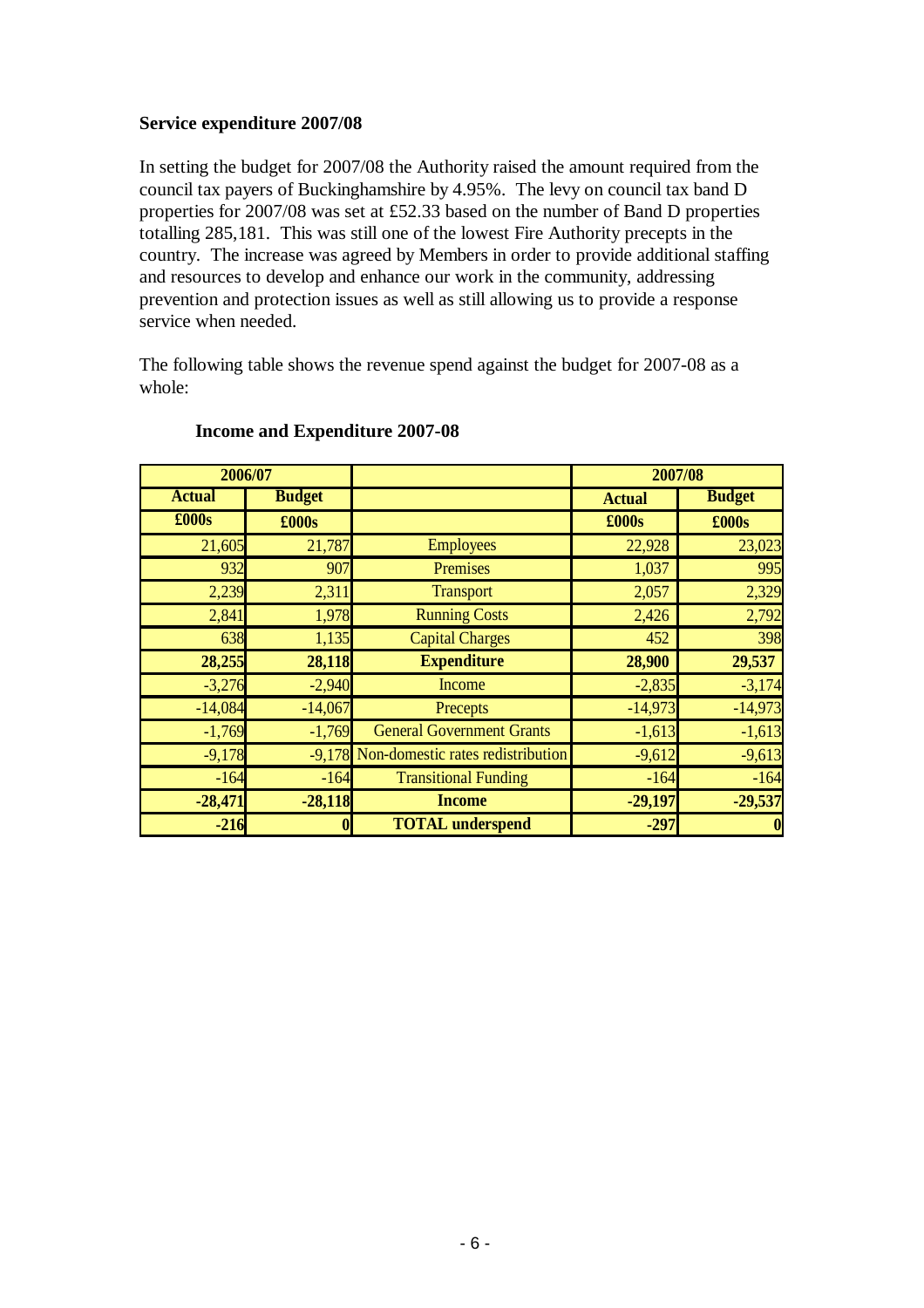



Gross expenditure in 2007/08 was £28.9m and gross income in 2007/08 was £29.197m. There was a net surplus in year of £297,000 which transfers to the General Fund balance. It is intended that this surplus will be carried forward to 2008-09 and used to fund one-off expenditure to help drive efficiency and other improvements within the Authority.

Included within the gross expenditure is a transfer to reserves of £192,000 as a contribution towards future capital expenditure to help reduce the borrowing cost associated with new projects.

Over the course of 2007/08 additional posts were added to corporate support functions, new posts in the Community Safety department and in the Command and Control establishment. The Authority is gradually transferring more resource into Community Safety and Prevention work. It received £136,000 from the Department for Communities and Local Government (DCLG) in specific grants to support its work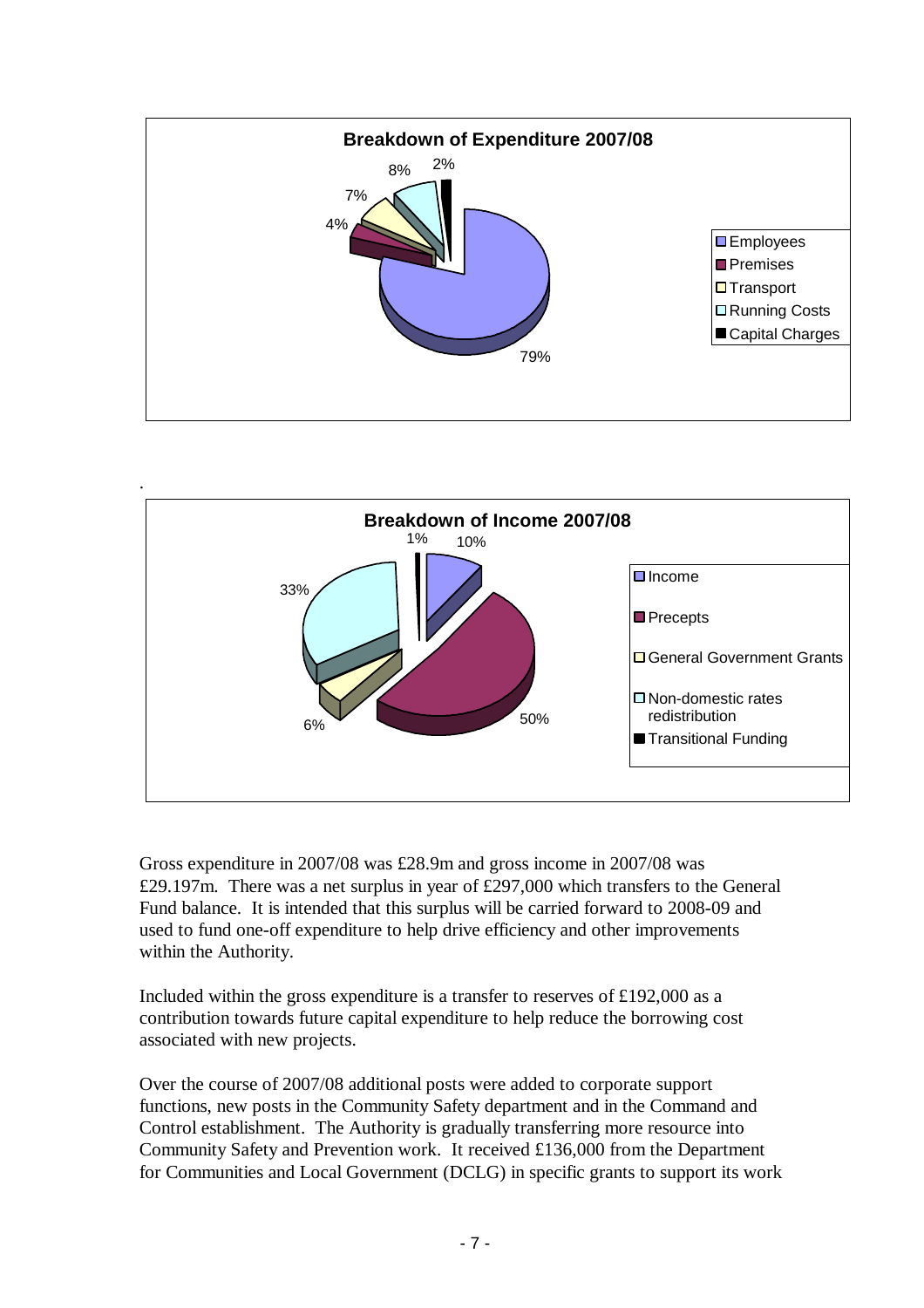with fitting smoke detectors in homes for vulnerable people and other new innovative approaches to community safety work to help make the community safer and protect the most vulnerable groups within society. The Authority works with the Police, different Councils within our geographic boundary and other partners to promote these initiatives. The Notes to the Income and Expenditure Account on page 40 shows the increase of resources spent on Community Safety in Prevention and Protection work in 2007-08 compared with 2006-07.

Additional posts were provided in the Operations directorate to enable us to address the many developments that the Authority needs to prepare for: the introduction of the Regional Control Centre, the transfer of our communications systems to new systems to enable communication between all emergency services (the FireLink programme), planning for demographic growth, other workstreams for Regional collaboration, enhanced capacity for Emergency Planning and additional capability within our training programme to ensure our staff are equipped to deal with the changing environment and challenges faced when attending incidents.

| <b>2006/07 Numbers</b>       | <b>Activity</b>                        | <b>2007/08 Numbers</b>       |
|------------------------------|----------------------------------------|------------------------------|
|                              | <b>Response</b>                        |                              |
| 20,665                       | <b>Calls to the Control Room</b>       | 18,327                       |
| 9,848                        | <b>Turnouts</b>                        | 8,687                        |
| 3,773 (of which 2,057        | <b>Fires attended</b>                  | 3,139 (of which 1850)        |
| deliberate)                  |                                        | deliberate)                  |
| 605                          | <b>Road Accidents attended</b>         | 620                          |
| 5,510 (of which 4,316 false) | Other incidents attended               | 5,406 (of which 3,719 false) |
| alarms)                      |                                        | alarms)                      |
| 62 from fires                | Lives saved                            | 52 from fires                |
| 154 from RTC's               |                                        | 184 from RTC's               |
| $7*$                         | Major incidents                        | 15                           |
|                              | <b>Community Safety</b>                |                              |
| 5,636                        | <b>Home Fire Risk Checks</b>           | 3,896                        |
| 2,027                        | <b>Smoke Alarms fitted for</b>         | 1,012                        |
|                              | vulnerable people                      |                              |
| 113                          | <b>Arson investigations</b>            | 203                          |
| 139 (5,597 children)         | <b>School Safety Courses</b>           | 207 (16,881 children)        |
| 222 visits (2,256 children)  | Other Youth initiatives (i.e.          | 307 visits (9,627 children)  |
|                              | <b>Firesetters and Youth diversion</b> |                              |
|                              | courses)                               |                              |
| 20,473 children (431         | Visits to the Milton Keynes            | 20,589 (429 schools)         |
| schools)                     | <b>Safety Centre</b>                   |                              |

The following table summarises some of the main activities carried out during the year:

∗ The major incidents attended included a Thatch fire affecting 3 cottages, 50 FRS staff committed to incident (21 appliances), Old Taplow Paper Mill - 14 appliances in attendance, derelict building (arson suspected). RR Donnelley's - 60m x 60m warehouse, 70 firefighters committed to incident, 18 out of 20 stations in BFRS attended the incident at the same time we were attending two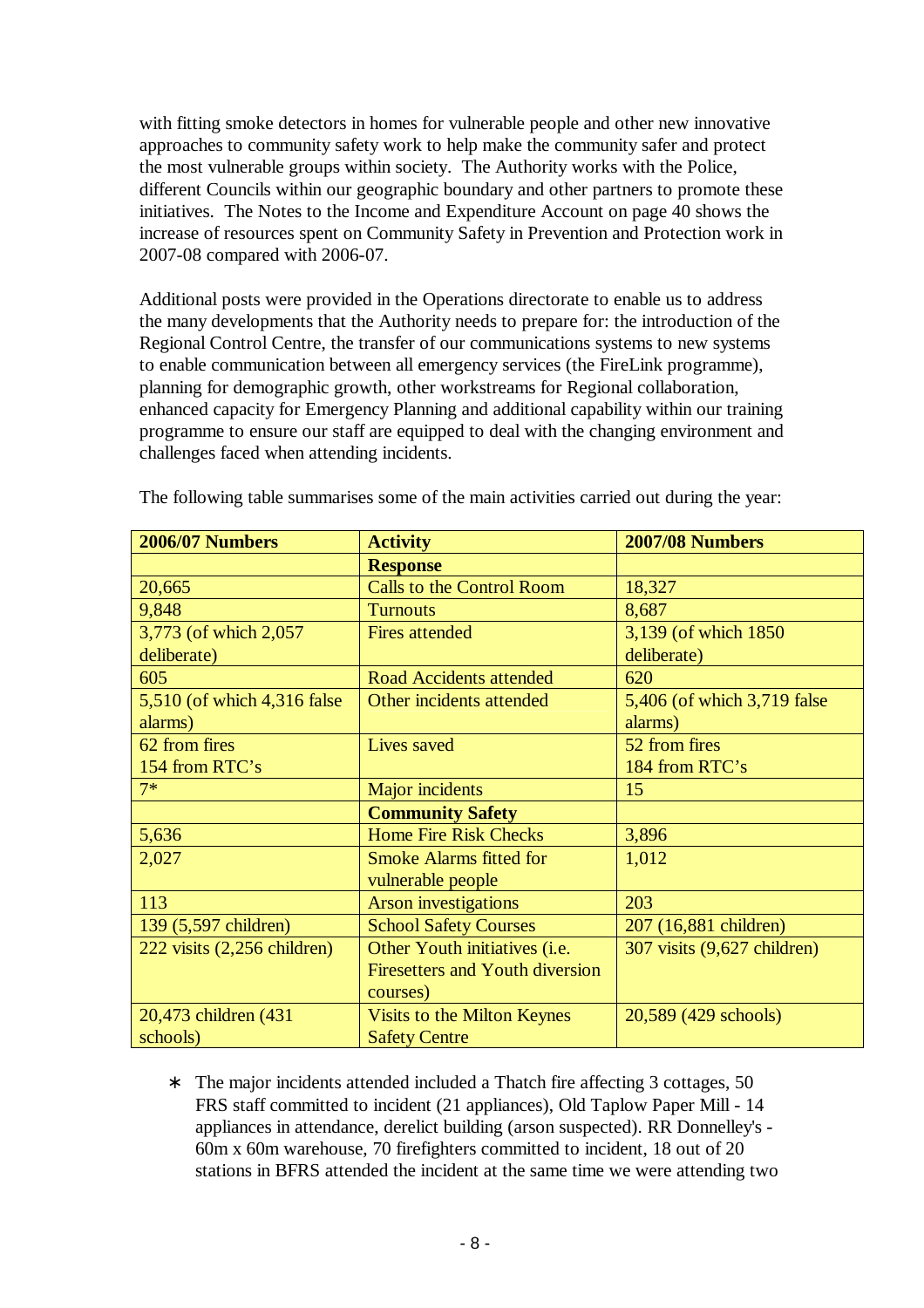house fires, one in Aylesbury and one in Milton Keynes.

- During the year our water rescue crews carried out more than 100 rescues during the July 2007 floods and were mobilised as far afield as Hereford and Worcester, Gloucestershire and Norfolk. We assisted the National Flood Support Centre at Hereford & Worcester Fire and Rescue Service Headquarters by sending senior officers to provide resilience and back-up cover. We deployed our Urban Search and Rescue team to provide assistance in the search for the three missing firefighters following the incident at a warehouse in Atherstone on Stour, Warwickshire.
- Our prevention team set up an initiative to help reduce the number of deliberate fires and other criminal activities at empty and insecure buildings in Milton Keynes and all four districts of Buckinghamshire. It allows police and fire personnel who attend an incident at an unoccupied building to seek the help of their local council to deal with the problem by using a simple electronic form. The council then takes responsibility for contacting the owner of the building and, where necessary, orders them to sort it out by securing the premises. We also introduced the single referral scheme in Chiltern District – a simple process which gives vulnerable people access to a wide range of public services, including safety checks and free smoke alarms – produced 3,493 referrals. The scheme is administered by Buckinghamshire Fire & Rescue Service. Around 4,000 sixth-formers attended one of six performances of a potentially lifesaving road safety presentation, Safe Drive Stay Alive, in Buckinghamshire and Milton Keynes.

Further details and supporting explanatory notes on the Income and Expenditure account are on pages 40-45.

#### **The Capital Account Summary**

Capital expenditure is not shown in the Income and Expenditure account but is budgeted for and reported separately.

The approved capital expenditure budget for 2007/08 was £5,225,000. A total of £1,816,384 was spent on capital schemes and equipment as follows:

| Land $&$ Building | Plant, Vehicles and Total |       |
|-------------------|---------------------------|-------|
|                   | Equipment                 |       |
| $\pounds000s$     | £000s                     | £000s |
| 718               | 1.098                     | 1,816 |

Further detail of the expenditure is shown in Note 13b to the Core Financial Statements on page 47.

There are a number of building and refurbishment schemes underway within the planned maintenance programme and currently a contract has been let for the complete refurbishment of Amersham fire station due to complete in July 2008. Schemes for Beaconsfield and a replacement fire station in High Wycombe are on hold pending a final decision on location and funding. Funds set aside for these projects will be carried forward to 2008-09 and used as the schemes proceed.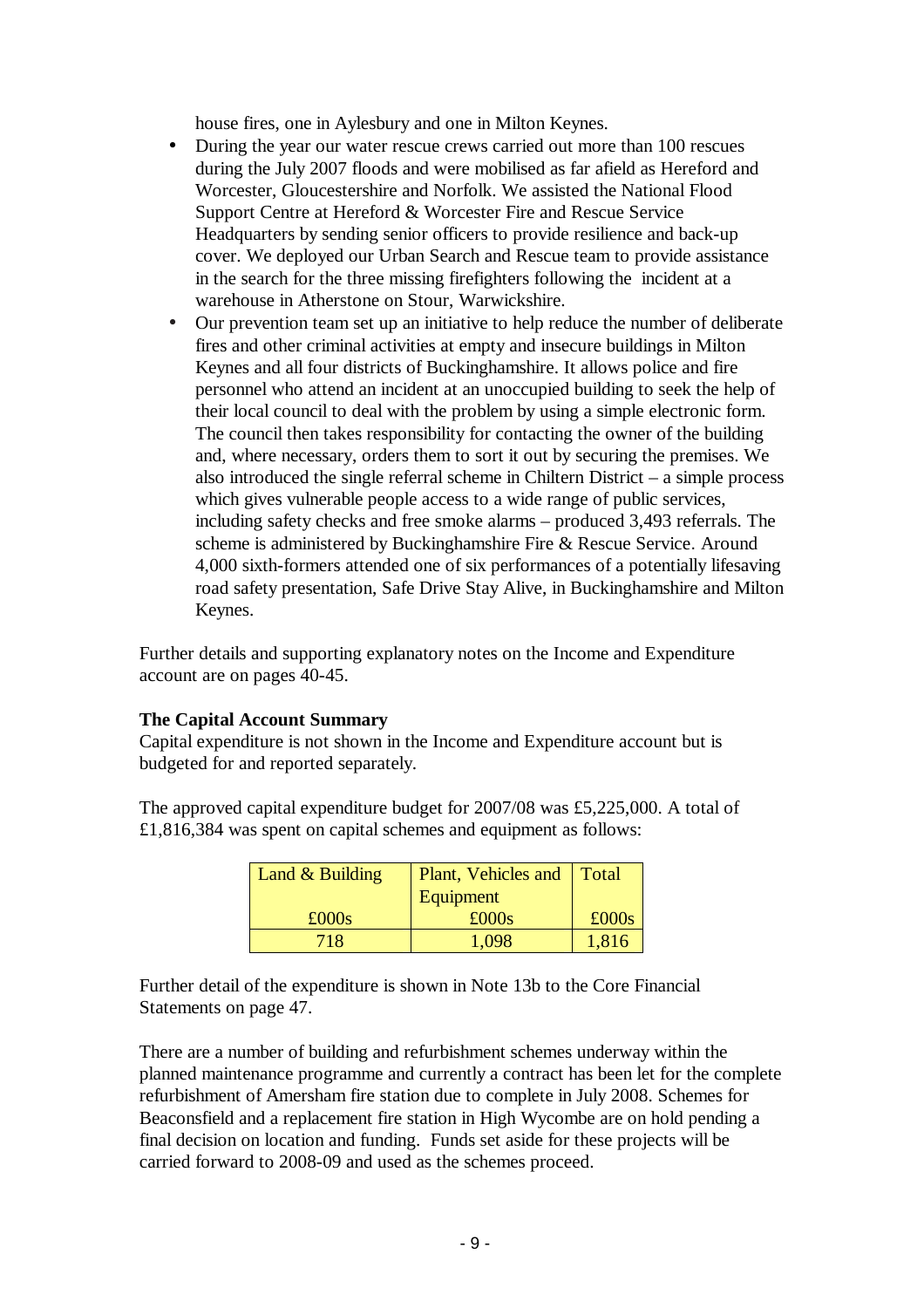There is a programme of replacing three fire appliances a year together with the necessary operational equipment to run them and the IT department also has a capital allocation for replacing PCs, office equipment and implementing new systems.

The Authority's current loans are borrowed from the Public Works Loan Board. During 2007/08 the Authority took no further loans with the PWLB, the Authority's total borrowing for capital purposes stands at £6,452,000. This borrowing was agreed with member approval to meet the demands of the capital programme. The Authority used any capital receipts from sales towards its capital programme and can only proceed with its ongoing capital programme by continuing to borrow funds.

#### **Reserves and balances**

The Treasurer has confirmed to members that reserves are adequate. The interest earned on the bank balances provides essential income to support the Income and Expenditure account and amounted to £545,531 in 2007-08. Some of this is due to the funds being held on deposit whilst waiting for the capital programme to proceed. The list of reserves is set out in Note 12 to the Core Financial Statements on page 45. There is a mixture of earmarked and general reserves as well as some notional accounting reserves. The revenue reserves are as follows at 31 March 2008:

| Balance as at | Reserve                         | <b>Balance as at</b> |
|---------------|---------------------------------|----------------------|
| 31.03.2007    |                                 | 31.03.2008           |
| £000s         |                                 | £000s                |
| 1,928         | <b>Time Served Retirements</b>  |                      |
| 2,010         | <b>General Fund Balance</b>     | 3,919                |
| 335           | <b>Debt Repayment</b>           | 335                  |
| 50            | <b>Control Room (Unforeseen</b> | 50                   |
|               | events)                         |                      |
|               | <b>Invest to Save Reserve</b>   | 100                  |
|               | Total                           |                      |

## **Contingent liability:**

On the  $11<sup>th</sup>$  March 2008 the Fire and Rescue Service National Employers issued a circular on the findings of the court case taken by retained firefighters that has been running for several years and referred back from the House of Lords to the Employment Tribunal that declares broadly in the Claimants favour. Further guidance is due to be issued by the National Employers and a further stay has been granted since the judgement. Until the detailed guidance is produced then the Authority cannot quantify what the liability may be.

#### **Audit and Inspection**

The Authority was inspected by the Audit Commission and assessed on three criteria: its Operational Assessment and Service Delivery, its Use of Resources and its Direction of Travel.

The main message for the Authority from the Annual Audit and Inspection letter are: *•Buckinghamshire and Milton Keynes Fire Authority has made good progress over the last year in improving its key priority areas and in delivering wider community outcomes. Community safety initiatives have been effectively targeted at areas of most*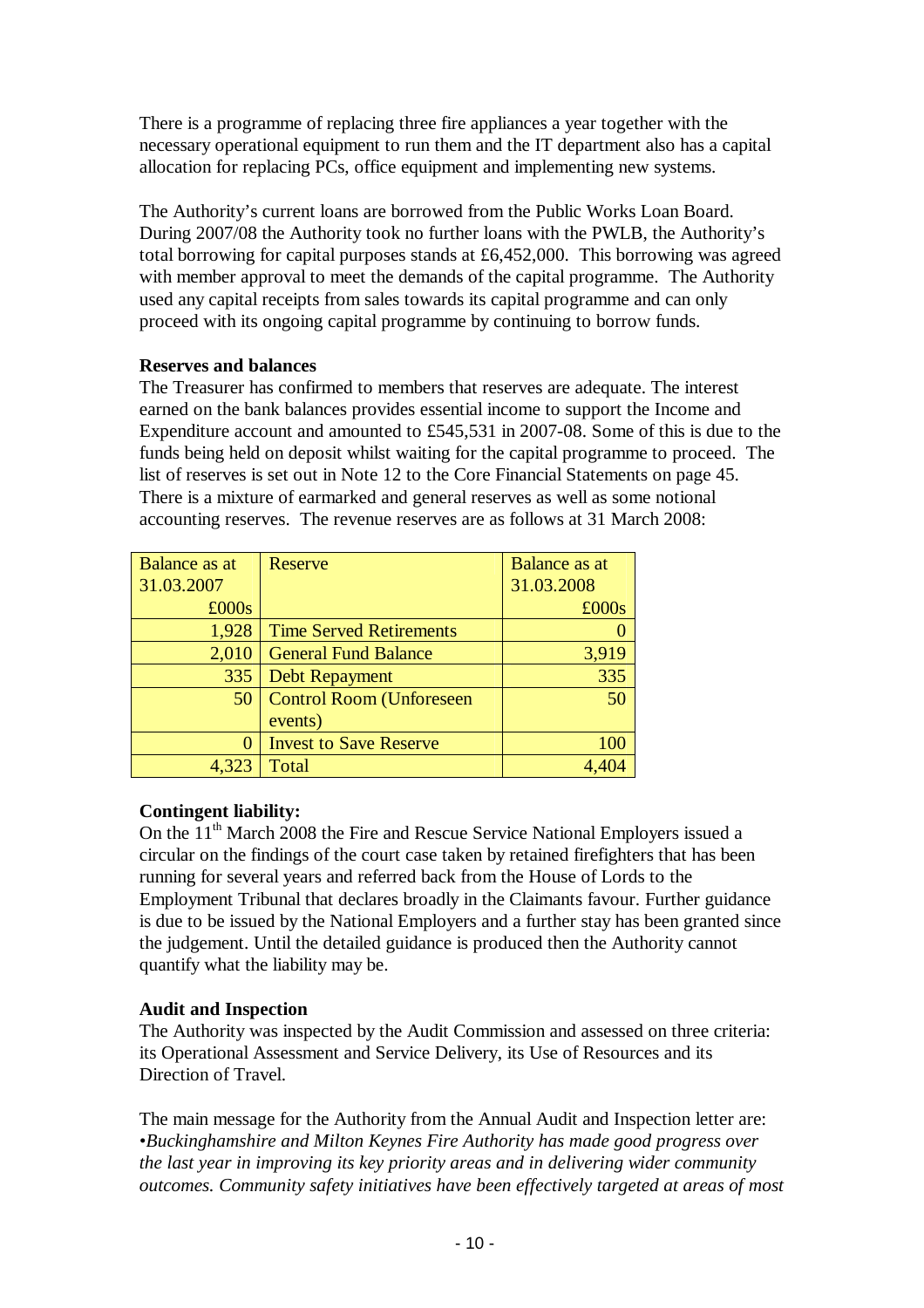*need and are having a demonstrable impact. As a result there has been a reduction in primary, accidental dwelling and deliberate fires. There also has been a significant reduction in fatalities and casualties. Effective action has been taken to reduce unwanted fire signals. The quality of services for hard to reach and minority groups has been actively improved. Good value for money is provided by the service and costs compare favourably.* 

*• More joint initiatives with other organisations are under way, and the Authority responded well to the widespread flooding in the summer of 2007 by assisting two other services in other parts of the country.* 

*• Overall costs compare well with other authorities and are well-managed.* 

*• A targeted recruitment campaign to fill capacity gaps at retained stations exceeded the targets set.* 

*• The Authority continues to ensure that it is fit for purpose to meet both current priorities and future community needs. The recent Senior Management Team review led to the service reconfiguring functions and realigning senior manager responsibilities in line with the focus on prevention and community safety activities, and so that the service can contribute to wider community partnerships.* 

Overall the Audit Commission judged the Authority to be *"….improving well".*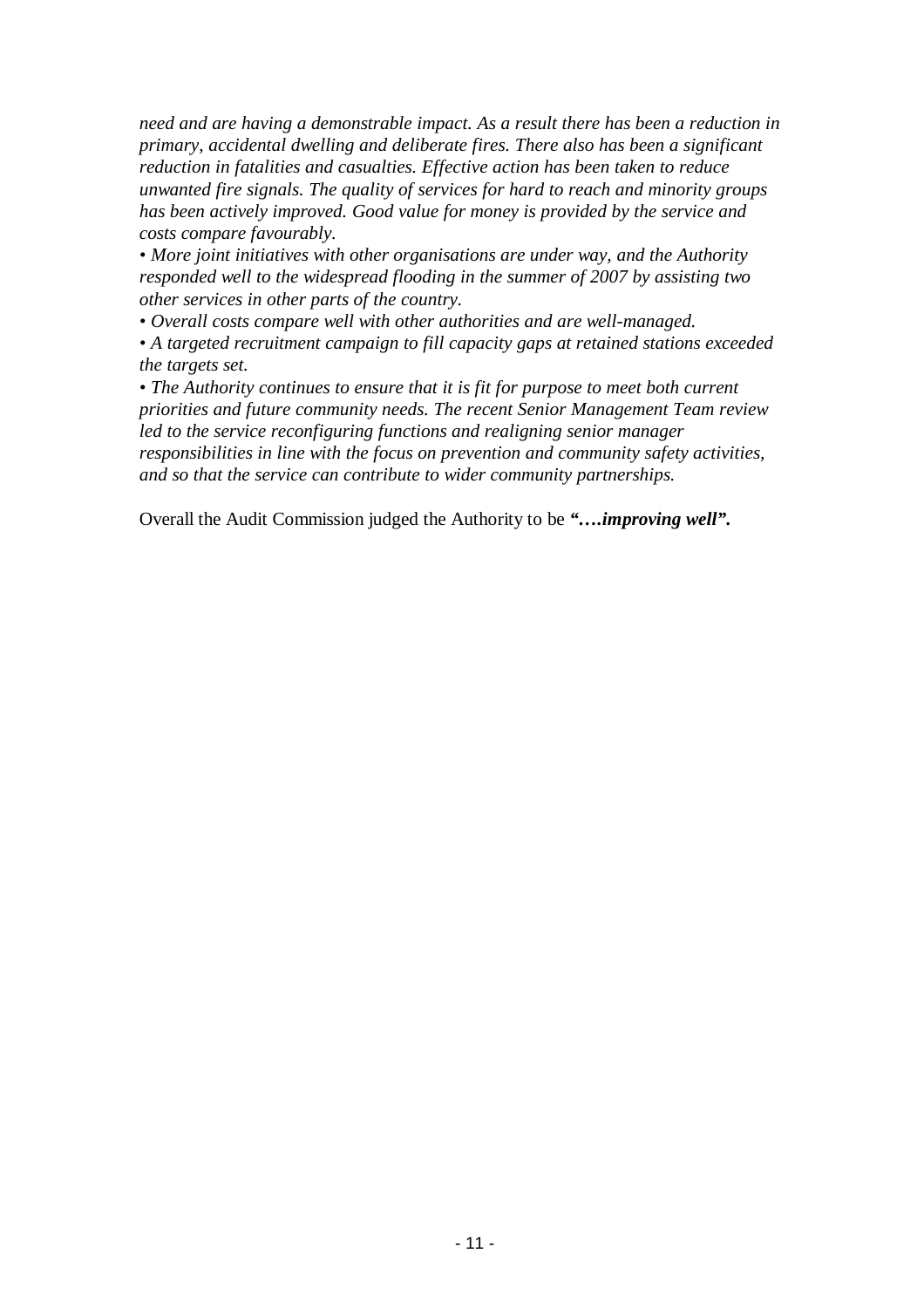## **Statement Of Responsibilities For The Statement Of Accounts**

## **The Authority's Responsibilities**

The Authority is required:

to make arrangements for the proper administration of its financial affairs and to secure that one of its officers has the responsibility for the administration of those affairs. In this Authority, that officer is the Treasurer;

to manage its affairs to secure economic, efficient and effective use of resources and safeguard its assets;

to approve the Statement of Accounts.

#### **The Responsibilities of the Treasurer**

The Treasurer is responsible for the preparation of the Authority's Statement of Accounts, in accordance with proper practices as set out in the CIPFA/LASAAC Code of Practice on Local Authority Accounting in the United Kingdom ('the Code of Practice').

In preparing this Statement of Accounts, the Treasurer has:

selected suitable accounting policies and then applied them consistently; made judgements and estimates that were reasonable and prudent; complied with the Code.

The Treasurer has also: kept proper accounting records which were up to date; taken reasonable steps for the prevention and detection of fraud and other irregularities.

#### **Certificate of the Treasurer**

I hereby certify that this Statement of Accounts presents fairly the financial position of the authority as at 31 March 2008 and its income and expenditure for the financial year 2007-08.

Cynthia Changer B.A. (Hons) C.P.F.A. Treasurer Date:

Approval of the Statement of Accounts

I hereby confirm that this Statement of Accounts has been approved by the Combined Fire Authority at its Executive Committee meeting held on the 26 June 2008.

David Rowlands Chairman Date: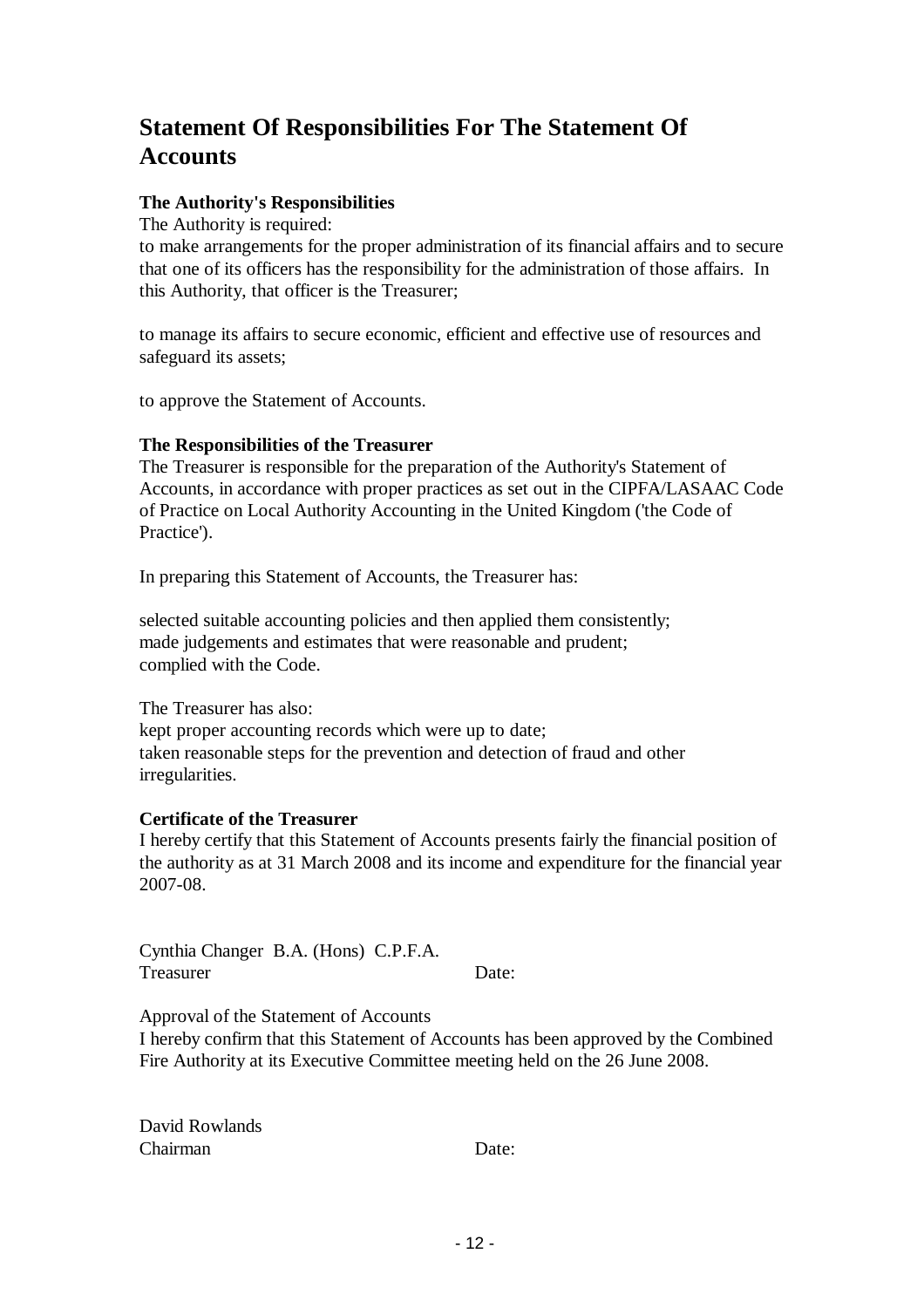## **The Annual Governance Statement**

## **Scope of Responsibility**

The Buckinghamshire & Milton Keynes Fire Authority is responsible for ensuring that its business is conducted in accordance with the law and proper standards, and that public money is safeguarded and properly accounted for, and used economically, efficiently and effectively. The Buckinghamshire & Milton Keynes Fire Authority also has a duty under the Local Government Act 1999 to make arrangements to secure continuous improvement in the way in which its functions are exercised, having regard to a combination of economy, efficiency and effectiveness.

In discharging this overall responsibility, the Buckinghamshire & Milton Keynes Fire Authority is responsible for putting in place proper arrangements for the governance of its affairs, facilitating the effective exercise of its functions, and which includes arrangements for the management of risk.

The Buckinghamshire & Milton Keynes Fire Authority has approved and adopted a code of corporate governance, which is consistent with the principles of the CIPFA/SOLACE Framework Delivering Good Governance in Local Government. This statement explains how The Buckinghamshire & Milton Keynes Fire Authority has complied with the code and also meets the requirements of regulation 4(2) of the Accounts and Audit Regulations 2003 as amended by the Accounts and Audit (Amendment) (England) Regulations 2006 in relation to the publication of a statement on internal control.

## **The purpose of the governance framework**

The governance framework comprises the systems and processes, and culture and values, by which the authority is directed and controlled and its activities through which it accounts to, engages with and leads the community. It enables the authority to monitor the achievement of its strategic objectives and to consider whether those objectives have led to the delivery of appropriate, cost-effective services.

The system of internal control is a significant part of that framework and is designed to manage risk to a reasonable level. It cannot eliminate all risk of failure to achieve policies, aims and objectives and can therefore only provide reasonable and not absolute assurance of effectiveness. The system of internal control is based on an ongoing process designed to identify and prioritise the risks to the achievement of the Buckinghamshire & Milton Keynes Fire Authority's policies, aims and objectives, to evaluate the likelihood of those risks being realised and the impact should they be realised, and to manage them efficiently, effectively and economically.

The governance framework has been in place at the Buckinghamshire & Milton Keynes Fire Authority for the year ended 31 March 2008 and up to the date of approval of the Statement of Accounts.

The governance framework derives from six core principles of good governance set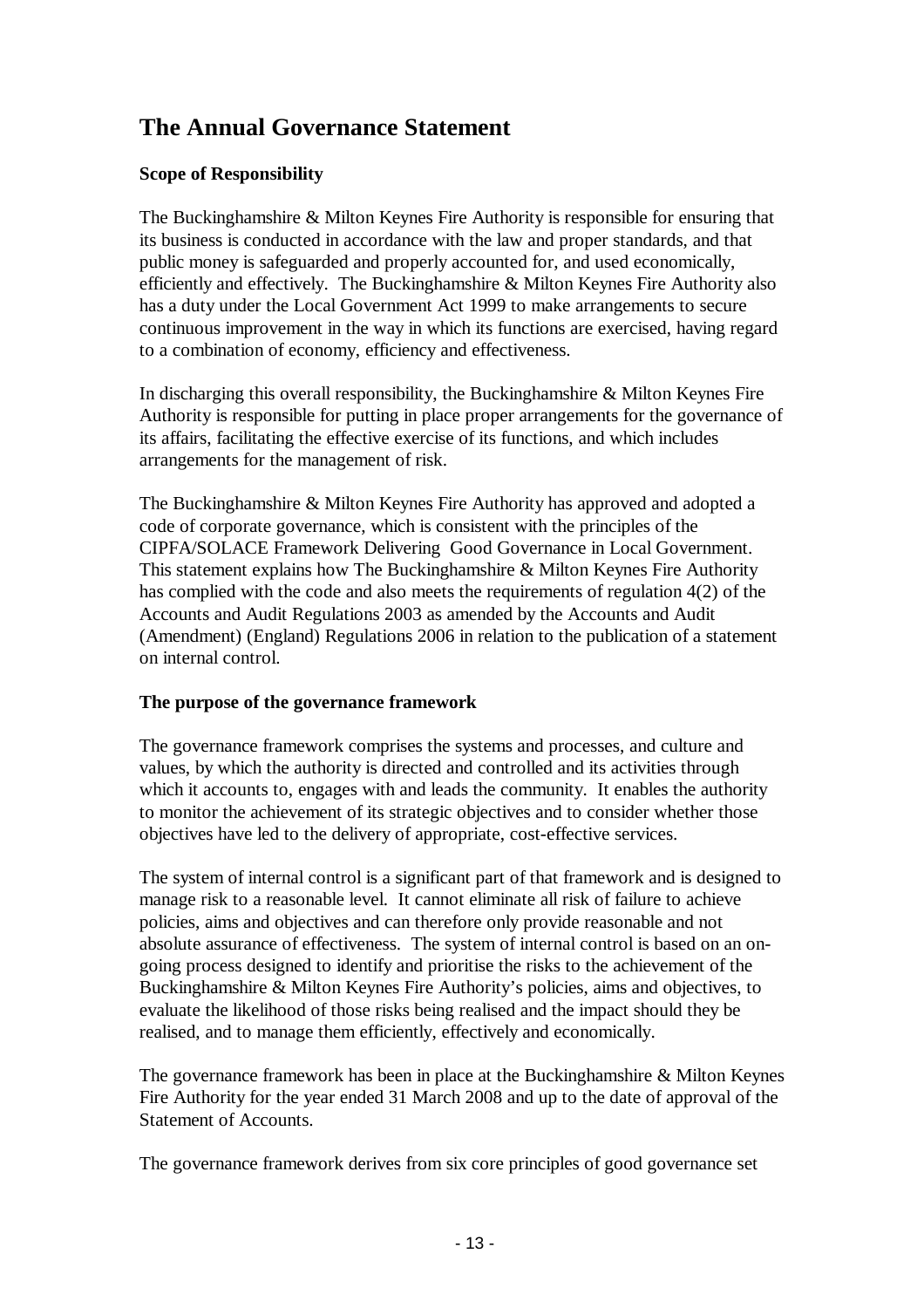out in the CIPFA / SOLACE guidance which was updated in 2007. The six core principles which underpin good governance are:

- 1. focusing on the purpose of the authority and on outcomes for the community and creating and implementing a vision for the local area;
- 2. members and officers working together to achieve a common purpose with clearly defined functions and roles;
- 3. promoting values for the authority and demonstrating the values of good governance through upholding high standards of conduct and behaviour;
- 4. taking informed and transparent decisions which are subject to effective scrutiny and managing risk;
- 5. developing the capacity and capability of members and officers to be effective;
- 6. engaging with local people and other stakeholders to ensure robust public accountability.

Buckinghamshire and Milton Keynes Fire Authority addresses these principles in the following ways. These are set out in our Corporate Governance Statement which is available as a publication on our website.

http://www.bucksfire.gov.uk/NR/rdonlyres/90507501-30D7-4655-8F81- 928A01F53F6E/0/CODEOFCORPORATEGOVERNANCEPDFdoc.pdf

### **Focusing on the purpose of the authority and on outcomes for the community and creating and implementing a vision for the local area**

Our vision, mission and objectives are reviewed on a regular basis as part of our annual integrated risk management planning process. The vision "Making You Safer – Preventing, Protecting, Responding" underpins all our objectives. It also informs the development of our community safety strategy, our arrangements with our strategic partners and our involvement in Local Area Agreements and Strategic Partnerships.

We conduct an annual review of partnership working with our key partners to agree targets and ensure that we are working together effectively to achieve our common aims.

We publish an annual report at the end of June each year which is our report to the community and our stakeholders on our activities and achievements during the past year. We also use feedback from the public and from surveys conducted by ourselves or our agents to check the satisfaction level of our services with the public.

We have an established Complaints Procedure for internal and external complaints and these are dealt with in accordance with the policy.

Our Overview, Performance and Audit Committee reviews performance, risk management reports and scrutinises audit reports on a quarterly basis.

We actively engage in benchmarking and review our costs against other comparable authorities. We are one of the lowest cost council tax fire authorities in the country. Through regular best value reviews we constantly seek to deliver value for money. We manage any major new investment or change programme through a project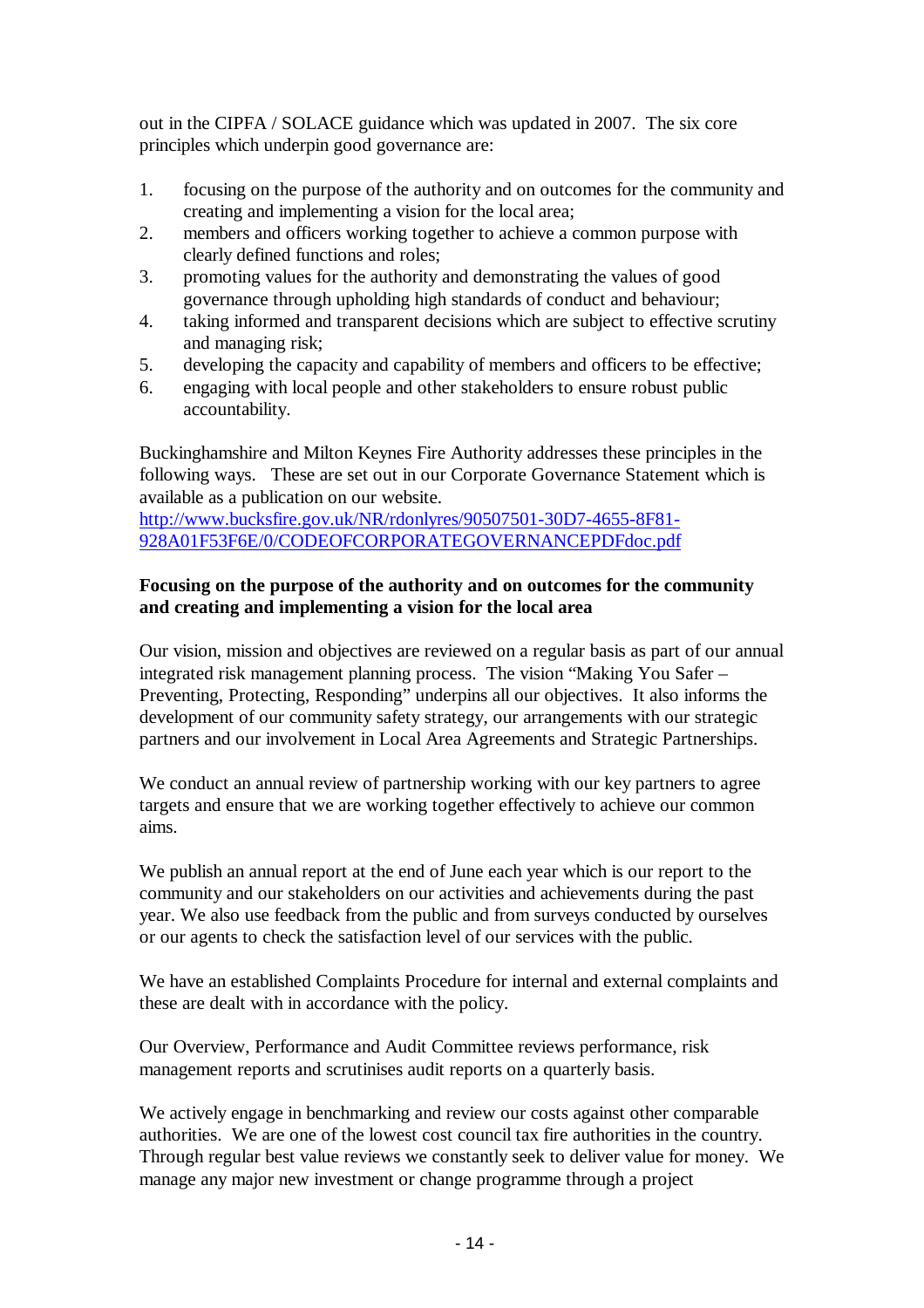management system and a Project Board, and acceptable business cases must be submitted prior to commencement of work.

Regular monitoring of financial information and budget monitoring for revenue and capital budgets are reported monthly to the management team and regularly to the Executive Committee. The Authority submits an Annual Efficiency Statement to the Department of Communities and Local Government in accordance with requirements.

## **Members and Officers working together to achieve a common purpose with clearly defined functions**

The respective roles and responsibilities for members and officers are set out in the Combination Order (the statutory instrument that formed the Fire Authority in 1997). There are five committees: the Combined Fire Authority, the Executive Committee, the Overview Performance and Audit Committee, the Standards Committee and the Safety Panel. There are terms of reference for each committee and the role of the members.

Members of the Fire Authority are also members of either Buckinghamshire County Council or Milton Keynes Council. Where issues could create a conflict of interest, members are required to declare such interest prior to discussions at Committee. Some members would also be members of District Councils with which we may be working, or voluntary agencies. Members are reminded of their responsibility to declare an interest in such cases at each meeting.

There is a scheme of delegation between members and officers and also the Chief Fire Officer's scheme of delegation to officers. Job descriptions for all staff make clear their responsibilities. The Chief Fire Officer is also the Chief Executive of the Authority.

During 2007/08 much work was completed on developing the member/officer relationship with assistance from the IDeA, and lead members were appointed for Finance, Property, Procurement and Transport, the Overview, Performance and Audit Committee, Personnel (including Equality and Diversity issues) and Health and Safety. The development programme for members has continued into 2008/09. There are regular meetings between the Chief Fire Officer, Deputy Chief Fire Officer and the Chairman to ensure effective communication, and the other lead members regularly meet with their lead officers.

The Authority has its own s151 officer and has made significant progress in improving its financial management and financial record keeping in the last two years.

The Monitoring Officer, secured under a service level agreement with Buckinghamshire County Council, attends the Chief Officers' Forum and works at the Fire Authority Headquarters at least 2 days a week, thus ensuring good access to legal advice. The Monitoring Officer has responsibility of the Standards Committee which addresses standards and procedures applicable to the conduct of members and officers. During 2007/08 additional members were appointed to the authority and will take up their appointments during 2008/09.

The terms and conditions for remuneration of staff are managed through the Personnel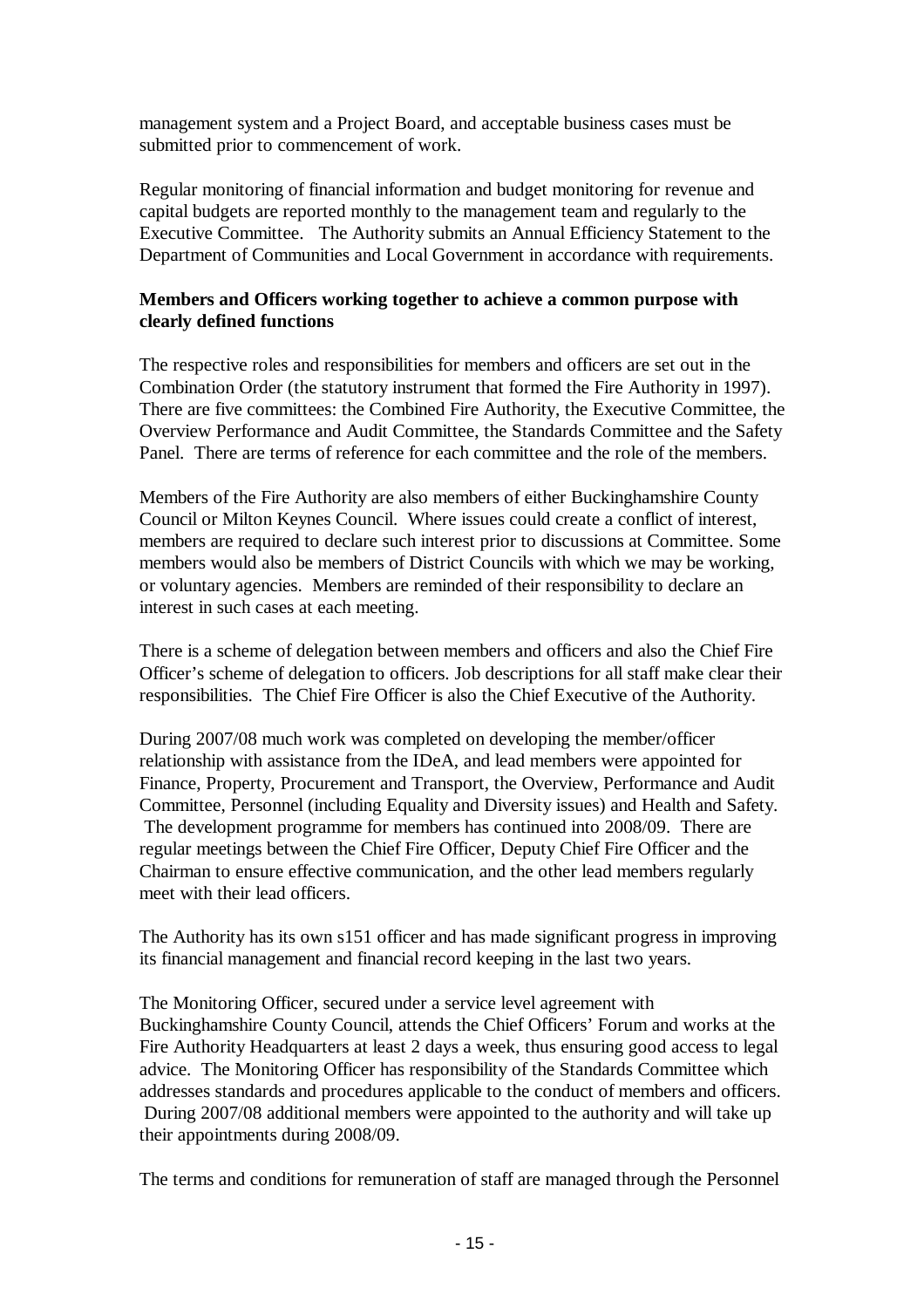function. The operational staff conditions are mandated by the terms and conditions of the "Grey Book" which are national pay rates. Non-operational staff broadly follow the "Green Book" terms and conditions. New post pay rates are determined through the Hay evaluation process and slotted against an appropriate pay scale. Senior officer pay is determined by a remuneration panel.

We have a number of service level agreements which are underpinned with formal agreements (3 years) and these are monitored and managed through regular meetings.

We are members of the Local Strategic Partnership in Buckinghamshire and this is governed by a vision statement and a series of themes and objectives (projects). Each project has resources available and the contributions from each partner. There are dispute resolution procedures in place.

### **Promoting values for the Authority and demonstrating the values of good governance through upholding high standards of conduct and behaviour**

The members and officers both have codes of conduct which are regularly reviewed in the light of any legislative changes. There is also a complaints procedure, an anti-fraud and corruption policy and a whistle-blowing policy. These apply for internal use as well as for the public wishing to make complaints or highlight issues. They are available on the website as well as our internal common documents.

Standing orders and financial regulations and instructions are in place. They have been reviewed in 2007/08 and a number of updates are in hand to reflect changing circumstances. As a result of a best value review in 2006/07 the PACs team was reorganised and a new team recruited in 2007/08. Process improvements are in hand for procurement and property management to ensure best value and compliance with best practice.

Audit reports are presented to the Overview Performance and Audit committee which has the powers to make recommendations to the Executive Committee and officers. The Internal Audit function is retained through a service level agreement with Buckinghamshire County Council and is available for advice and investigation of any irregularities. The Internal Audit team also provides an assurance function to the Authority and to the Treasurer as to the adequacy of the Authority's financial and operational systems. The Internal Audit team are compliant with the CIPFA Code of Practice for Internal Audit and the Annual Internal Audit Report for 2007/08 concluded that the CFA had an effective Internal Audit system.

The Standards Committee forms an integral part in upholding the values of good governance and high standards of conduct and behaviour. It meets on a quarterly basis to address all such issues and receive training. Following review in 2007/08 three additional independent members have been added to the Committee and will take up their seats in June 2008.

## **Taking informed and transparent decisions which are subject to effective scrutiny and managing risk**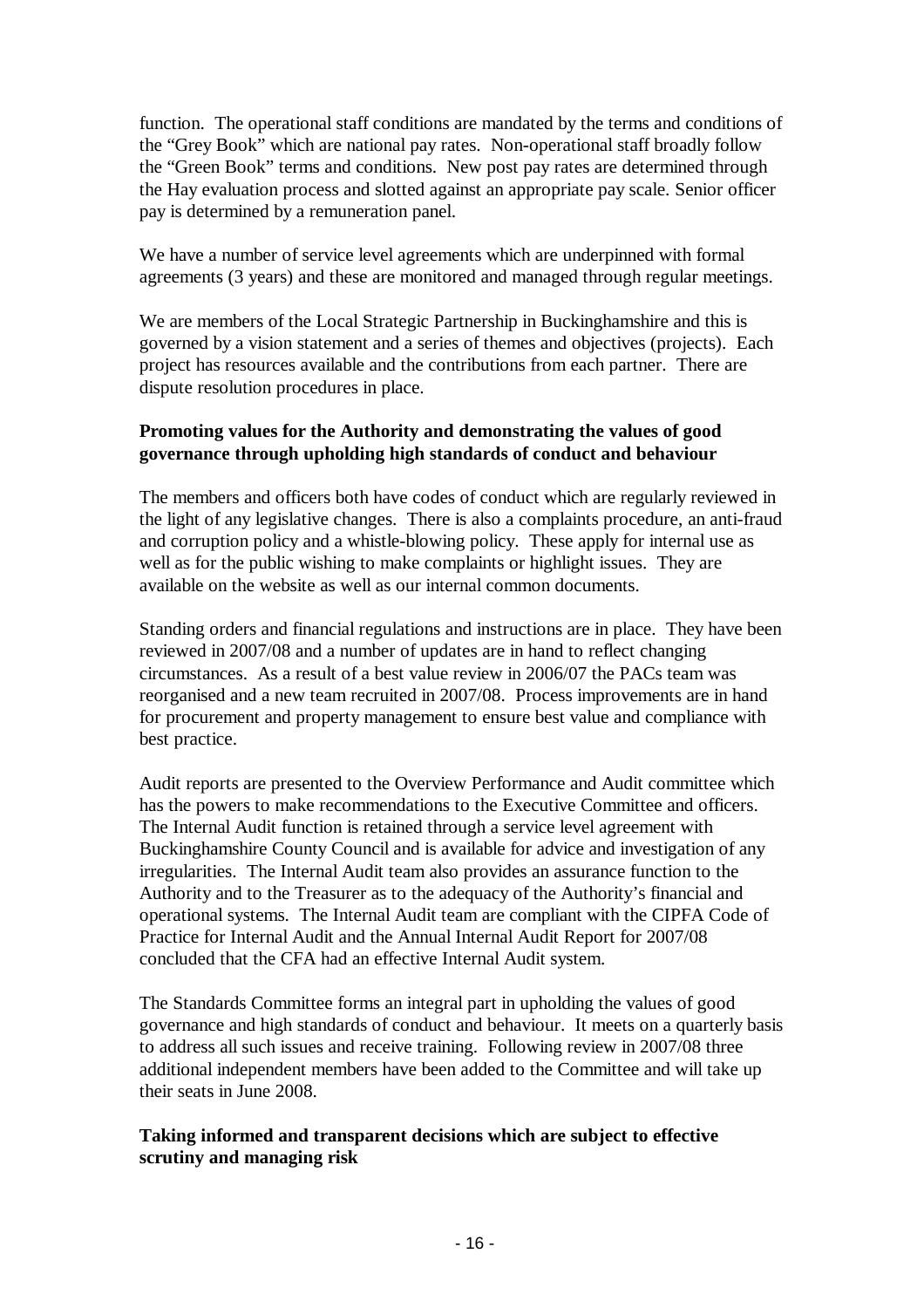The Overview Performance and Audit Committee terms of reference were amended in 2007/08 to enhance and develop its role as an audit committee and scrutiny processes. The OP&A Committee benefited from external consultancy (the IDeA) during 2007/08 to assist members with their development and new responsibilities.

During 2007/08 the Senior Management Team was disbanded as a decision making body and replaced by the Chief Officers' Forum (COF). There are weekly meetings of COF which are minuted and published internally. There are also formal monthly COF meetings. Decisions must be supported by papers and evidenced.

All Committee papers and decisions are available on the website and go back a number of years.

The Authority maintains and updates a corporate risk register which is regularly reviewed and reported on to the Overview Performance and Audit Committee. The register is held on our "common documents" folder on the networked system.

Where applicable, legal and professional advice is sought to safeguard the Authority. As to be expected, there is a significant emphasis on health and safety at work procedures and training is given to staff at all levels. All incidents, especially where operational staff are involved in an accident or a 'near miss' are recorded and reported to the internal Health and Safety Panel where a review of practice and procedures can be acted upon. All insurance claims are dealt with on a similar basis. Monitoring of accidents and injuries to our staff as well as to the public is one of our key performance indicators.

With the introduction of new corporate manslaughter legislation taking effect on 1 April 2008, senior staff and members benefited from a seminar provided by specialist lawyers.

The lawful activity of the Authority is monitored by the Monitoring Officer and the s151 Officer. Officers and members are mindful of the wider "place shaping" role of the Fire and Rescue service and we participate in a number of community activities to promote community cohesion and a safer environment. An effective Internal Audit function also facilitates compliance with lawful activity.

The Head of Internal Audit publishes an annual report on the Fire Authority's internal control environment. His report and conclusion for the year is:

*"In my opinion the Buckinghamshire & Milton Keynes Fire Authority's system of internal control does facilitate the effective exercise of the Authority's risk management and financial systems. We can provide reasonable assurance regarding the effective, efficient and economic exercise of the Authority's financial systems. "* 

The full report is available on request.

New legislative requirements, responses to consultations from central government and changing financial reporting requirements are managed through the relevant responsible officers. Continual professional development is an established practice for the service as a whole.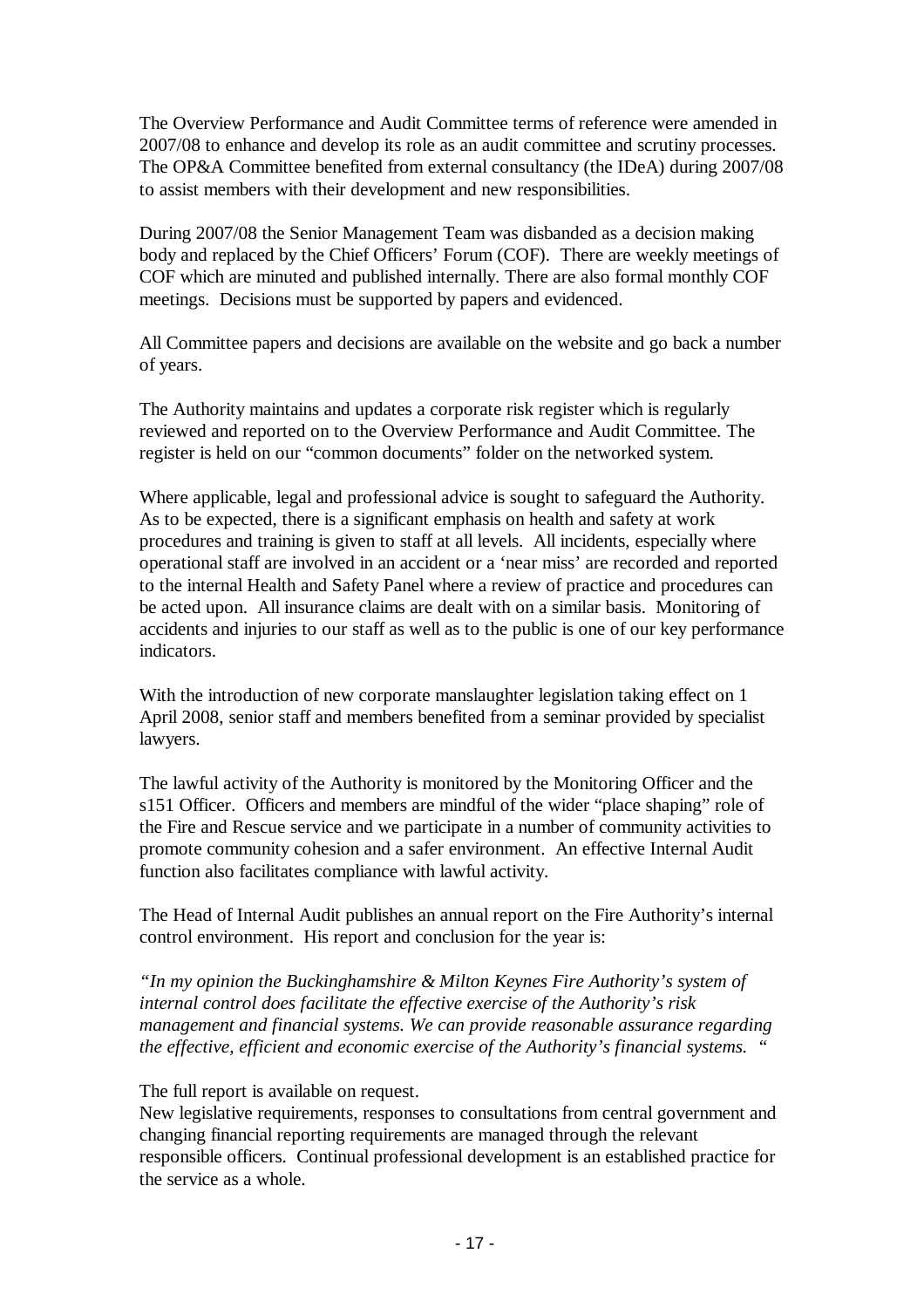## **Developing the capacity and capability of members and officers to be effective**

Induction programmes exist for all staff and members and are regularly reviewed for effectiveness. Training and development needs for staff are part of the annual appraisal process and budgets are available to support training and development programmes. For operational staff the national Integrated Personal Development Scheme has been implemented in the Brigade and all operational staff are obliged to participate in the programme. Financial training programmes have been developed for all cost centre managers and budget holders as has training in project management skills for relevant staff.

Members have also benefited from a development programme during 2007/08 and further work is in hand to ensure that the induction programme for members is fit for purpose.

The effectiveness of the senior management team was subject to review by the Audit Commission in 2007/08 and the results published in the Annual Audit and Inspection letter (available on the website). As a result, a development programme was undertaken by the Chief Officers team.

Succession planning is established across all departments and operational staff are developed according to the IPDS programme. Assessment centre procedures ensure that staff are assessed and held in a "pool" pending appropriate vacancies arising. In some cases, operational staff wishing to transfer to the Brigade are also held in a pool.

## **Engaging with local people and other stakeholders to ensure robust public accountability**

The update of the Integrated Risk Management Plan, our fundamental planning document, is subject to public consultation and we constantly look for effective ways in which to engage with local people and other stakeholders. Effective engagement and the formation of Local Strategic Partnerships is a requirement for the Local Area Agreements and will be assessed as part of the Comprehensive Area Assessment process in 2009. Our partners regard us as a "good partner".

The Community Safety strategy targets the hard to reach and vulnerable communities and resource is concentrated on effective engagement with these groups through partnership working and special innovative programmes.

Our Committee meetings are held in public and the dates are published on the website as are the agendas and committee papers, minutes and decisions.

The financial data for the authority, the budgets and finance reports are available on a discrete link and all budget monitoring reports are available as reported to the Executive Committee on a regular basis throughout the year. Reports are available in a variety of languages, Braille, large print and audio tape on request.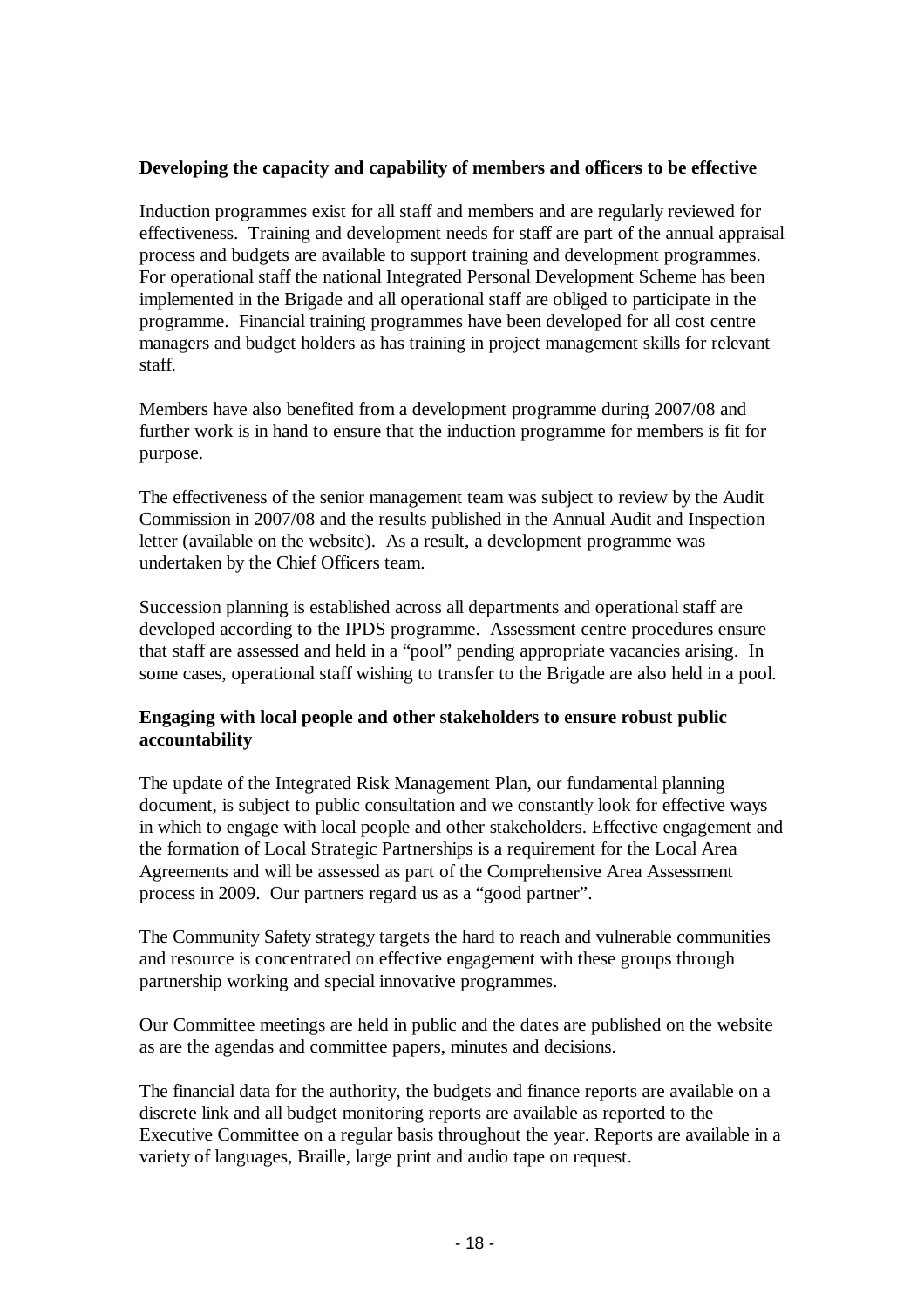There is a policy for staff consultation and negotiation to enable staff to be involved with decision making.

## **Review of effectiveness**

The Buckinghamshire and Milton Keynes Fire Authority has responsibility for conducting, at least annually, a review of the effectiveness of its governance framework including the system of internal control. The review of effectiveness is informed by the work of the executive managers within the authority who have responsibility for the development and maintenance of the governance environment, the Chief Internal Auditor's annual report, and also by comments made by the external auditors (the Audit Commission) and other review agencies and inspectorates, the Overview, Performance and Audit Committee, and the Standards Committee.

During 2007/08 a number of enhancements have been made to the governance arrangements:

- A review of the Senior Management Team was commissioned from the Audit Commission following the appointment of one of the former ACOs to the Deputy Chief Fire Officer post in April 2007 and reported in September 2007. Following the issues that were identified in that report further internal review work was carried out and reported to the Senior Management team in October 2007. As a result, the Senior Management Team has been restructured with effect from 1 January 2008. The team has spent a number of working days developing a vision and strategy for the organisation for the next 4 years.
- Following the Best Value Review conducted in 2006/07 for the Property Assets and Consultancy Department (PACs) a new team was put in place with a number of new staff with new job descriptions and responsibilities and with a new Area Manager at the helm. The new department is under the direct line management of the Treasurer, thus enhancing the accountability for the management of property, assets and procurement.
- A new procurement team (within PPT) has undertaken a number of reviews of existing contracts and contracting arrangements and engaged with national and local procurement initiatives and collaboration opportunities to maximise value for money.
- The Standards Committee reviewed its membership and has enhanced the representation to meet the latest statutory requirements. With effect from 6 June 2008 there will be 3 new members of the Standards Committee [net increase of 4- from 2 non-elected:3 elected, there will be 4:5]. We also increased the membership of the full Authority by four members, from 17 to 21, again to take effect from 6 June 2008 to ensure sufficient member capacity.
- All members were invited to training from the Monitoring Officer's representative on the new Code of Conduct for Members in the autumn of 2007 and lead members have also benefited from the on-going support of the IDeA in developing their roles and confidence to challenge and lead the Authority. Training received by Members at their constituent authorities is monitored by questionnaires to the respective Heads of Legal Services.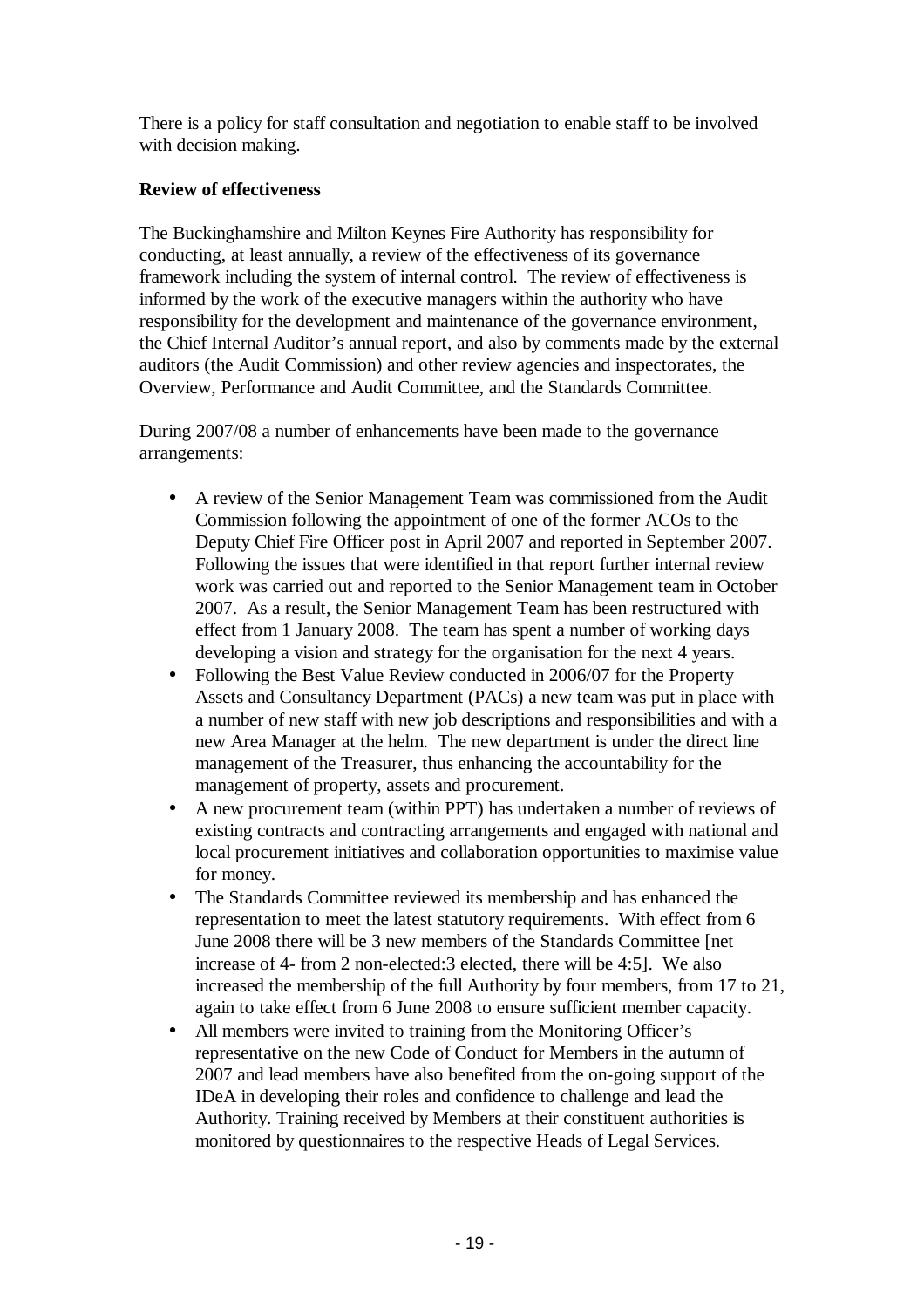Internal audit report undertaken in 2007/08 were:

Core Financial controls audit Capital expenditure audit Project management audit Corporate Governance SAP Governance audit Risk management – follow-up audit Snowdrop – follow-up audit.

All audit reports deemed our performance **good** bar the Snowdrop follow-up audit where we have made little progress in improving the system and our management of it. The system is now part of the review of the HR function which is a best value review due to take place in 2008/09. The Chief Internal Auditor's annual report is attached as Appendix A.

- External audit reports covered the Audit of the Statement of Accounts, the Whole Government Accounts return, the Best Value Performance Plan, the Use of Resources assessment, the Direction of Travel and Operation Assessment. The key actions arising from the Audit Commission's reports were:
- Embed the performance management culture across the organisation;
- Implement the new partnership framework within the Authority and with partners to gain optimum benefits and sustainable value for money;
- Address areas of weaker performance to ensure all outcomes and performance are cost effective;
- Improve financial and risk management procedures; and
- Ensure that the service has the right structure to run the business and to meet future demands and community needs.

(from the Annual Audit and Inspection letter from the 2006/07 audits and presented to the Authority in March 2008)

As a result of the work undertaken by the management team, the Chief Internal Auditor, the External Auditors and our own Overview Performance and Audit Committee a plan is in place to address the weaknesses identified and ensure continuous improvement of the governance system is in place.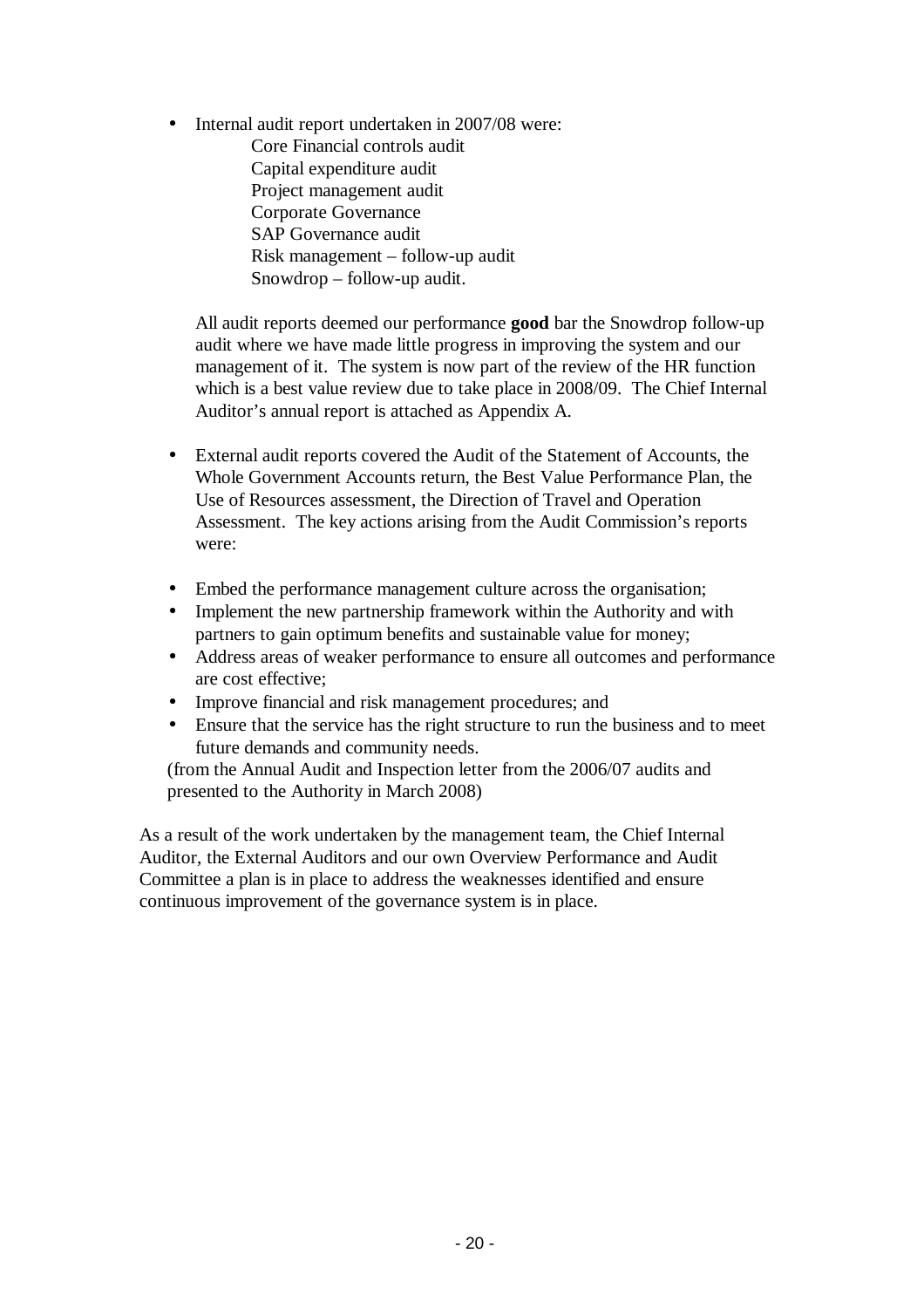## **Significant Governance Issues**

The table below sets out the plan to address governance issues identified during 2007/08:

|                | Issue                                                          | Action                               | Lead Officer &         | By when        |
|----------------|----------------------------------------------------------------|--------------------------------------|------------------------|----------------|
|                |                                                                |                                      | Member                 |                |
|                | Senior management team leadership effectiveness deemed         | Review of effectiveness of Senior    | <b>Chief Fire</b>      | September 2008 |
|                | weak.                                                          | Management team following            | Officer $&$            |                |
|                |                                                                | reorganisation in January 2008       | Chairman               |                |
| $\overline{2}$ | Internal communications effectiveness following weaknesses     | Implementation of intranet, new      | Deputy Chief           | October 2008   |
|                | identified during 2007/08. Could lead to key messages being    | briefing strategies and visits by    | Fire Officer &         |                |
|                | missed by staff and poor feedback mechanisms from staff to     | senior management team to            | Chairman               |                |
|                | senior management team                                         | stations. Review effectiveness by    |                        |                |
|                |                                                                | doing an organisational health       |                        |                |
|                |                                                                | check and report in the autumn.      |                        | January 2009   |
| 4              | Lead Member programme to help lead members understand          | Supported by the $IDEA - a$ number   | <b>Chief Fire</b>      | As required    |
|                | their role and develop as a team, their leadership and working | of workshops have been established   | Officer $&$            |                |
|                | relationships with officers                                    | as part of an on-going development   | Chairman               |                |
|                |                                                                | programme                            |                        |                |
| 5              | Best value review of HR functions, systems, processes and cost | Part of programme of best value      | ACO Risk &             | Report due in  |
|                | effectiveness                                                  | reviews and following review by      | Cllr Baldwin           | the autumn of  |
|                |                                                                | Audit Commission and internal        |                        | 2008           |
|                |                                                                | audit during 2007/08                 |                        |                |
| 6              | Medium Term Financial Plan update: detailed review             | Due to the severity of the financial | Treasurer &            | February 2009  |
|                |                                                                | settlement for the Authority for     | <b>Cllr</b> Dransfield |                |
|                |                                                                | 2007/08 to 2010/11 and the savings   |                        |                |
|                |                                                                | required, detailed work to take      |                        |                |
|                |                                                                | place to ensure sound, robust and    |                        |                |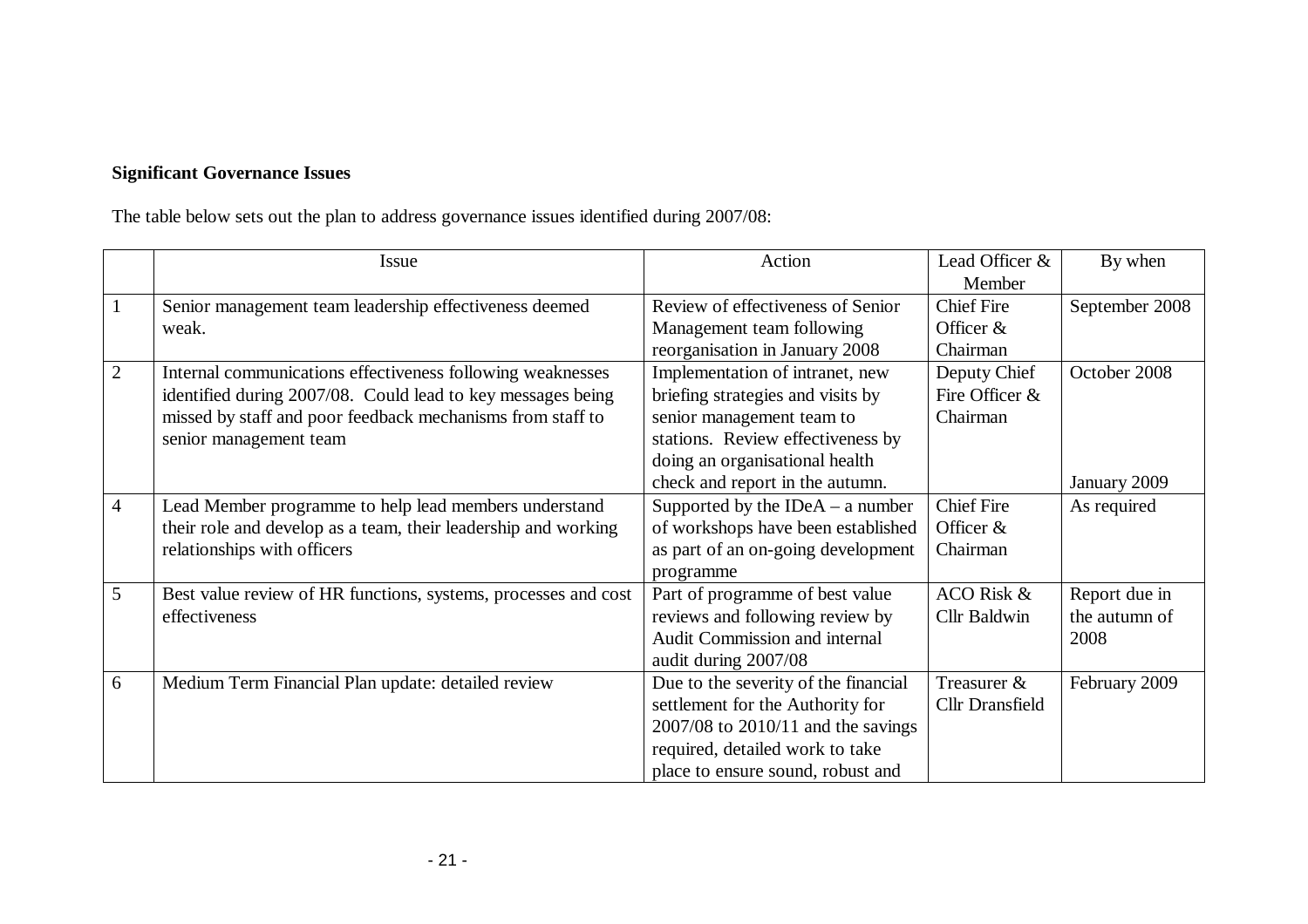|    |                                                                  | achievable plans are in place to<br>deliver the savings required.                                                                                                                                                             |                                                       |                  |
|----|------------------------------------------------------------------|-------------------------------------------------------------------------------------------------------------------------------------------------------------------------------------------------------------------------------|-------------------------------------------------------|------------------|
| 7  | Review the induction programmes for new members and new<br>staff | Ensure that all key governance<br>information and policies are<br>included in the induction<br>programme, including Codes of<br>Conduct, Financial Regulations and<br>Instructions and other relevant<br>training as required | Deputy Chief<br>Fire Officer &<br><b>Cllr Baldwin</b> | August 2008      |
| 8  | Embed governance culture and knowledge and review<br>processes   | Review current arrangements for<br>training on governance issues and<br>ensure inclusion in the Effective<br>Manager Training programme.                                                                                      | Deputy Chief<br>Fire Officer &<br><b>Cllr</b> Adams   | November 2008    |
|    |                                                                  | Review processes for checking<br>effectiveness                                                                                                                                                                                | Treasurer &<br>Monitoring<br>Officer                  | November 2008    |
| 9  | Code of Corporate Governance needs to be reviewed                | Due for renewal June 2007                                                                                                                                                                                                     | Monitoring<br>Officer                                 | September 2008   |
| 10 | Consultation                                                     | The Consultation Strategy needs to<br>be adopted and implemented                                                                                                                                                              | <b>Chief Fire</b><br>Officer                          | <b>July 2008</b> |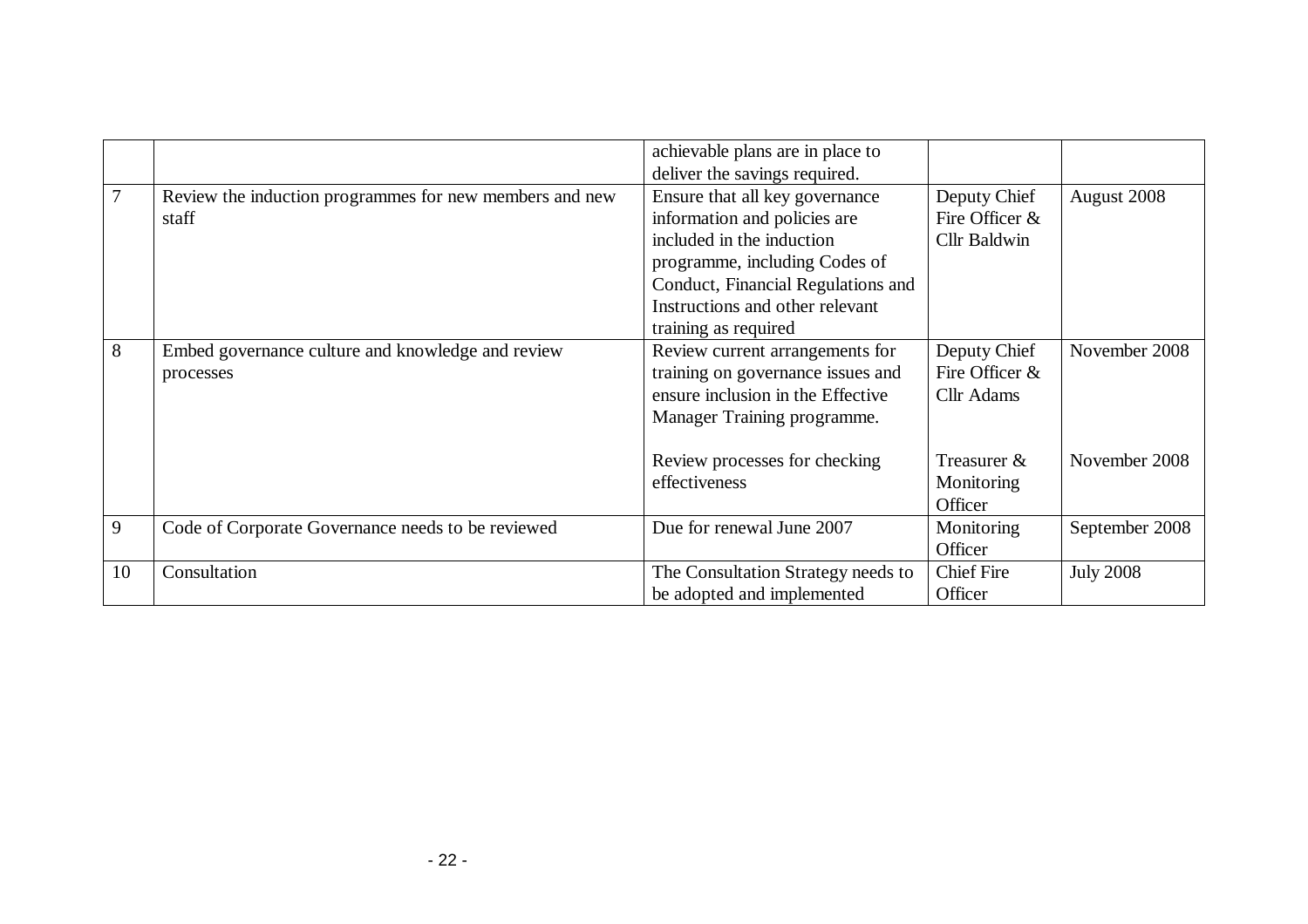We propose over the coming year to take steps to address the above matters to further enhance our governance arrangements. We are satisfied that these steps will address the need for improvements that were identified in our review of effectiveness and will monitor their implementation and operation as part of our next annual review.

Signed:…………………………………………………………. David Rowlands Chairman of the Buckinghamshire and Milton Keynes Fire Authority Date:

Signed: …………………………………………………………... Damian Smith Chief Fire Officer and Chief Executive of the Buckinghamshire and Milton Keynes Fire Authority Date: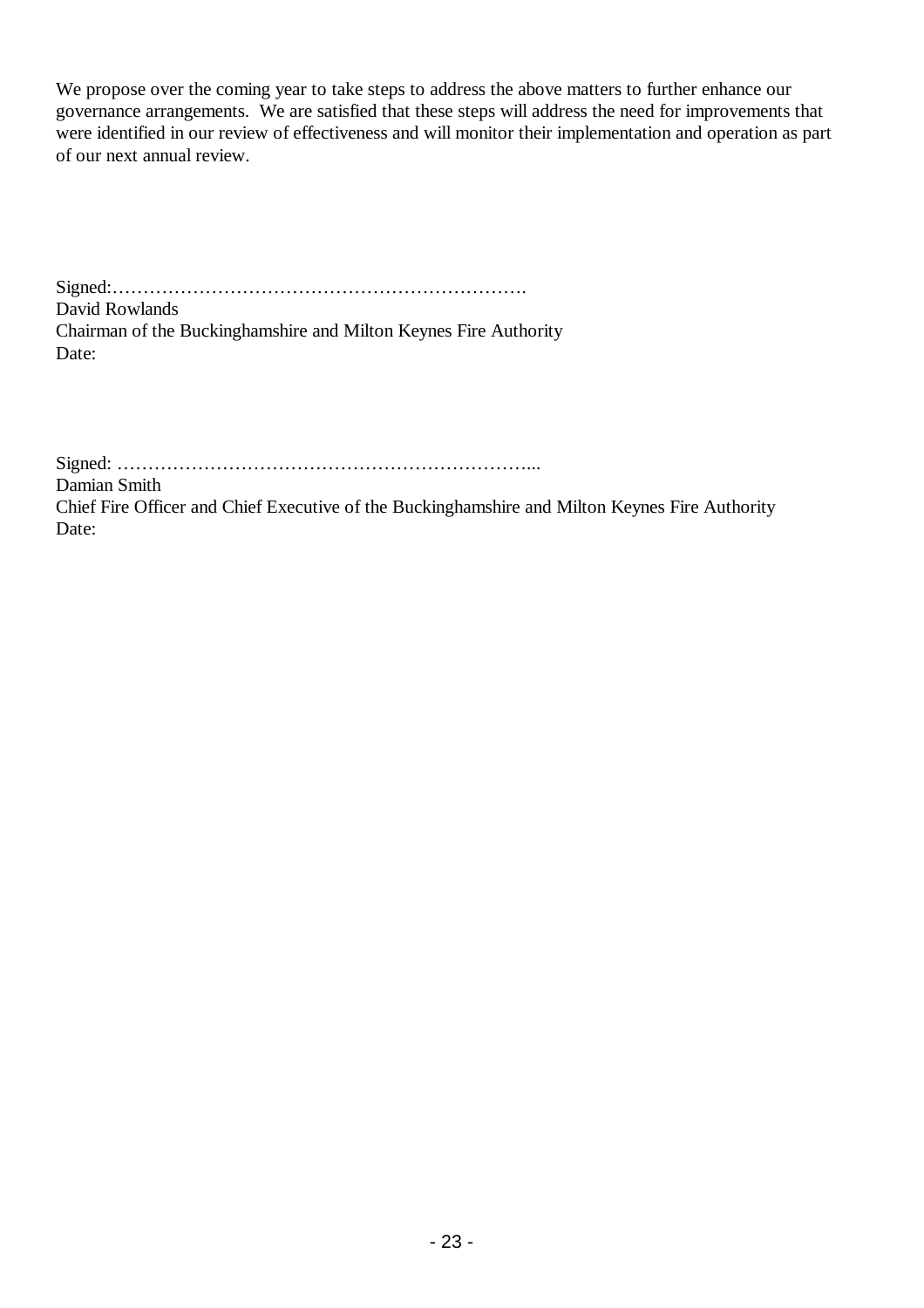## **Auditor's Report**

## **Independent auditor's report to the Members of Buckinghamshire and Milton Keynes Fire Authority**

## **Opinion on the financial statements**

I have audited the accounting statements, the firefighters' pension fund accounting statements and related notes of Buckinghamshire & Milton Keynes Fire Authority for the year ended 31 March 2008 under the Audit Commission Act 1998. The accounting statements comprise the Income and Expenditure Account, Balance Sheet, Statement of Total Recognised Gains and Losses, Cash Flow Statement, and the related notes. The firefighters' pension fund accounting statements comprise the Fund Account, the Net Assets Statement and the related notes. The financial statements and firefighters' pension fund accounting statements have been prepared under the accounting policies set out within them.

This report is made solely to the members of Buckinghamshire & Milton Keynes Fire Authority in accordance with Part II of the Audit Commission Act 1998 and for no other purpose, as set out in paragraph 36 of the Statement of Responsibilities of Auditors and of Audited Bodies prepared by the Audit Commission.

## **Respective responsibilities of the Treasurer and auditor**

The Treasurer's responsibilities for preparing the financial statements, including the firefighters' pension fund accounting statements, in accordance with applicable laws and regulations and the Statement of Recommended Practice on Local Authority Accounting in the United Kingdom 2007 are set out in the Statement of Responsibilities.

My responsibility is to audit the accounting statements in accordance with relevant legal and regulatory requirements and International Standards on Auditing (UK and Ireland).

I report to you my opinion as to whether the accounting statements, the firefighters' pension fund accounting statements and related notes present fairly, in accordance with applicable laws and regulations and the Statement of Recommended Practice on Local Authority Accounting in the United Kingdom 2007:

- the financial position of the Authority and its income and expenditure for the year; and
- the financial transactions of its firefighters' pension fund during the year and the amount and disposition of the fund's assets and liabilities, other than liabilities to pay pensions and other benefits after the end of the scheme year.

I review whether the governance statement reflects compliance with 'Delivering Good Governance in Local Government: A Framework' published by CIPFA/SOLACE in June 2007. I report if it does not comply with proper practices specified by CIPFA/SOLACE or if the statement is misleading or inconsistent with other information I am aware of from my audit of the financial statements. I am not required to consider, nor have I considered, whether the governance statement covers all risks and controls. Neither am I required to form an opinion on the effectiveness of the Authority's corporate governance procedures or its risk and control procedures.

I read other information published with the accounting statements, the firefighters' pension fund accounting statements and related notes and consider whether it is consistent with the audited accounting statements, the firefighters' pension fund accounting statements and related notes. This other information comprises the Explanatory Foreword. I consider the implications for my report if I become aware of any apparent misstatements or material inconsistencies with the accounting statements, the firefighters' pension fund accounting statements and related notes. My responsibilities do not extend to any other information.

## **Basis of audit opinion**

I conducted my audit in accordance with the Audit Commission Act 1998, the Code of Audit Practice issued by the Audit Commission and International Standards on Auditing (UK and Ireland) issued by the Auditing Practices Board. An audit includes examination, on a test basis, of evidence relevant to the amounts and disclosures in the accounting statements, the firefighters' pension fund accounting statements and related notes. It also includes an assessment of the significant estimates and judgments made by the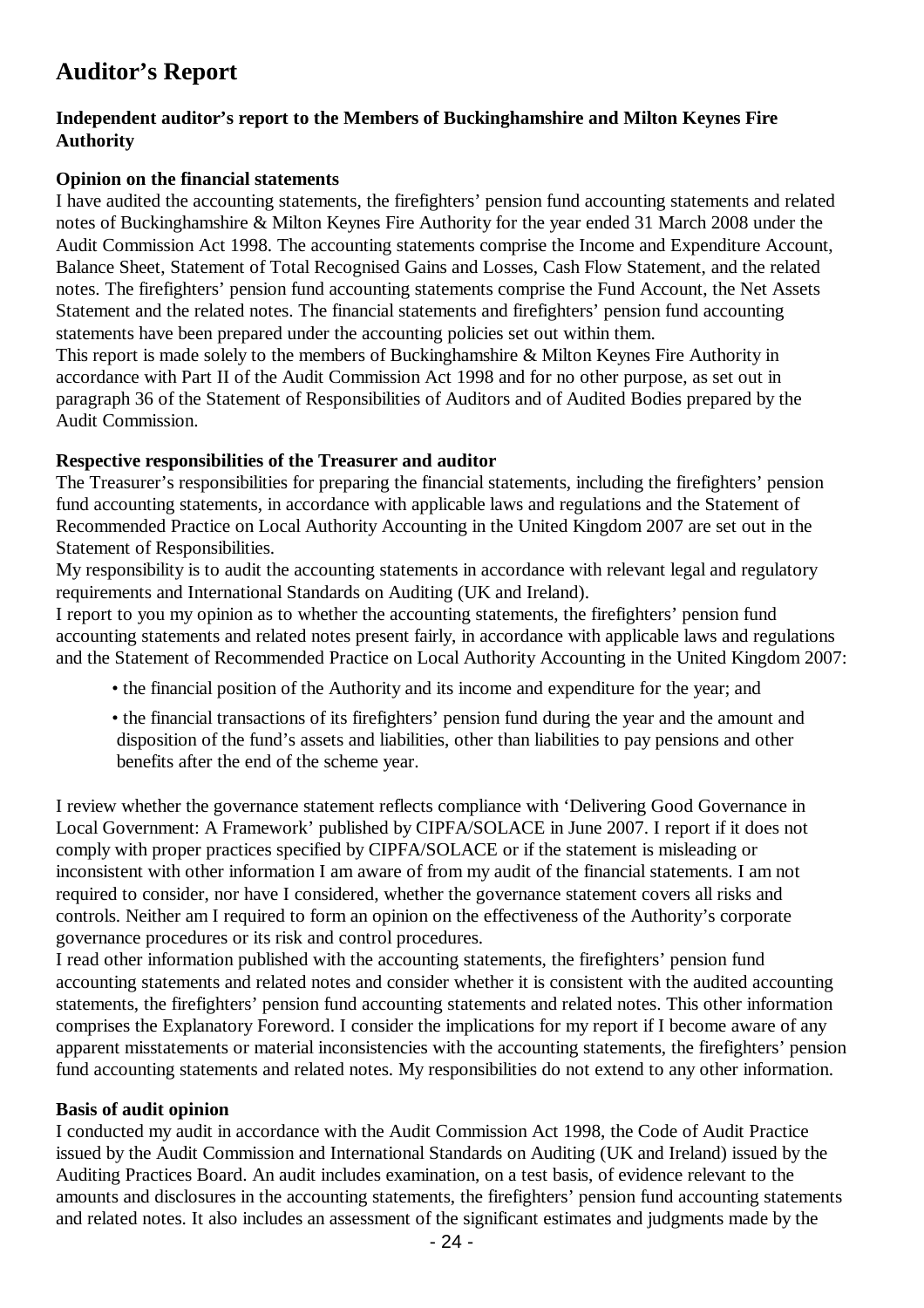Authority in the preparation of the accounting statements, the firefighters' pension fund accounting statements and related notes, and of whether the accounting policies are appropriate to the Authority's circumstances, consistently applied and adequately disclosed.

I planned and performed my audit so as to obtain all the information and explanations which I considered necessary in order to provide me with sufficient evidence to give reasonable assurance that the accounting statements, the firefighters' pension fund accounting statements and related notes are free from material misstatement, whether caused by fraud or other irregularity or error. In forming my opinion I also evaluated the overall adequacy of the presentation of information in the accounting statements, the firefighters' pension fund accounting statements and related notes.

## **Opinion**

In my opinion:

• The accounting statements and related notes present fairly, in accordance with applicable laws and regulations and the Statement of Recommended Practice on Local Authority Accounting in the United Kingdom 2007, the financial position of the Authority as at 31 March 2008 and its income and expenditure for the year then ended; and

• The firefighters' pension fund accounting statements present fairly, in accordance with the Statement of Recommended Practice on Local Authority Accounting in the United Kingdom 2007, the financial transactions of the firefighters' pension fund during the year ended 31 March 2008 and the amount and disposition of the fund's assets and liabilities as at 31 March 2008, other than liabilities to pay pensions and other benefits after the end of the scheme year.

## **Conclusion on arrangements for securing economy, efficiency and effectiveness in the use of resources**

## **Authority's Responsibilities**

The Authority is responsible for putting in place proper arrangements to secure economy, efficiency and effectiveness in its use of resources, to ensure proper stewardship and governance and regularly to review the adequacy and effectiveness of these arrangements.

## **Auditor's Responsibilities**

I am required by the Audit Commission Act 1998 to be satisfied that proper arrangements have been made by the Authority for securing economy, efficiency and effectiveness in its use of resources. The Code of Audit Practice issued by the Audit Commission requires me to report to you my conclusion in relation to proper arrangements, having regard to relevant criteria specified by the Audit Commission for fire and rescue authorities. I report if significant matters have come to my attention which prevent me from concluding that the Authority has made such proper arrangements. I am not required to consider, nor have I considered, whether all aspects of the Authority's arrangements for securing economy, efficiency and effectiveness in its use of resources are operating effectively.

## **Conclusion**

I have undertaken my audit in accordance with the Code of Audit Practice and having regard to the criteria for fire and rescue authorities specified by the Audit Commission and published in December 2006, I am satisfied that, in all significant respects, Buckinghamshire & Milton Keynes Fire Authority made proper arrangements to secure economy, efficiency and effectiveness in its use of resources for the year ending 31 March 2008.

## **Best Value Performance Plan**

I have issued our statutory report on the audit of the authority's best value performance plan for the financial year 2007/08 on 21 December 2007. I did not identify any matters to be reported to the authority and did not make any recommendations on procedures in relation to the plan.

## **Certificate**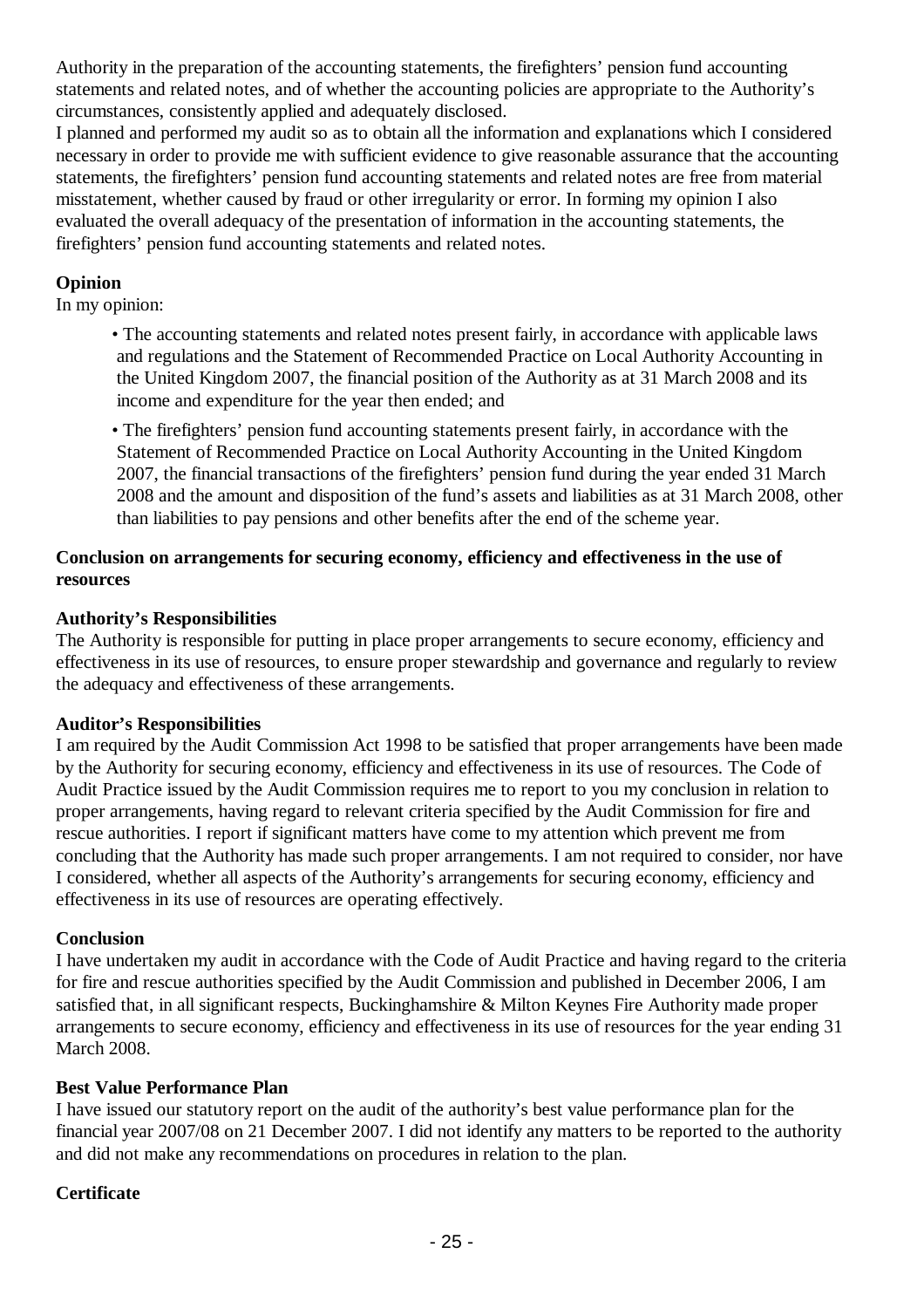I certify that I have completed the audit of the accounts in accordance with the requirements of the Audit Commission Act 1998 and the Code of Audit Practice issued by the Audit Commission.

Phil Sharman District Auditor

Date

Audit Commission, Unit 5, Isis Business Centre, Horspath Road, Cowley, OXFORD OX4 2RD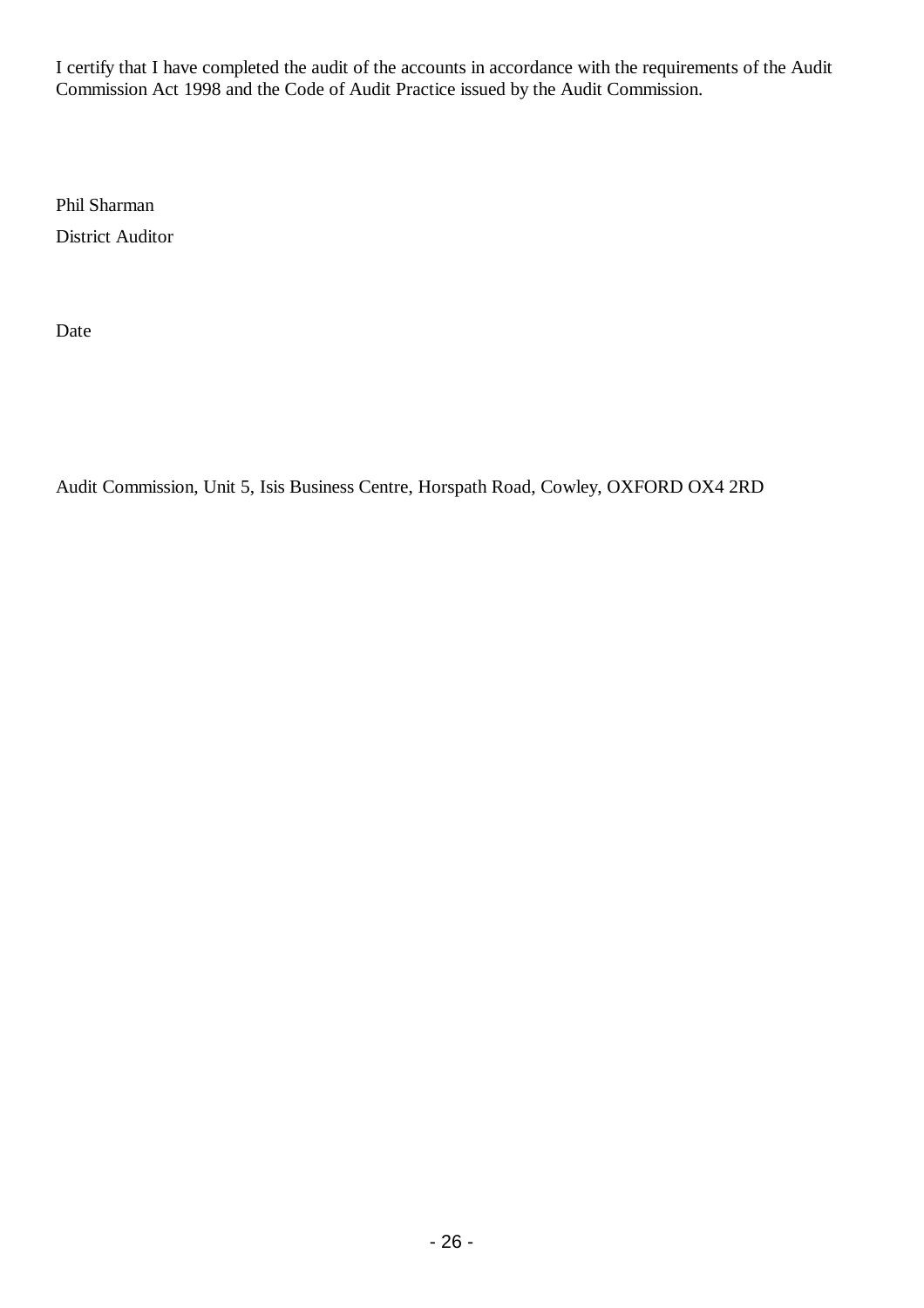## **Statement Of Accounting Policies**

## GENERAL PRINCIPLES AND ACCOUNTING POLICIES

The accounts have been prepared in accordance with the Code of Practice on Local Authority Accounting, in the United Kingdom – A Statement of Recommended Practice 2007 (the SORP) and also with guidance notes issued by CIPFA on the application of Financial Reporting Standards. The accounts are also prepared on the principle of Total Cost as defined in the Best Value Accounting Code of Practice (BVACOP). Total cost of a service includes all costs which relate to the provision of the service (directly or bought in) including employee costs, expenditure relating to premises and transport, supplies and services, third party payments, support services and capital charges. Net total cost is total cost less income other than grants.

The fundamental accounting principles followed are:

- Relevance
- Reliability
- Comparability
- Understandability
- Materiality

## ACCRUALS OF INCOME AND EXPENDITURE

Activity is accounted for in the year that it takes place, not simply when cash payments are made or received. This does not apply to the Cash Flow Statement.

## GOING CONCERN

The accounts are prepared on the assumption that the Authority will continue its operations for the foreseeable future. This means in particular that the Income and Expenditure Account and Balance Sheet assume no intention to curtail significantly the scale of the operation.

## PRIMACY OF LEGISLATIVE REQUIREMENTS

The Authority derives its powers from statute and its financial and accounting framework is closely controlled by primary and secondary legislation. Where legislative requirements and accounting principles conflict, legislative requirements take precedence. The requirement of the Statement of Recommended Practice used to dictate the format and methodology to follow in preparing this Statement of Accounts shows the position of accounting concepts in the Income and Expenditure Account and shows the effect of the legislative requirements in the Statement of Movement on the General Fund Balance.

## TANGIBLE FIXED ASSETS

Tangible fixed assets are assets that have physical substance and are held for use in the provision of services or for administrative purposes on a continuing basis. These are land and buildings, vehicles, plant and machinery.

## **Recognition:**

All expenditure on the acquisition, creation or enhancement of fixed assets is capitalised on an accruals basis in the accounts. Expenditure on fixed assets is capitalised, provided that the fixed asset yields benefits to the Authority and the services it provides for a period of more than one year. Expenditure that secures but does not extend the previously assessed standards of performance of the asset (i.e. routine maintenance) is charged to revenue as it is incurred.

Assets in the course of construction have been included in the Balance Sheet at historical cost and classified as being non-operational in accordance with accounting regulations.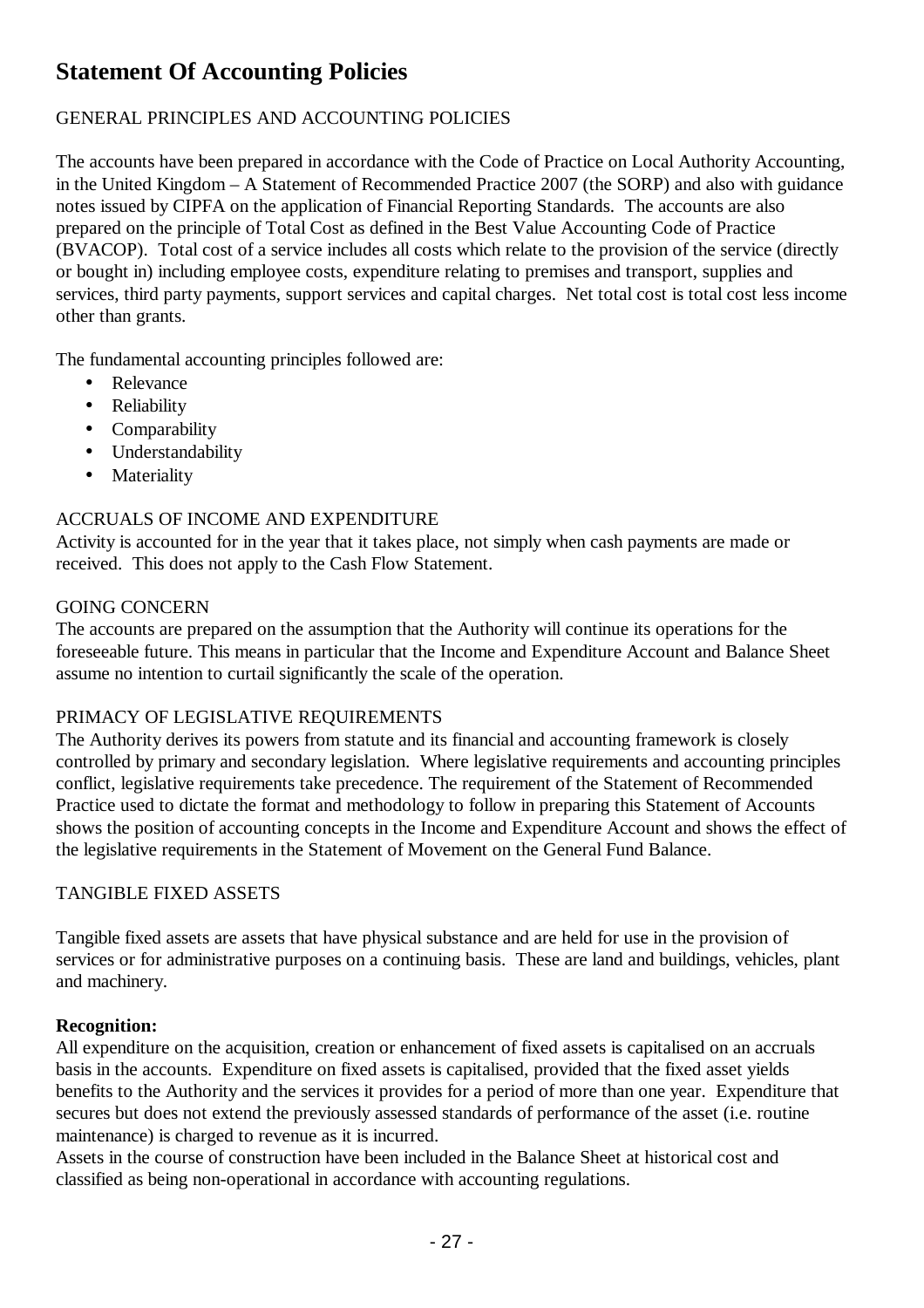## **Measurement:**

The freehold and leasehold properties which comprise the Authority's property portfolio have been classified as operational assets and valued as at 1 April 2007 by Ken Oldknow RICS of Buckinghamshire County Council through a Service Level Agreement on the basis set out below and in accordance with the Statements of Asset Valuation Practice and Guidance Notes of The Royal Institute of Chartered Surveyors (RICS). The assets are initially measured at cost, comprising all expenditure that is directly attributable to bringing the asset into working condition for its intended use. Major items of plant and machinery and furniture and equipment are included in the valuation of the buildings. Assets are then carried in the balance sheet using the following measurement bases:

Buildings regarded by the authority as operational are valued on the basis of depreciated replacement cost for existing use in accordance with SORP requirements.

Properties regarded by the authority as having a potential commercial use value have been valued on the basis of open market commercial value.

Vehicles plant and equipment is valued at net book value based on historic cost.

Land and buildings are revalued on a three year rolling programme. If a building is revalued upwards the increase in the carrying amount is credited to the Statement of Recognised Gains and Losses and taken to the Revaluation Reserve. If it reverses previous revaluation losses on the same asset that were previously taken to the Income and Expenditure Account they are recognized in the Income and Expenditure Account Revaluations where there has been a decrease in the carrying amount means that an impairment loss has occurred. If the loss has been caused by a clear consumption of economic benefit then the loss is recognised in the Income and Expenditure Account. Decreases in value not associated with a clear consumption of economic benefit such as a temporary fall in valuation are recognised in the Statement of Total Recognised Gains and Losses until such a point that the carrying value of the asset reaches its depreciated historical cost and taken to the Revaluation Reserve, and thereafter to the Income and Expenditure Account.

#### **Impairment:**

The value of each fixed asset is reviewed at the end of each financial year, and where there is reason to believe that its value has changed materially in the period, the valuation is adjusted accordingly.

Where an impairment loss on an asset occurs the loss is recognised, if it is caused by a clear consumption of economic benefits the loss is charged to the relevant service revenue account, otherwise it is written off against the Capital Adjustment Account.

There are impairment issues to consider in 2007-08 due to a general fall in prices.

#### **Disposals:**

When an asset is disposed of the value of the asset in the balance sheet is written off to the Income and Expenditure Account as part of the gain or loss on disposal. Receipts from disposals are credited to the Income and Expenditure Account as part of the gain or loss on disposal (i.e. netted off against the carrying value of the asset at the time of the disposal). The balance of the receipts is required to be credited to the Usable Capital Receipts reserve until such time as it is allocated to finance other capital expenditure or set aside to reduce the authority's need to borrow. Receipts are appropriated to the Reserve from the Statement of Movement on the General Fund Balance.

The written-off value of disposals is not a charge against council tax, as the cost of fixed assets is fully provided for under separate arrangements for capital financing. Amounts are appropriated to the Capital Adjustment Account from the Statement of Movement on the General Fund Balance.

#### **Depreciation:**

Depreciation is provided for on all assets with a determinable finite life by allocating the value of the asset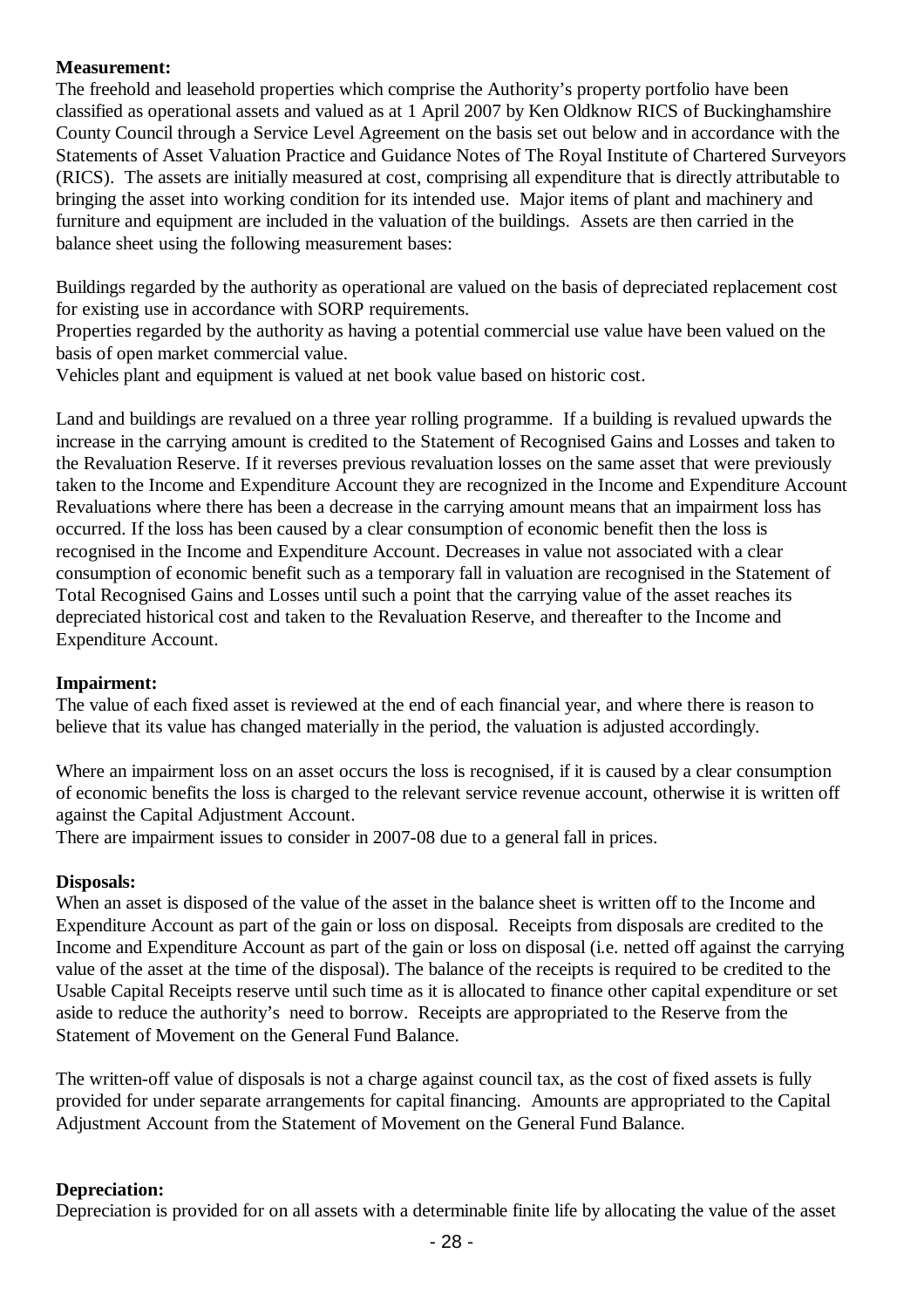in the balance sheet over the period expected to benefit from their use.

Financial Reporting Standard 15 – Tangible Fixed Assets requires all tangible assets to be depreciated based on the remaining useful life; assets are depreciated over the following expected lifespans.

| <b>Class of Asset</b>       | Lifespan      |
|-----------------------------|---------------|
| <b>Red Fleet Vehicles</b>   | 1 to 12 Years |
| <b>White Fleet Vehicles</b> | 1 to 3 Years  |
| Plant & Equipment           | 2 to 15 Years |
| <b>Buildings</b>            | 5 to 60 Years |
| Intangibles                 | 3 to 10 Years |

Depreciation is calculated on the following bases:

- Dwellings and other buildings are a straight line allocation over the life of the property as estimated by the valuer;
- Land is not depreciated
- Vehicles and Operational Equipment lives are determined at the time of purchase, and vary according to type.
- Where an asset has major components with different estimated useful lives, these are depreciated separately.
- Assets Under Construction are not depreciated.
- Intangible Assets are depreciated over the "life" of the "asset"

Grants and contributions: where grants and contributions are received that are identifiable to fixed assets with a finite useful life, the amounts are credited to the Government Grants Deferred Account. The balance is then written down to revenue to offset depreciation charges made for the relevant assets to the relevant service revenue account, in line with the depreciation policy applied to them.

## CHARGES TO REVENUE FOR USE OF FIXED ASSETS

Service revenue accounts and support services are debited with the following amounts to record the real cost of holding fixed assets during the year:

Depreciation attributable to the assets used by the relevant service

Impairment losses attributable to the clear consumption of economic benefits on tangible fixed assets used by the service

Amortisation of intangible fixed assets attributable to the service.

The Authority is not required to raise council tax to cover depreciation, impairment losses or amortisation. However, it is required to make an annual provision from revenue to contribute to the reduction in its overall borrowing requirements (equal to at least 4% of the underlying amount measured by the adjusted Capital Financing Requirement). Depreciation, impairment losses and amortisation are therefore replaced by revenue provision in the Statement of Movement on the General Fund Balance, by way of an adjusting transaction with the Capital Adjustment Account for the difference between the two.

## INTANGIBLE ASSETS

Intangible fixed assets are defined in FRS10 as "non-financial fixed assets that do not have physical substance but are identifiable and are controlled by the entity through custody or legal rights". An example would be software licences.

## 8. BASIS OF PROVISION FOR REDEMPTION OF DEBT

Loans raised by the Authority are repaid from the Capital Adjustment Account, which receives a statutory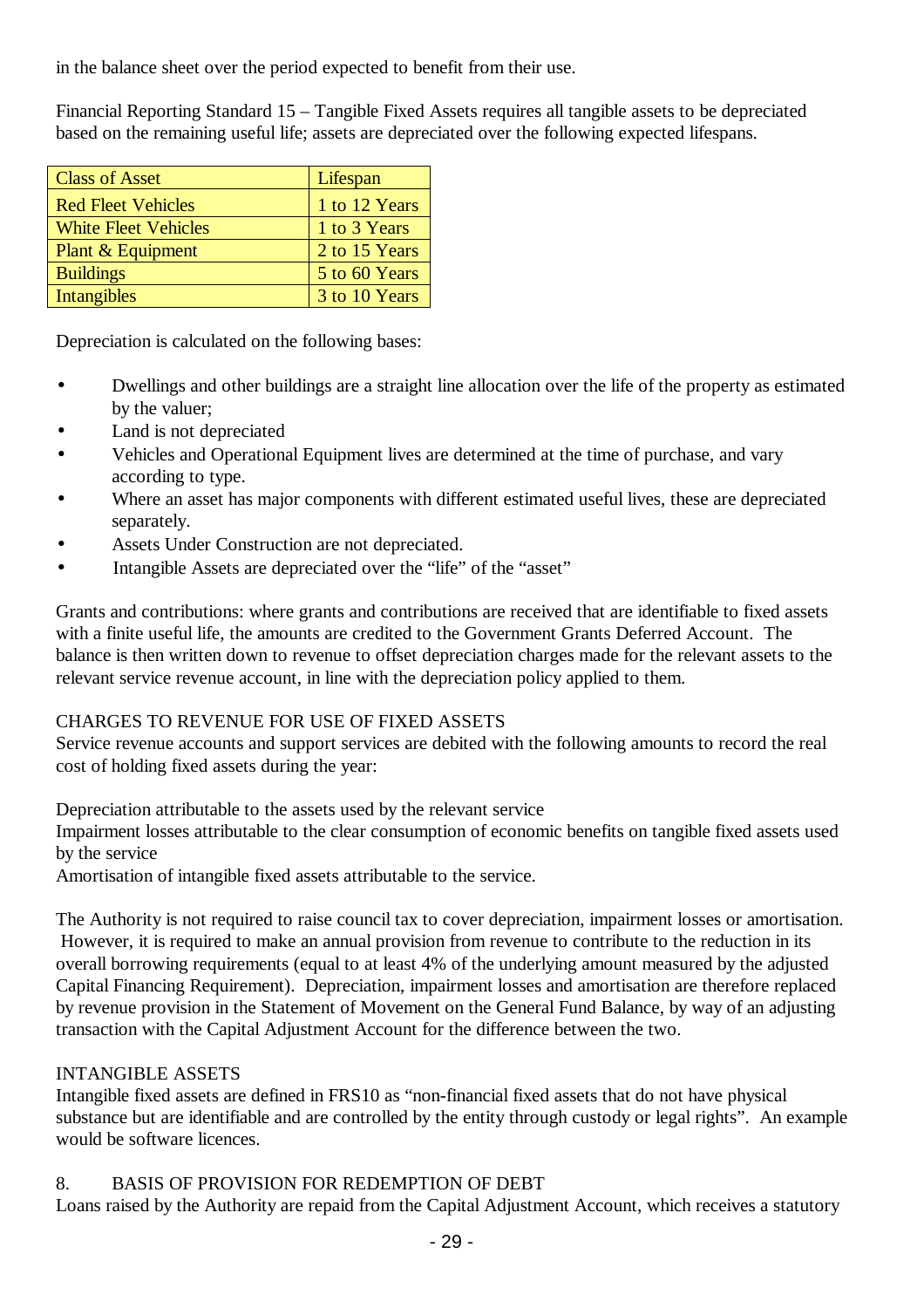annual revenue contribution for that purpose (Minimum Revenue Provision). Authorities are able to make additional voluntary contributions to provide for the redemption of debt. Interest payable on these loans is charged to the Income and Expenditure Account. The current debt is all funds borrowed from the PWLB on an interest only basis with no repayment until the maturity date of the loan.

## 9. INTEREST ON BALANCES

The interest earned on the day-to-day management of the Authority's surplus cash balances is credited directly to the Income and Expenditure account.

## 10. BASIS OF VALUATION OF STOCKS

Stocks are included in the balance sheet at the lower of cost and net realisable value.

## 11. BASIS ON WHICH DEBTORS AND CREDITORS AT THE YEAR END ARE INCLUDED IN THE ACCOUNTS

Sums due to the Authority are brought into account at the time they are due; amounts which have not been received at the year end appear in the balance sheet as debtors. Purchases made during the relevant accounting period but not paid until the first weeks of the following year are converted to expenditure in the revenue account and included in the Balance Sheet as creditors.

This treatment complies with the accruals concept set out in FRS 18 and referred to above.

## 12. RETIREMENT BENEFITS

As part of the terms and conditions of employment of its officers and other employees, the Authority offers retirement benefits. Although these benefits will not actually be payable until employees retire, the Authority has a responsibility to make the payments which needs to be disclosed at the time that employees earn their future entitlement.

The Combined Fire Authority participates in three different pension schemes, which meet the needs of employees in particular services. All the schemes provide members with defined benefits related to pay and service. The schemes are as follows:

## Uniformed Fire-fighters

1992 Pension Scheme (Old Scheme) and the New Fire-fighters' Pension Scheme

The funding arrangements for the firefighters' pension scheme in England changed by statute with effect from 1 April 2006. Before 1 April 2006 the 1992 Scheme did not have a percentage of pensionable pay type of employer's contribution: rather each fire authority was responsible for paying the pensions of its own former employees on a pay-as-you-go basis. Under the new funding arrangements the schemes remain unfunded but will no longer be on a pay-as-you-go basis as far as the individual fire authority is concerned. Authorities no longer meet the pension outgo directly: instead they pay an employer's pension contribution based on a percentage of pay into the Pension Fund and the amounts that must be paid into and paid out of the Pension Fund are specified by regulation.

Subject to scrutiny and approval by the Secretary of State and Parliament, under the new arrangements the Pension Fund will be balanced to nil at the end of the year by either paying over to the DCLG the amount by which the amounts receivable by the Fund for the year exceed the amounts payable, or by receiving cash in the form of a pension top-up grant from the DCLG equal to the amount by which the amount payable from the pension fund for the year exceeded the amount receivable.

The New Scheme offers defined retirement benefits to all whole time and retained fire-fighters joining the service after 1 April 2006. All whole time fire-fighters who were part of the pension scheme prior to the 1 April 2006 were given the option to transfer to the new scheme on preferential terms up to 31 March 2007.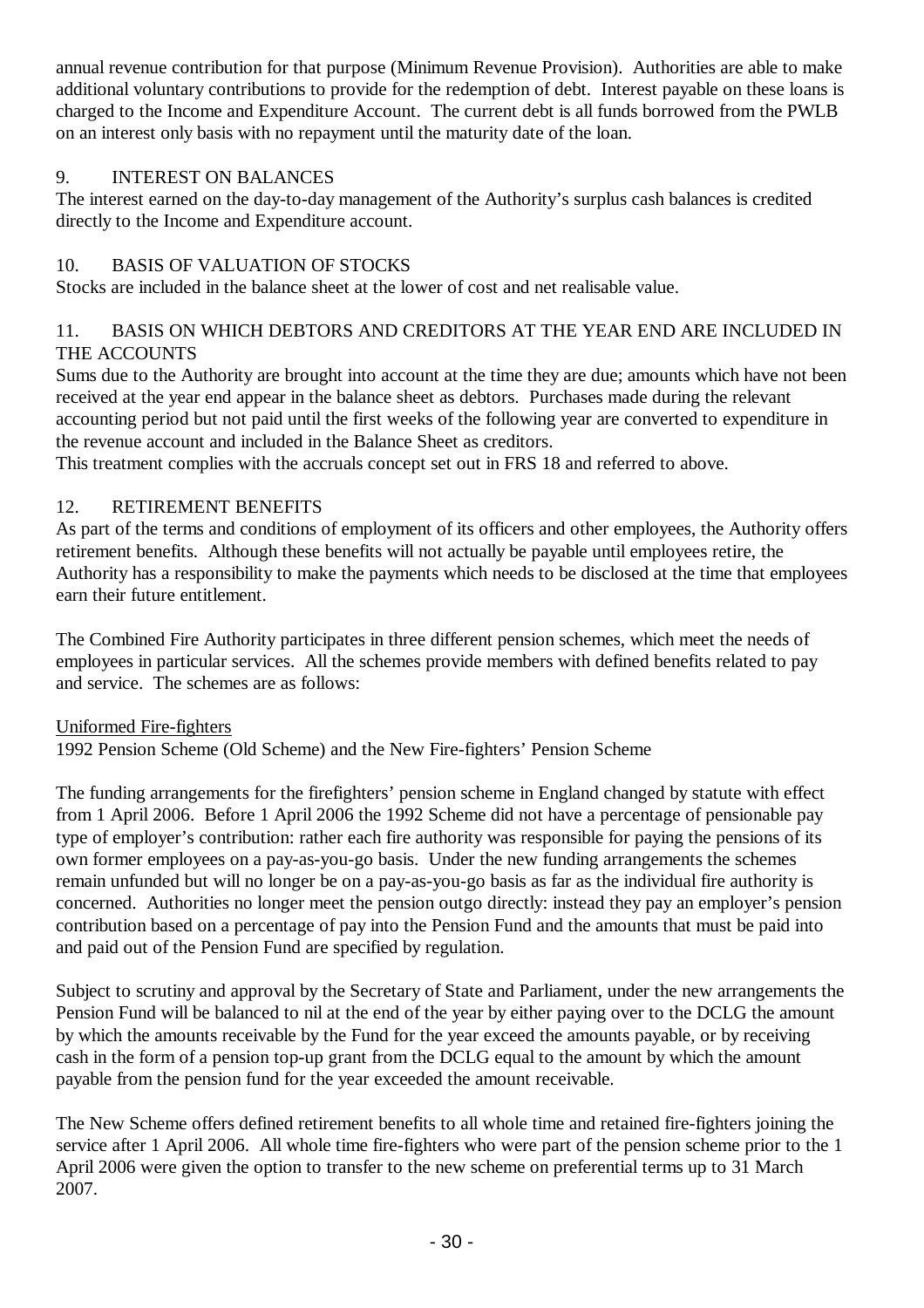## Local Government Pension Scheme

Other employees, subject to certain qualifying criteria, are eligible to join the Local Government Pension Scheme.

The pension costs that are charged to the Authority's accounts in respect of employees both for the Firefighters' Pension schemes and the LGPS are equal to the contributions paid to the funded pension scheme for employees.

FRS17 has been fully adopted in the accounts. FRS17 is based on the principle that an organisation should account for retirement benefits when it is committed to give them, even if the actual giving will be many years into the future.

The net liability of all three schemes is shown in the Balance Sheet on an actuarial basis using the projected unit method- i.e. an assessment of the future payments that will be made in relation to retirement benefits earned to date by employees, based on assumptions about mortality rates, employee turnover rates and projections of projected earnings for current employees.

Statutory provisions limit the authority to raising council tax to cover the amounts payable by the authority to the pension fund in the year. In the Statement of Movement on the General Fund Balance this means that there are appropriations to and from the Pensions Reserve to remove the notional debits and credits for retirement benefits and replace them with debits for the cash paid to the pension fund and any amounts payable to the fund but unpaid at the year-end.

## Discretionary Benefits:

The authority has restricted powers to make discretionary awards of retirement benefits in the event of early retirements. Any liabilities estimated to arise as a result of an award to any member of staff are accrued in the year of the decision to make the award and accounted for using the same policies as are applied to the Local Government Pension Scheme.

## 13. PROVISIONS AND RESERVES

The authority sets aside specific amounts as reserves for future policy purposes or to cover contingencies. Reserves are created by appropriating amounts in the Statement of Movement on the General Fund Balance. When expenditure to be financed from a reserve is incurred, it is charged to the appropriate revenue account in that year to score against the Net Cost of Services in the Income and Expenditure Account. The reserve is then appropriated back into the General Fund Balance statement after Net Operating Expenditure so that there is no net charge against council tax for the expenditure.

The non earmarked reserves as at the 31st March 2008 represent 14.87% of the 2007/08 base budget. Section 25 of the Local Government Act 2003 requires the Treasurer to report to the Full Authority on the robustness of estimates and adequacy of reserves allowed for in the budget proposals. The Authority will consider this each February as part of the budget setting process.

The Fire Authority has a number of provisions and reserves, details of which appear in notes 22-33 to the Core Financial Statements (pages 51-55).

The Summary of Movements in Reserves is on page 45 and shows the annual movement of revenue reserves, capital reserves and pension fund reserves.

## 15. CONTINGENT LIABILITIES

The Authority is required to disclose any potential obligation, which may require payment or a transfer of economic benefit which may arise from a past event. See note 31 to the Core Financial Statements on page 54.

## 16. GOVERNMENT GRANTS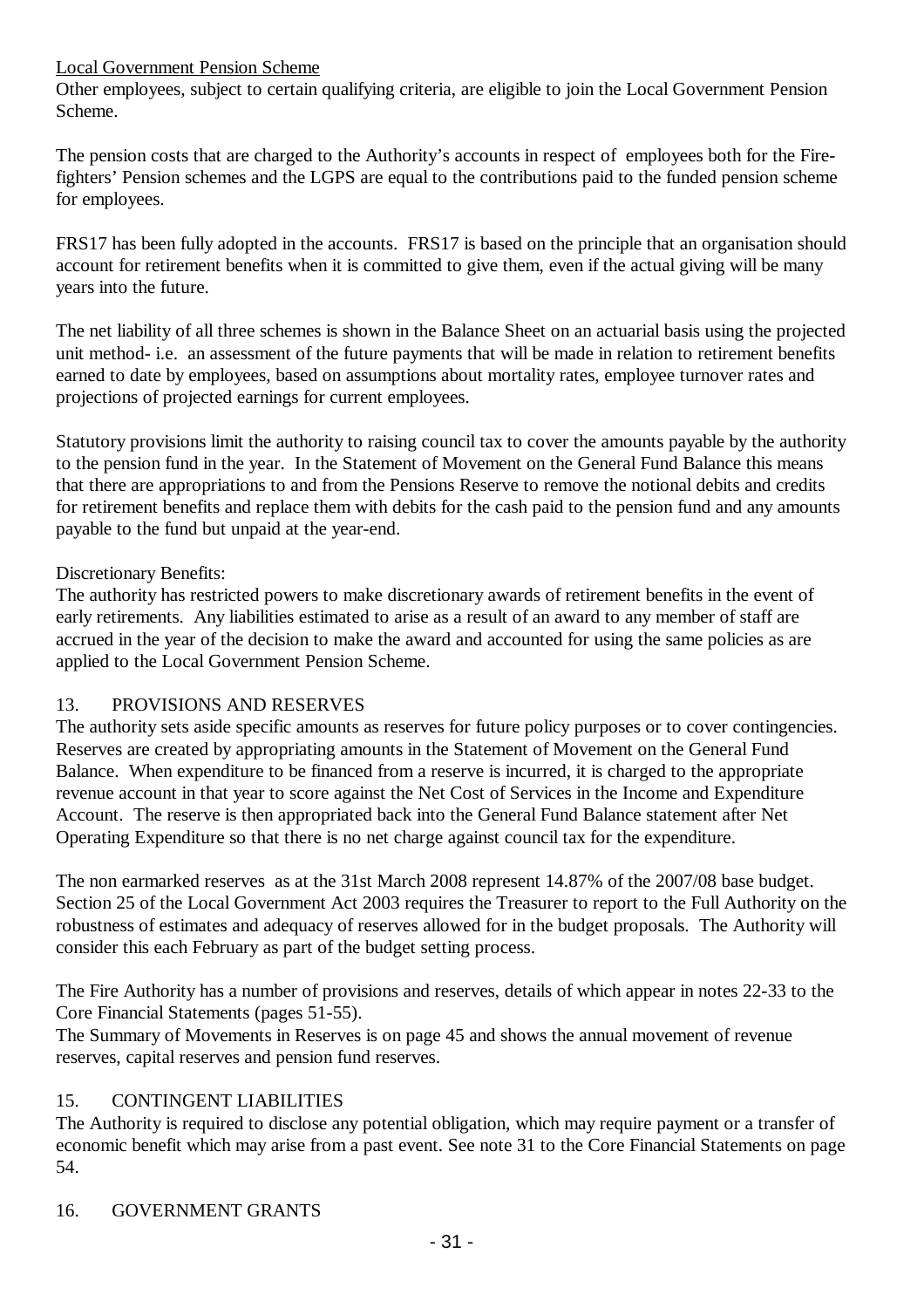Whether paid on account, by instalments or in arrears, government grants are recognised as income at the date that the authority satisfies the conditions of entitlement to the grant, there is reasonable assurance that the monies will be received and the expenditure for which the grant is given has been incurred. Revenue grants are matched in service revenue accounts with the expenditure to which they relate. Grants to cover general expenditure (eg Revenue Support Grant) are credited to the foot of the Income and Expenditure Account after Net Operating Expenditure. Where there are cases of Government Grants being received and the project has not gone ahead until the following year due to project time lapses, the grant is transferred to a Government Grants Unapplied Account and matched when the expenditure is incurred.

## 17. TREATMENT OF OVERHEADS

The costs of overheads and support services are charged to those that benefit from the supply or service in accordance with the costing principles of the CIPFA Best Value Accounting Code of Practice 2007. The total absorption costing principle is used – the full cost of overheads and support services are shared between users in proportion to the benefits received, with the exception of:

Corporate and Democratic Core – costs relating to the authority's status as a multi-functional democratic organisation.

Non Distributed Costs – the cost of discretionary benefits awarded to employees retiring early. These two cost categories are accounted for as separate headings in the Income and Expenditure Account as part of Net Cost of Service.

## 18. LEASES

Finance leases are defined as such when the risks and rewards of ownership are transferred to the lessee. If a lease has not been defined as a finance lease then it will be classified as an operating lease and accounted for in accordance with SSAP 21.

## 19. CONTINGENT ASSETS

The Authority is required to disclose any potential benefit, which may require receipt or a transfer of economic benefit which may arise from a past event. Contingent Assets are not recognised in the Income and Expenditure Account, The Movement on the General Fund Balance or the Balance sheet due to taking the prudent view that the gain may never be realised.

## 20. VAT

Income and expenditure excludes any amounts relating to VAT as all that is collected is payable to HMRC and all that is paid is recoverable from them in accordance with VAT regulation requirements.

## 21. ACCOUNTS AUTHORISATION PROCESS

The accounts are authorised to comply with statutory deadlines and the accounts are formally adopted by the Authority by the end of September.

## 22. FINANCIAL ASSETS

Financial Assets are classified into two types:

- o Loans and receivables- assets that have fixed or determinable payments but are not quoted in active market
- o Available for sale assets assets that have a quoted market price/or do not have fixed or determinable payments

## Loans and Receivables

Loans and receivables are initially measured at fair value and carried at their amortised cost. Annual credits to the Income and Expenditure Account for interest receivable are based on the carrying amount of the asset multiplied by the effective rate of interest for the instrument. For most of the loans that the Authority has made, this means that the amount presented in the Balance Sheet is the outstanding principle receivable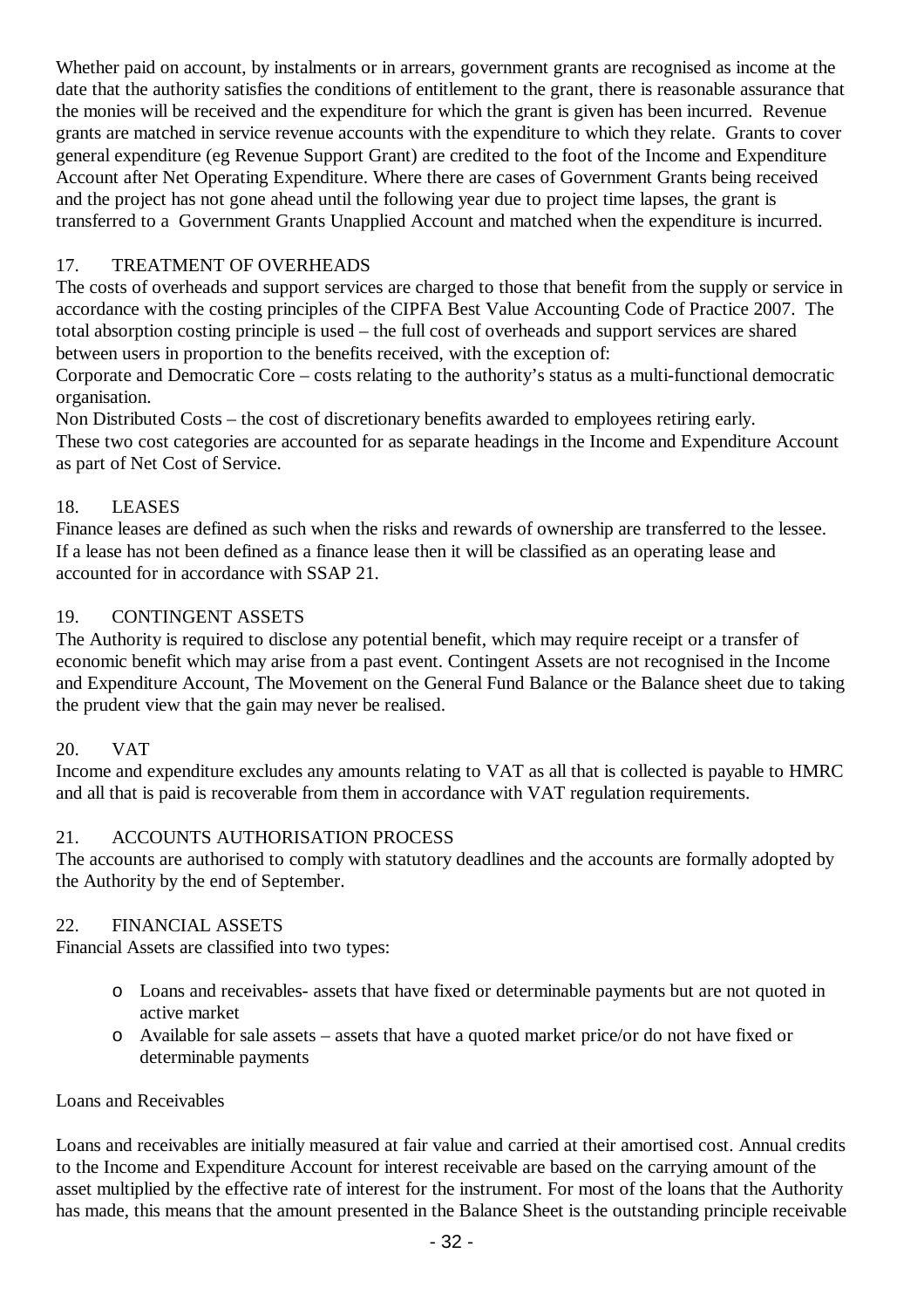and interest credited to the Income and Expenditure Account is the amount receivable for the year in the loan agreement.

The Authority does not have any assets that are categorized as Available for Sale Assets.

## 23. FINANCIAL LIABILITIES

Financial liabilities are initially measured at fair value and carried at their amortised cost. Annual charges to the Income and Expenditure Account for interest payable are based on the carrying amount of the liability multiplied by the effective rate of interest for the instrument. For most of the borrowings that the Authority has, this means that the amount presented in the Balance Sheet is the outstanding principle repayable and interest charged to the Income and Expenditure Account is the amount payable for the year in the loan agreement.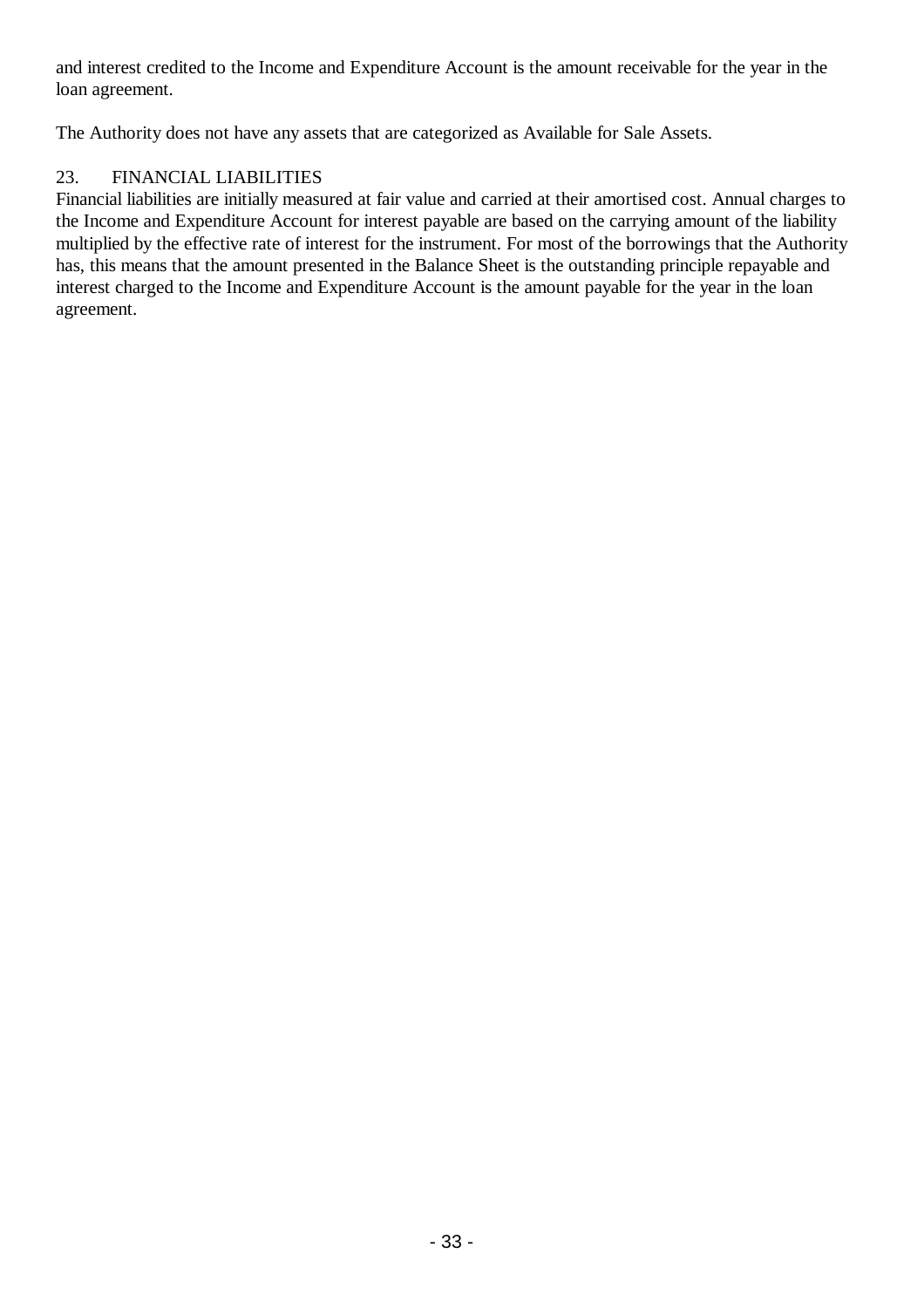## **Income and Expenditure Account**

| 2006/07            |                                          |                           | 2007/08      |                          |                   |
|--------------------|------------------------------------------|---------------------------|--------------|--------------------------|-------------------|
| <b>Net</b>         |                                          | <b>Gross</b>              | <b>Gross</b> | <b>Net</b>               |                   |
| <b>Expenditure</b> |                                          | <b>Expenditure Income</b> |              | <b>Expenditure Notes</b> |                   |
| £000s              |                                          | £000s                     | £000s        | £000s                    |                   |
|                    | 3,718 Community Fire Safety              | 3,094                     | $-243$       |                          | 2,851 Note 1 (b)  |
|                    | 22,555 Fire Fighting & Rescue Operations | 26,404                    | $-814$       |                          | 25,590 Note 1 (c) |
|                    | 833 Corporate & Democratic Core          | 2,825                     | $-1,927$     |                          | 898 Note 1<br>(a) |
|                    | -101 Non distributed costs               | 273                       | $\Omega$     |                          | 273 Note 1<br>(a) |
|                    | 27,005 Net Cost of Services              | 32,596                    | $-2,984$     | 29,612                   |                   |
|                    |                                          |                           |              |                          |                   |
|                    | -51 Profit on disposal of Fixed Assets   |                           |              | $-18$                    |                   |
|                    | Loss on disposal of fixed assets         |                           |              |                          |                   |
|                    | 265 Interest payable and Similar charges |                           |              | 293                      |                   |
| $\Omega$           | <b>Investment losses</b>                 |                           |              | $\Omega$                 |                   |
|                    | -312 Interest and Investment Income      |                           |              | $-546$                   |                   |
|                    | Pensions interest cost and expected      |                           |              |                          |                   |
|                    | 6,239 return on pensions assets          |                           |              | 7,178                    |                   |
|                    | 33,146 Net Operating Expenditure         |                           |              | 36,519                   |                   |
|                    |                                          |                           |              |                          |                   |
|                    | $-14,083$ Precepts                       |                           |              | -14,973 Note 9           |                   |
|                    | -1,769 General Government Grants         |                           |              | $-1,613$ Note 9          |                   |
|                    | -9,178 Non-domestic rates redistribution |                           |              | $-9,612$ Note 9          |                   |
|                    | -164 Transitional Funding                |                           |              |                          | $-164$ Note 9     |
|                    | 7,952 Deficit for the Year               |                           |              | 10,157                   |                   |

This statement has been prepared in accordance with CIPFA's Code of Practice on Best Value Accounting to comply with the relevant legislation.

The table above shows a high level view of our expenditure on our Services. Detailed notes can be found on pages 40-45.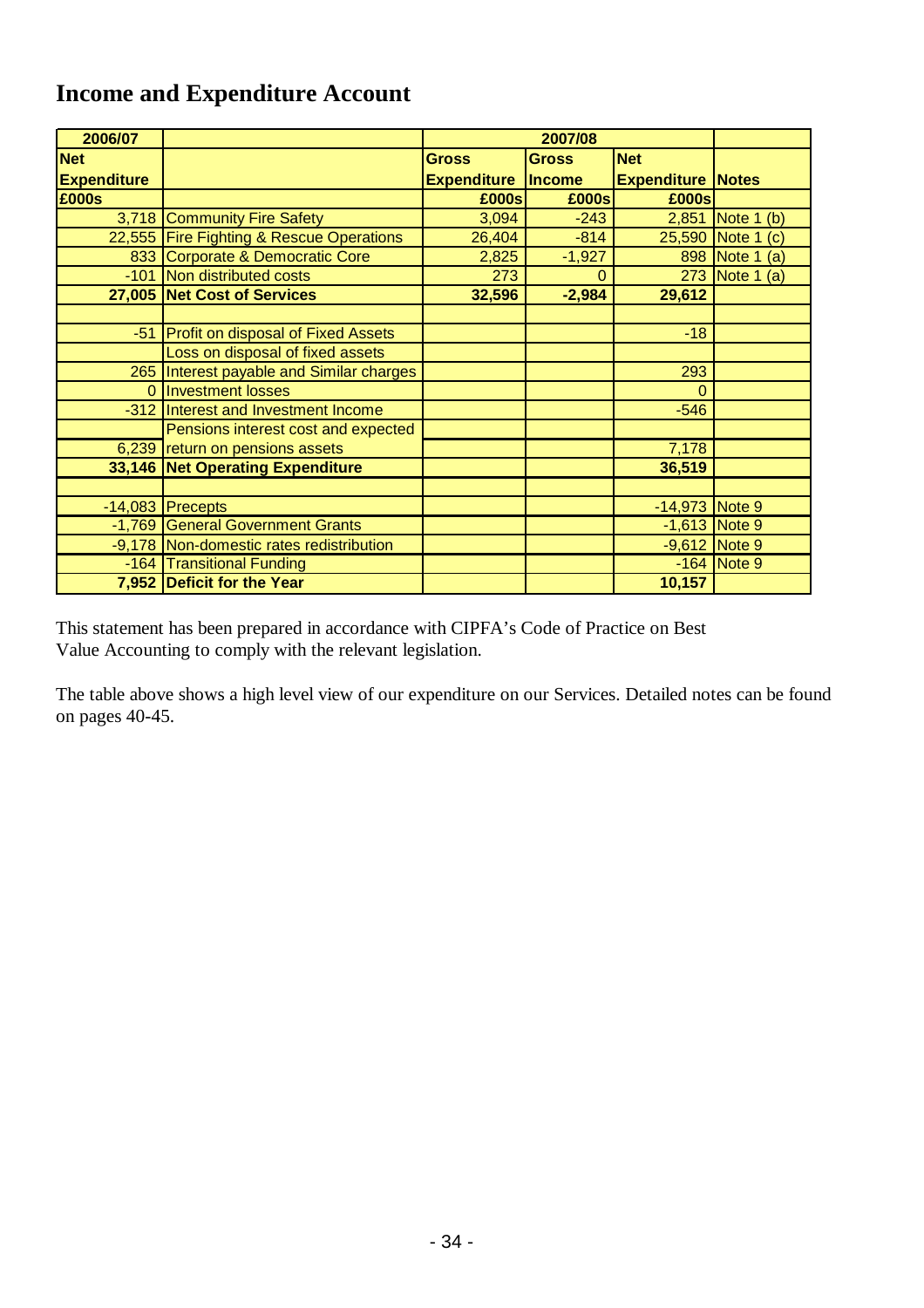## **Movement on the General Fund Balance**

| 2006/07 | <b>Statement of Movement on the General Fund Balance</b>                                                                                                            | 2007/08         |
|---------|---------------------------------------------------------------------------------------------------------------------------------------------------------------------|-----------------|
| £ 000's |                                                                                                                                                                     | £ 000's         |
|         | 7,952 Surplus (-) / Deficit (+) for the year on the $1 & 8 \text{ E}$                                                                                               | 10,157          |
|         | Net additional amount required by statute and non-statutory proper practices<br>-8,168 to be debited or credited to the General Fund Balance for the year           | $-10,454$       |
|         | -216 Increase in General Fund Balance for the Year                                                                                                                  | $-297$          |
|         | <b>Transfer of Time Served Retirement Reserve</b><br>Transfer to Invest to Save reserve and transfer to I&E                                                         | $-1,928$<br>316 |
|         |                                                                                                                                                                     |                 |
|         | -1,794 General Fund Balance Brought Forward                                                                                                                         | $-2,010$        |
|         | -2,010 General Fund Balance carried forward                                                                                                                         | $-3,919$        |
|         | Note of reconciling items for the Movement on the General Fund Balance                                                                                              |                 |
|         | Amounts included in the I & E but required by statute to be excluded when                                                                                           |                 |
|         | determining the Movement on the General Fund Balance for the year.                                                                                                  |                 |
|         | Amortisation of Intangible Fixed Assets                                                                                                                             | -9              |
|         | -921 Depreciation and impairment of fixed assets                                                                                                                    | $-1,150$        |
|         | -5 Government Grants Deferred Amortisation                                                                                                                          | $-4$            |
|         | Write down of deferred charges to be financed from capital resources                                                                                                | 0               |
|         | 51 Net loss on Sale of fixed assets                                                                                                                                 | 0               |
|         | Net gain on Sale of fixed assets                                                                                                                                    | 18              |
|         | -11,373 Net charges made for retirement benefits in accordance with FRS17                                                                                           | $-12,732$       |
|         | $-12,248$ TOTAL                                                                                                                                                     | $-13,877$       |
|         | Amounts not included in the I & E but required to be included by statute when                                                                                       |                 |
|         | determining the Movement on the General Fund Balance for the year.                                                                                                  |                 |
|         | 160 Minimum Revenue Provision for capital financing                                                                                                                 | 160             |
|         | 321 Capital expenditure charged in-year to the General Fund Balance                                                                                                 | 192             |
|         | Employers contributions payable to the Pensions Account and retirement<br>3,264 benefits payable direct to pensioners                                               | 3,287           |
|         | 3,745 TOTAL                                                                                                                                                         | 3,639           |
|         | Transfers to or from the General Fund Balance that are required to be taken into<br>account when determining the movement on the General Fund Balance for the year. |                 |
|         |                                                                                                                                                                     |                 |
|         | 335 Voluntary Revenue Provision for Capital financing                                                                                                               | $\mathbf{O}$    |
|         | Net transfer to or from earmarked reserves                                                                                                                          | $-216$          |
|         | 335 TOTAL                                                                                                                                                           | $-216$          |
|         | Net additional amount required to be credited or debited to the General                                                                                             |                 |
|         | -8,168 Fund Balance for the year.                                                                                                                                   | $-10,454$       |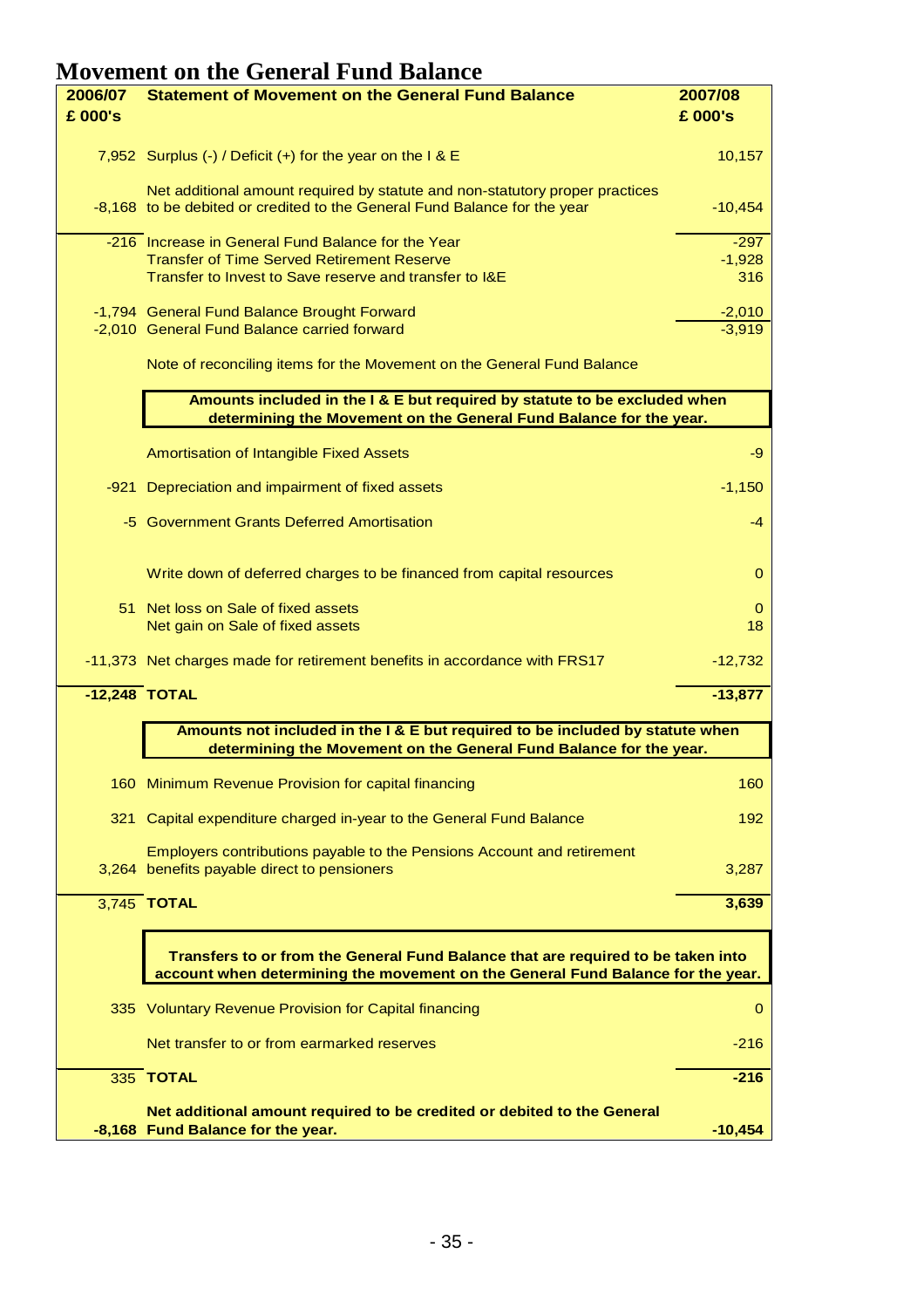## **Statement Of Total Recognised Gains And Losses**

The Statement represents the movement in the net worth of the authority and reflects changes in the accounts listed below from one year to the next in terms of gain or loss. These are both actual and notional gains or losses.

| 2006/07 Statement of Total Recognised Gains/Losses for                   | 2007/08   |
|--------------------------------------------------------------------------|-----------|
|                                                                          |           |
| -7,952 Surplus $(+)$ / Deficit $(-)$ on year in Income & Expenditure a/c | $-10.157$ |
| 1,535 Surplus arising on Revaluation of Fixed Assets                     | $-77$     |
| 4,714 Actuarial Gains (+) /Losses (-) on Pension Fund Assets/Liabilities | 7,729     |
| -27 Any other gains and Losses:                                          | 170       |
|                                                                          |           |
| -1,730 Total Recognised Gains/Losses for the year                        | $-2.335$  |
| -125 Prior Year adjustments                                              |           |
| -1,855 Total Recognised Gains/Losses Since the last annual report        | -2 335    |

Deficit on year in the Income and Expenditure Account see Income and Expenditure Account (page 34).

Surplus arising on revaluation of fixed assets see reconciliation below:

| <b>Description</b>                               | £000s     |
|--------------------------------------------------|-----------|
| Closing balance on CAA (Note 22)                 | 25,481    |
| <b>Impairments</b> (Note 13)                     | $-65$     |
| <b>Depreciation</b> (Note 13)                    | 1,046     |
| MRP (Note 5)                                     | $-160$    |
| <b>Revenue Contribution to Capital</b>           | $-192$    |
| Migration of CFA and FARA to CAA (Notes 23 & 24) | $-26,222$ |
| Disposals (Note 13)                              | $-18$     |
| <b>Revaluations (Note 13)</b>                    | 53        |
| <b>Total</b>                                     |           |

Actuarial gains/losses on Pensions Funds Assets and Liabilities see Note 29 (f) to the Core Financial Statements (page 53).

Other gains or losses deals with the instigation of an Invest to Save Reserve approved by members transferring funds from the General Fund Balance to an earmarked reserve for this specific purpose. This transfer is not categorised though the other statements and to fully account for the movement it shows here. The movement of the Deferred Government Grant account (£17k) has been moved into the top half of the balance sheet to comply with the SORP.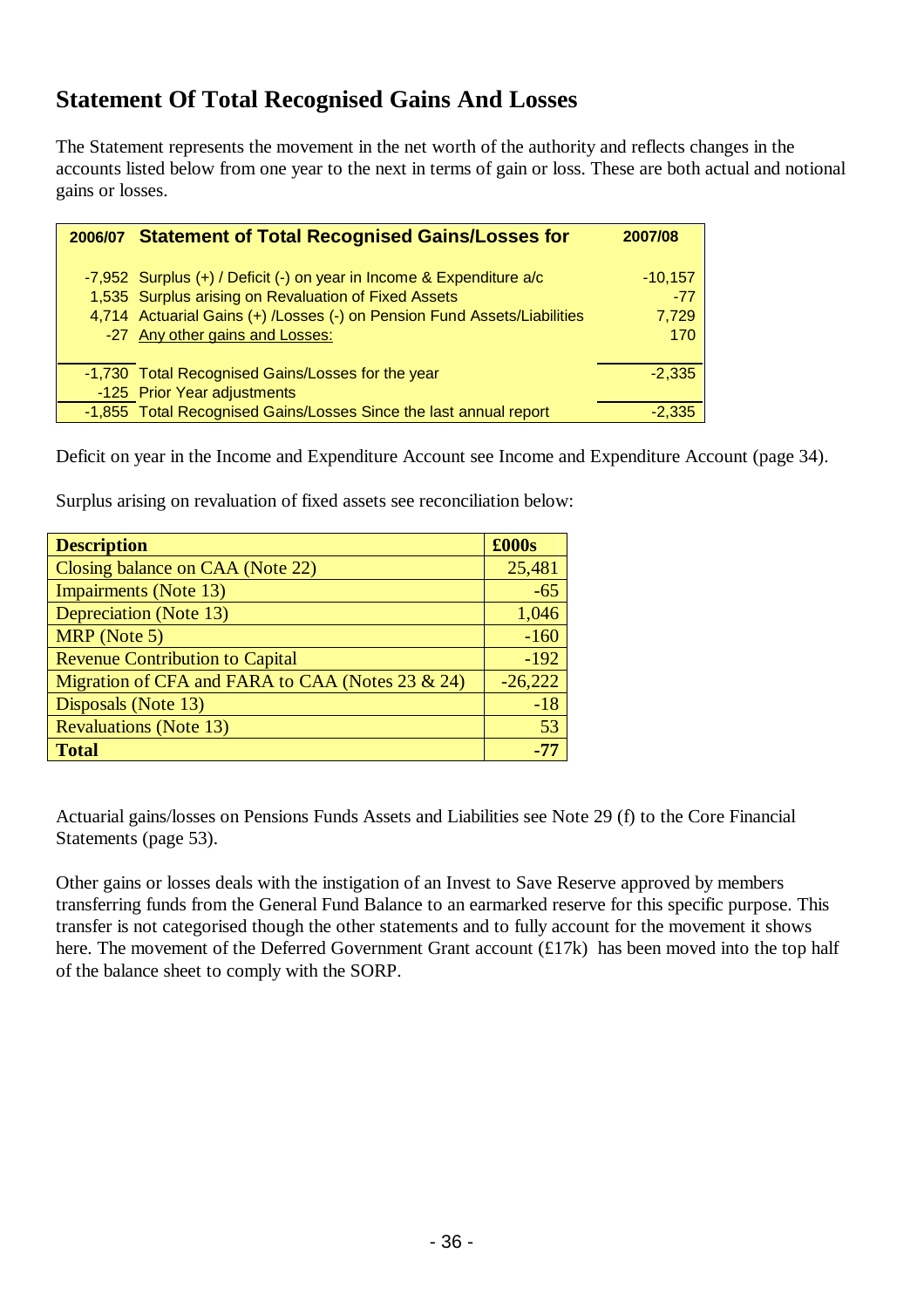## **Balance Sheet**

| 2006/07                                                                                                 | 2007/08        | <b>Notes</b>     |
|---------------------------------------------------------------------------------------------------------|----------------|------------------|
| £000s                                                                                                   | £000s          |                  |
| restated                                                                                                |                |                  |
| figures<br><b>FIXED ASSETS</b>                                                                          |                |                  |
| 45<br><b>Intangible Fixed Assets</b>                                                                    | 74             | 13a              |
| <b>Tangible Fixed Assets - Operational:</b>                                                             |                |                  |
| <b>Land &amp; Buildings</b><br>28,916                                                                   | 28,704         | 13a              |
| Vehicles, Plant & Equipment<br>2,967                                                                    | 3,344          | 13a              |
| 722<br>Tangible Fixed Assets - Non-Operational:                                                         | 1,283          | 13a              |
| 32,650 TOTAL FIXED ASSETS                                                                               | 33,405         |                  |
| <b>LONG-TERM ASSETS</b>                                                                                 |                |                  |
| Long term investments                                                                                   |                |                  |
| Long-term debtors                                                                                       |                |                  |
| <b>TOTAL LONG-TERM ASSETS</b><br>$\mathbf{0}$                                                           | $\bf{0}$       |                  |
| <b>CURRENT ASSETS</b>                                                                                   |                |                  |
| 173<br><b>Stock &amp; Works in Progress</b>                                                             | 186            | 14               |
| 1,515<br><b>Debtors</b>                                                                                 | 426            | 15 <sub>15</sub> |
| $\overline{7,}397$<br>Investments                                                                       | 7,608          | 16               |
| 287<br><b>Payments in Advance</b>                                                                       | 10             | $\overline{15}$  |
| <b>Cash at Bank</b>                                                                                     | 319            | 18               |
| 15<br><b>Cash in Hand</b>                                                                               | 9              | $\overline{18}$  |
| 9,387   TOTAL CURRENT ASSETS                                                                            | 8,558          |                  |
| 42,037   TOTAL ASSETS                                                                                   | 41,963         |                  |
| <b>CURRENT LIABILITIES</b>                                                                              |                |                  |
| Short-term borrowing                                                                                    |                |                  |
| $-1,672$<br><b>Creditors</b>                                                                            | $-2,156$       | 17               |
| $-485$<br><b>Receipts in Advance</b>                                                                    | $-967$         | 17               |
| $-499$<br><b>Bank overdraft</b>                                                                         | $\Omega$       |                  |
| <b>Transitional Grant Repayment</b><br>$-164$                                                           | $\overline{0}$ | 20               |
| <b>TOTAL CURRENT LIABILITIES</b><br>$-2,820$                                                            | $-3,123$       |                  |
| <b>TOTAL ASSETS LESS CURRENT LIABILITIES</b><br>39,217                                                  | 38,840         |                  |
| <b>LONG-TERM LIABILITIES</b>                                                                            |                |                  |
| $-6,452$<br><b>Long-term Borrowing</b>                                                                  | $-6,524$       | 19               |
| <b>Provisions</b>                                                                                       |                |                  |
| Government grants deferred                                                                              | $-223$         | 25               |
| $-2,203$<br><b>Finance Lease</b>                                                                        | $-2,155$       | $\overline{21}$  |
| <b>Deferred liabilities</b>                                                                             |                |                  |
| Liability related to defined benefit pension scheme<br>$-131,939$<br><b>TOTAL LONG-TERM LIABILITIES</b> | $-133,650$     | 29f              |
| $-140,594$<br><b>TOTAL ASSETS LESS LIABILITES</b>                                                       | $-142,552$     |                  |
| $-101,377$<br>Financed by:                                                                              | $-103,712$     |                  |
| <b>Capital Adjustment Account</b>                                                                       |                |                  |
| <b>Revaluation Reserve</b>                                                                              | 25,481<br>53   | 22<br>26         |
| <b>Fixed Asset Restatement Account</b><br>28,243                                                        | $\overline{0}$ | $\overline{23}$  |
| $\overline{17}$<br>Government grants deferred                                                           |                | $\overline{25}$  |
| $-2,021$<br><b>Capital Financing Account</b>                                                            | $\mathbf 0$    | 24               |
| <b>Usable Capital Receipts Reserve</b><br>0                                                             | $\mathbf 0$    | 27               |
| $\overline{0}$<br><b>Deferred Capital Receipts</b>                                                      | $\mathbf{0}$   |                  |
| Ear-marked Reserve - Time Served Retirements<br>1,928                                                   | $\mathbf{0}$   | 28               |
| <b>General Fund Balance</b><br>2,010                                                                    | 3,919          | 29f              |
| 335<br>Earmarked (Debt Repayment) Reserves                                                              | 335            | 29               |
| <b>Earmarked Invest to Save Reserve</b>                                                                 | 100            | $\overline{29}$  |
| 50<br><b>Earmarked Control Room Reserve</b>                                                             | 50             | 29               |
| <b>Pensions Reserve</b><br>$-131,939$                                                                   | $-133,650$     | 34               |
| -101,377 TOTAL NET WORTH                                                                                | $-103,712$     |                  |

The 2006/07 investment and creditor figures have been restated for comparability with the new treatment for grant owed to the CLG for Pensions top-up grant.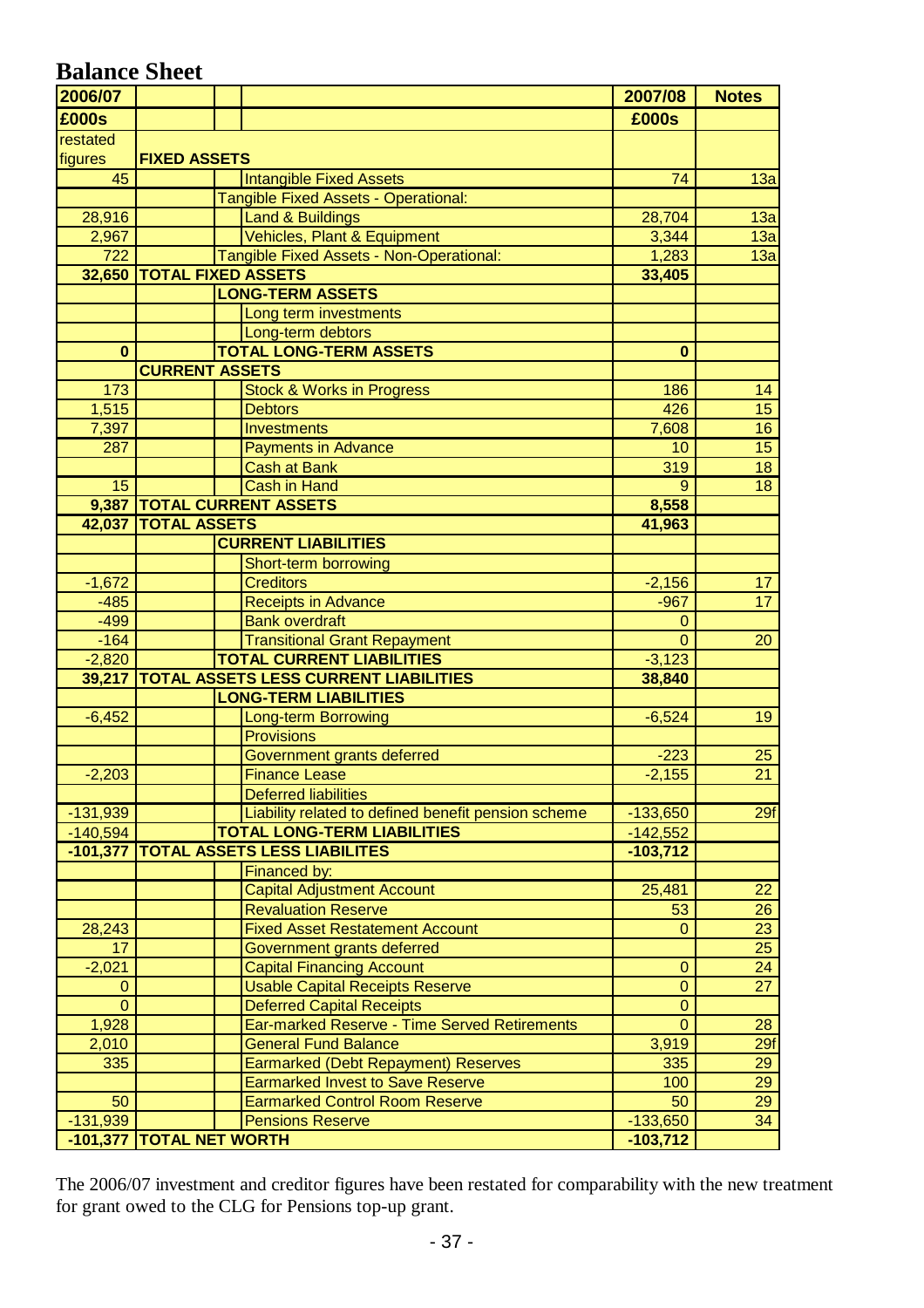## **Cash Flow Statement**

| 31.03.2007 |                                                            |            |               |
|------------|------------------------------------------------------------|------------|---------------|
|            |                                                            | 31.03.2008 |               |
| £000s      |                                                            | £000s      | $\pounds000s$ |
|            |                                                            |            |               |
|            | <b>Revenue activities</b>                                  |            |               |
|            |                                                            |            |               |
|            | Expenditure                                                |            |               |
| 21,646     | Cash paid to and on behalf of employees                    | 21,800     |               |
| 4,866      | Other operating costs                                      | 6,556      |               |
| 26,512     |                                                            |            | 28,356        |
|            | Income                                                     |            |               |
| $-1,769$   | <b>Revenue Support Grant</b>                               | $-1,613$   |               |
| $-9,178$   | <b>National Non Domestic Rates</b>                         | $-9,612$   |               |
| $-14,084$  | Precepts                                                   | $-14,973$  |               |
| $-987$     | Other government grants and reimbursements                 | $-1,123$   |               |
| $-1,506$   | Cash received for goods and services                       | $-3,395$   |               |
| $-27,523$  |                                                            |            | $-30,716$     |
| $-1,011$   | Revenue activities net cash inflow $(-)$ – (note 36 i)     |            | $-2,360$      |
|            | <b>Servicing of Finance</b>                                |            |               |
|            | Expenditure                                                |            |               |
| 198        | <b>Interest</b>                                            | 294        |               |
|            |                                                            |            |               |
|            | Income                                                     |            |               |
| $-275$     | <b>Interest received</b>                                   | $-550$     |               |
| $-77$      |                                                            |            | $-256$        |
| $-1,088$   |                                                            |            | $-2,616$      |
|            |                                                            |            |               |
|            | <b>Capital activities</b>                                  |            |               |
|            | Expenditure                                                |            |               |
| 1,700      | Purchase of fixed assets                                   | 1,821      |               |
|            | <b>Purchase on Intangible Fixed Assets</b>                 |            |               |
| 612        |                                                            |            | $-795$        |
|            | Income                                                     |            |               |
| $-65$      | Sale of fixed assets                                       | $-18$      |               |
|            | Capital grants                                             | $-210$     |               |
| $-65$      |                                                            |            | $-228$        |
| 547        | Net cash inflow (-) /outflow before financing              |            | $-1,023$      |
|            | Financing                                                  |            |               |
| $-2,174$   | Loans taken out                                            |            | $\theta$      |
| 1,627      |                                                            |            | $-1,023$      |
|            | <b>Liquid Resources</b>                                    |            |               |
| 2,125      | <b>Temporary Investments</b>                               | 211        |               |
| $-224$     | <b>Temporary Loans</b>                                     |            | 211           |
| 274        | Increase $\left(-\right)/$ decrease in cash – (note 36 ii) |            | $-812$        |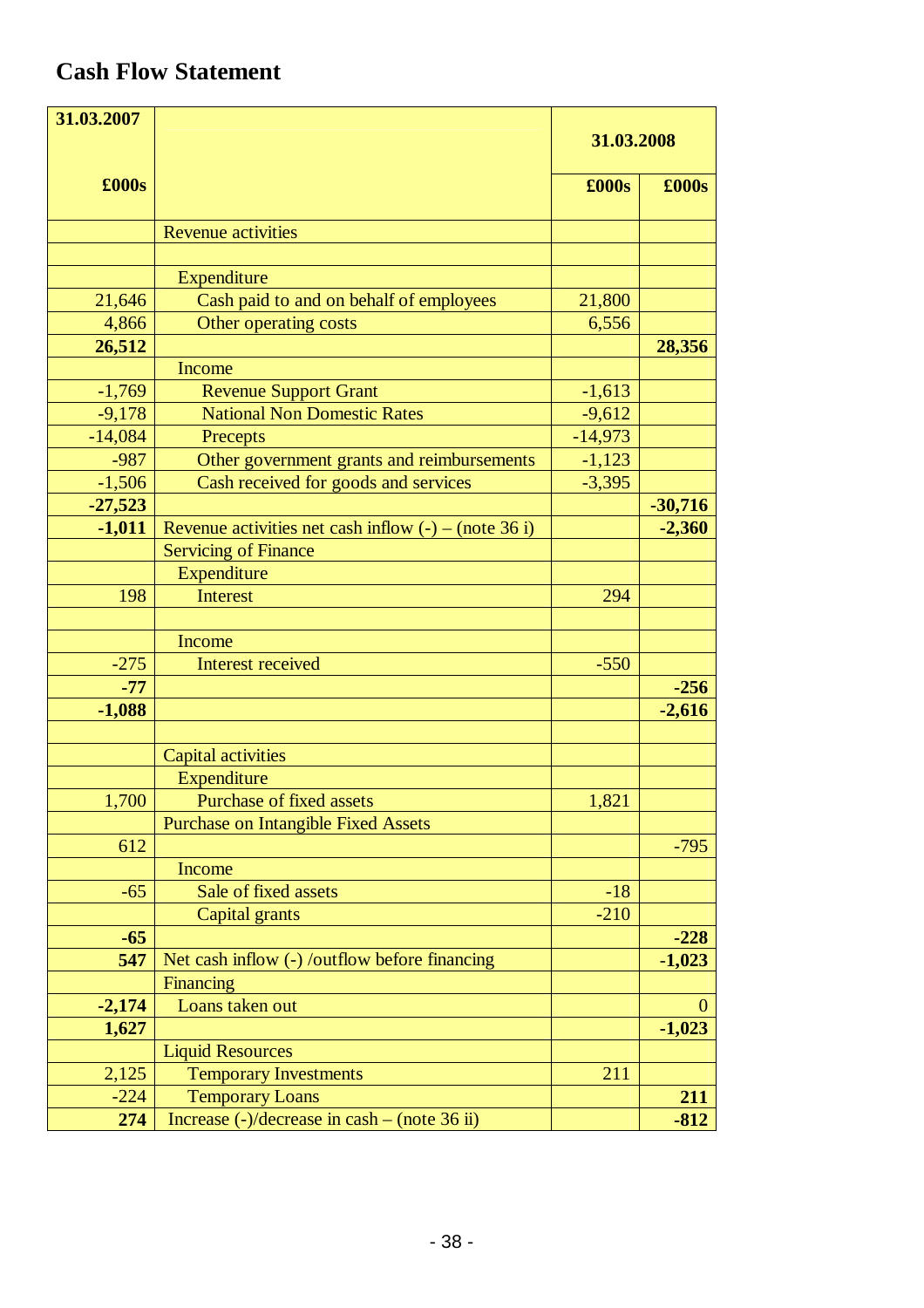## **Notes to the Core Financial Statements**

## 1. **Further Analysis of Service Expenditure Headings as set out in the Income and Expenditure Account**

Service expenditure is analysed between the main operational Divisions of Service and the Corporate and Democratic Core. Service expenditure includes charges for statutory obligations under FRS17 and the apportionment of Central Services relevant to that Division.

The following tables provide further information on the net expenditure within each of the service headings in the main Income and Expenditure account.

## a) Central Services

| 2006/2007      | <b>Central Services</b>      | 2007/08        |
|----------------|------------------------------|----------------|
| <b>Net Exp</b> |                              | <b>Net Exp</b> |
| £000s          |                              | £000s          |
| 833            | Corporate & Democratic Core  |                |
| $-101$         | <b>Non Distributed Costs</b> | 273            |
| 732            |                              | 1.17           |

In 2007/08 Corporate and Democratic Core expenditure was limited to expenditure allowed in the guidance and Non-Distributed costs refer to charges based on FRS17 principles for past service costs of pensions and pension strain. All other expenditure has been distributed across the two operational service heads below (Community Fire Safety and Fire Fighting and Rescue Operations) using appropriate basis for apportionment. The increase in the costs of the Corporate and Democratic Core costs arise from taking account of increased officer time that can be attributed to these areas based on the guidance and one off costs associated with staffing issues.

Non Distributed costs have increased as a result of the net income received from pensions transfers in and out relating to previous years not re-occurring in 2007/08. This is due to this being the second year of the new pensions legislation.

#### **2006/07 Net Exp Community Fire Safety 2007/08 Net Exp £000s £000s** 1,318 Statutory Inspection & **Certification** 1,445 1,259 Prevention and Education 1,406  $261$  Health & Safety  $0$ 880 Technical Department 200 **3,718 2,851**

## b) Community Fire Safety

There has been a significant increase in Community Fire Safety work as we have re-aligned our resources to reflect changing priorities and risks and new posts assigned to Community Safety have been filled. Community Safety work undertaken by operational response crews has been directly apportioned to Prevention and Education to take account of Home Fire Risk checks and other Community Safety work carried out. The Health & Safety and Technical Departments are now charged to Operational Response as a result of changes to the Best Value Accounting Code of Practice changing the categories available for reporting and the majority of their work relating directly to Operational Response.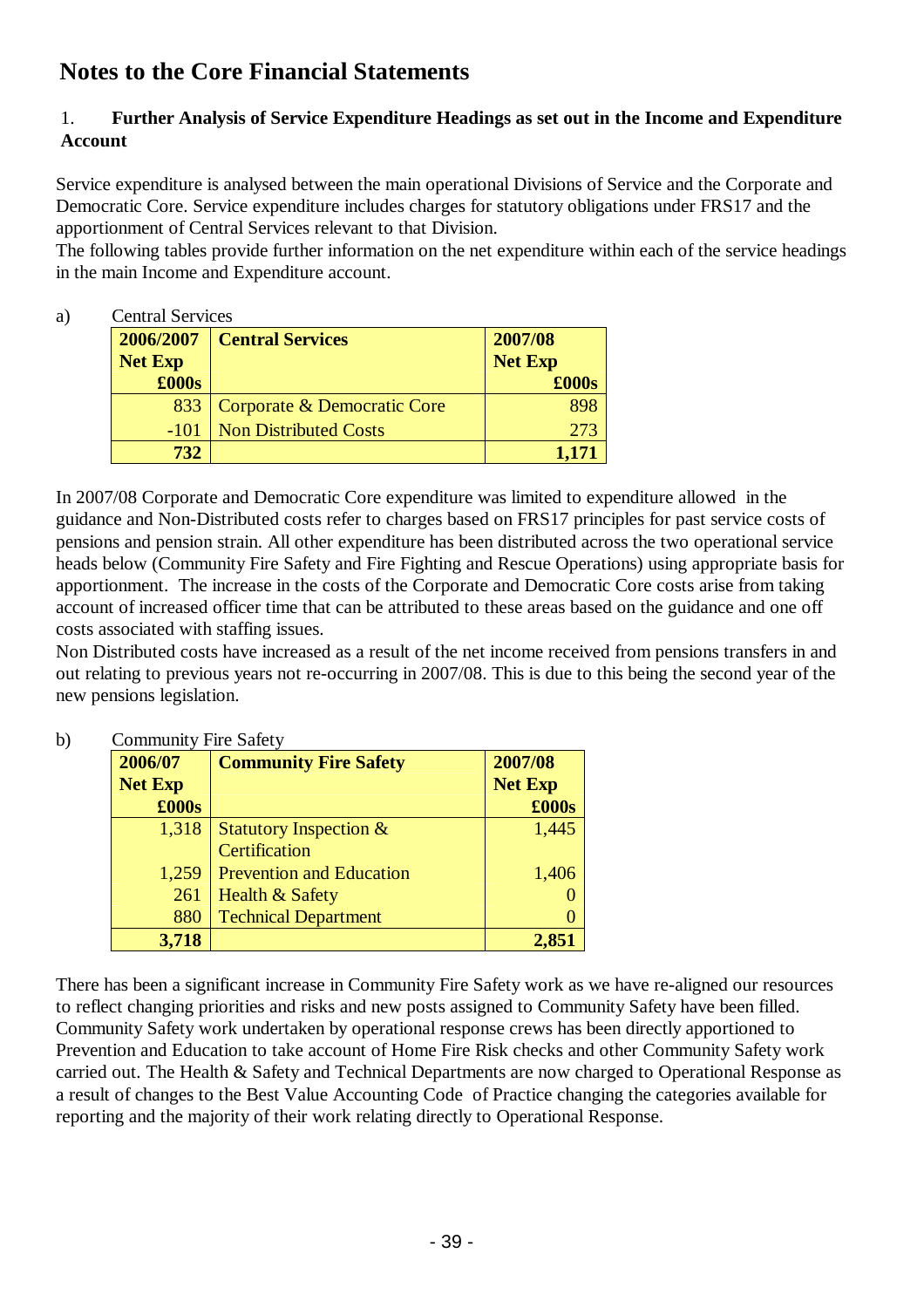c) Fire Fighting and Rescue Operations

| 2006/07        | <b>Fire Fighting &amp; Rescue</b>    | 2007/08        |
|----------------|--------------------------------------|----------------|
| <b>Net Exp</b> | <b>Operations</b>                    | <b>Net Exp</b> |
| £000s          |                                      | £000s          |
| 21,410         | <b>Operational Responses</b>         | 23,745         |
| 945            | <b>Communications and Mobilising</b> | 1,670          |
| 200            | <b>Securing Water Supplies</b>       | 175            |
| 22,555         |                                      | 25,590         |

The increased costs seen in Operational Response is as a result of the re-categorisation of the Technical and Health & Safety teams (£971k), the loss of income for seconded officers of (£200k), pay and associated on costs (£800k) and inflation on other supplies and services (£200k). Other increases in costs are associated with capital charges for depreciation of buildings and assets (£100k) and an increase in training fees (£55k).

The increase in costs in Communications and Mobilising relates to fully apportioning mobilising costs as per the Best Value Accounting Code of Practice that are held in ICT relating to the Command and Control function.

## 2. Officers' Remuneration

The number of employees, who were paid a remuneration of £50,000 (excluding pensions contributions) or more, are shown below in bands of £10,000. The remuneration amounts include retirement payments including lump sum payments but exclude employee pension contributions. The 2006/07 figures have been adjusted for consistency from figures published in the 2006/07 accounts.

| 2006/07        |                    | <b>Remuneration</b> | 2007/08        |                    |
|----------------|--------------------|---------------------|----------------|--------------------|
| <b>Total</b>   | <b>Retirements</b> | <b>Band</b>         | <b>Total</b>   | <b>Retirements</b> |
| 20             |                    | £50,000-59,999      | 13             |                    |
|                |                    | £60,000-69,999      | 2              |                    |
| 1              |                    | £70,000-79,999      | $\overline{2}$ |                    |
| 3              |                    | £80,000-89,999      | 4              |                    |
| 0              |                    | £90,000-99,999      | 0              |                    |
| 1              |                    | £100,000-109,999    | 1              |                    |
| 0              |                    | £110,000-119,999    | O              |                    |
| $\overline{0}$ |                    | £120,000-129,999    | 1              |                    |
| 0              |                    | £130,000-139,999    | 0              |                    |
| 1              |                    | £140,000-149,999    | 0              |                    |
| 0              |                    | £150,000-159,999    | 0              |                    |
| 0              |                    | £160,000-169,999    | 0              |                    |
|                |                    | £170,000-179,999    | 0              |                    |
| 1              |                    | £180,000-189,999    | 0              |                    |
| 0              |                    | £190,000-199,999    | 0              |                    |
| 1              |                    | £200,000-209,999    | 0              |                    |
|                |                    | £210000+            | 0              |                    |
| 30             |                    | <b>Total</b>        | 23             |                    |

## 3. Provision for doubtful debts

The provision for doubtful debts was £61,817 at 31 March 2007. The doubtful debt provision is now £36,648 which is a prudent level to hold against debts that may not be recovered. The reduction has been achieved by stringent following up of old debts and chasing up of newer debts. All existing debts have been considered for recoverability and the provision is adequate to ensure any doubtful debts could be covered. All debts written off in the year have been done so in accordance with the Authority's Debt Management Policy.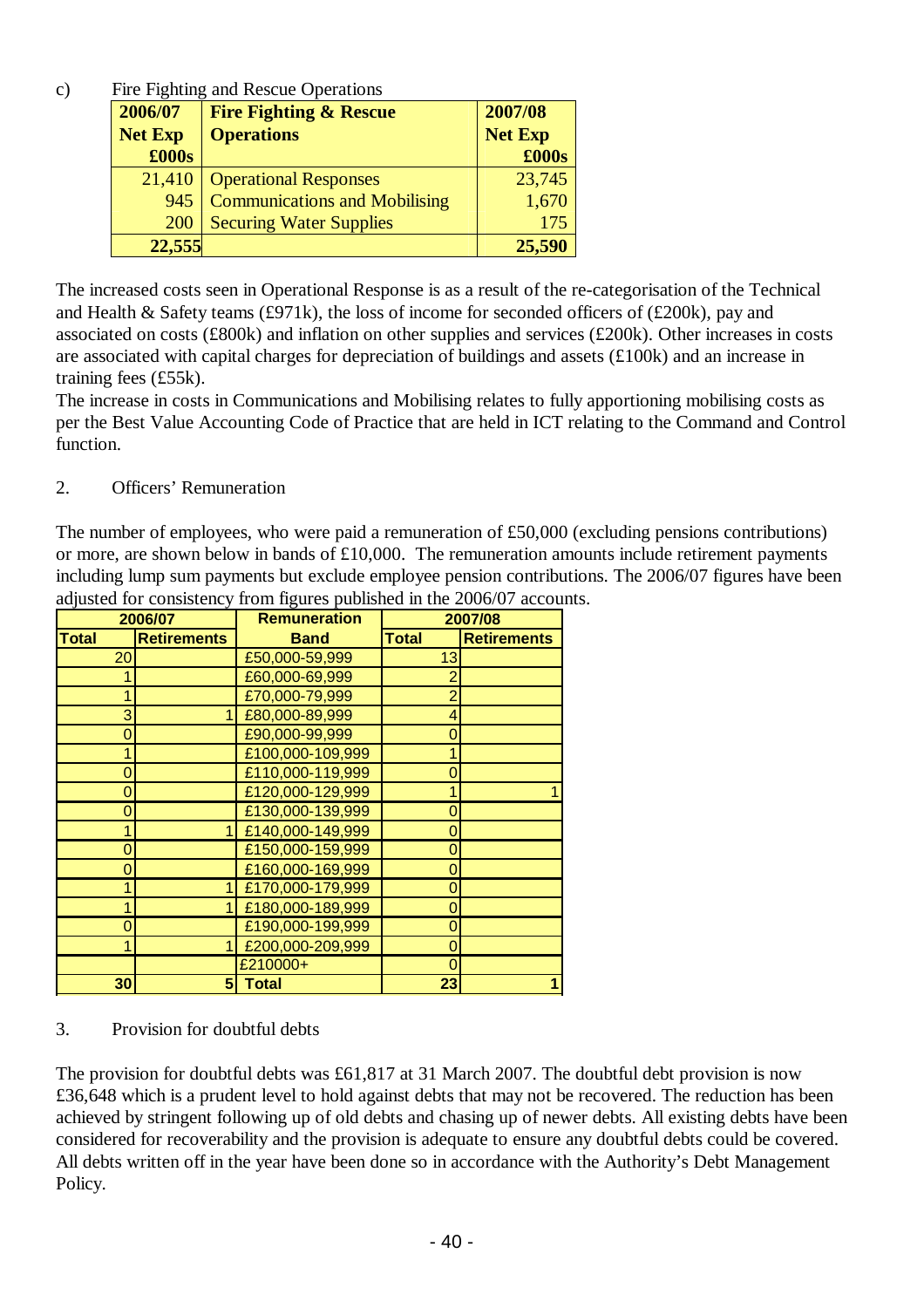### 4. Leases

The operating leases held by the Fire Authority apply to lease vehicles and radio communications equipment. The lease rentals paid during the year amounted to £ 491,903 (£489,547 in 2006/07) The estimated undischarged obligations under the operational lease agreements at 31st March 2008 amounted to £965,009 (£1,374,446 as at 31 March 2007), details are as below.

| <b>Years of Lease</b> | $\pounds000s$ |
|-----------------------|---------------|
| remaining             |               |
| $0 - 1$               | 306,          |
| $2 - 5$               | 636           |
| 6- onwards            | 23            |
| Total                 | 965           |

The finance lease held by the Authority is for the sale and leaseback of the Gerrards Cross houses with London Quadrant (previously Opus Housing). The Authority, in accordance with the SORP has included the finance lease as a long term liability. The finance lease is detailed in note 21 to the Core Financial Statements on page 50.

5. Minimum Revenue Provision (MRP)

The Minimum Revenue Provision is the minimum amount that the Authority is required to set aside for the repayment of external debt. This is a technical accounting adjustment. It is calculated at 4% of the Authority's Capital Financing Requirement.

The minimum amount is statutorily calculated, and was £160,470 (£159,740 for 2006/07).

| 2006/07 |                                                                       | 2007/08 |
|---------|-----------------------------------------------------------------------|---------|
| £000s   |                                                                       | £000s   |
| 6,392   | <b>Opening Capital Financing Requirement</b>                          | 6,410   |
| 2,398   | Less 'A-Factor'                                                       | 2,398   |
| 3,994   | <b>Adjusted Capital Financing Requirement</b>                         | 4,012   |
| 160     | Minimum Revenue Provision at 4% of adjusted CFR                       | 160     |
| 929     | Amount charged as Depreciation                                        | 1,046   |
| $-769$  | Depreciation / Principal Loan Repayment adjustment to Revenue Account | $-886$  |
|         |                                                                       |         |
| 160     | <b>Minimum Revenue Provision</b>                                      | 160     |

7. Section 5 of the Local Government Act 1986

**Section 5 of the Local Government Act 1986** requires expenditure on certain types of publicity to be disclosed. Publicity is defined as "..any communications, in whatever form, addressed to the public at large or to a section of the public". This is detailed below:

| 2006/2007 |                                | 2007/08 |
|-----------|--------------------------------|---------|
| £000s     |                                | £000s   |
|           | <b>Other Publicity</b>         |         |
| 34        | <b>Recruitment Advertising</b> |         |
|           |                                |         |
| 36        | <b>Total</b>                   |         |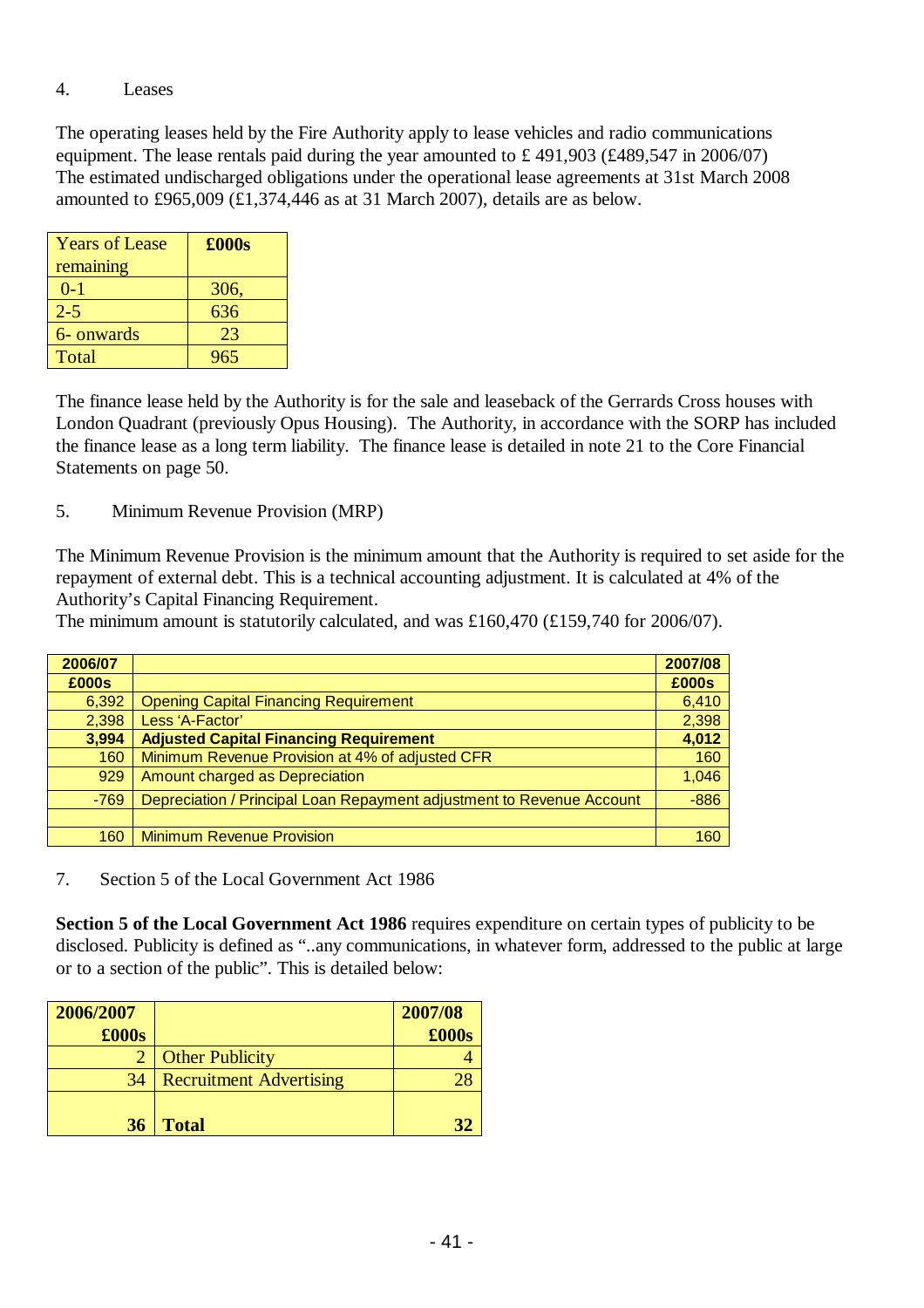### 7. Members Allowances

Total allowances paid in 2007/08 amounted to £39,048. (2006/07 amounted to £40,060). Detailed information on individual allowances is available on request.

8. Audit Fees

Fees paid during the year to the Audit Commission, the Authority's external auditor, for work on external audit and inspection are set out below:

| 2006/07 |                                | 2007/08 |
|---------|--------------------------------|---------|
| £000s   |                                | £000s   |
| 65      | <b>External Audit Services</b> | 65      |
|         | Inspection                     |         |
| 70      | <b>Total</b>                   | 65      |

#### 9. Grants

Section 31 grants received from the DCLG by the Authority are detailed below. The grants are not ringfenced but are given for specific streams of work. The figures are the net figures after unapplied grant has been carried forward to 2008/09.

| 2006/07       |                             |                                  | 2007/08 |
|---------------|-----------------------------|----------------------------------|---------|
| $\pounds000s$ | <b>Revenue Grants</b>       |                                  | £000s   |
|               |                             |                                  |         |
| $-502$        | <b>DCLG</b>                 | <b>Urban Search &amp; Rescue</b> | $-564$  |
|               |                             |                                  |         |
| $-33$         | <b>DCLG</b>                 | <b>New Burdens</b>               |         |
| $-88$         | <b>DCLG</b>                 | <b>Community Safety</b>          | $-136$  |
|               |                             |                                  |         |
| $-43$         | <b>DCLG</b>                 | <b>Training</b>                  | $-35$   |
|               |                             |                                  |         |
| $-12$         | <b>DCLG</b>                 | <b>Capacity Building work</b>    | $-2$    |
| -677          | <b>Total Revenue Grants</b> |                                  | -731    |

## 10. Funding

The Fire Authority's net revenue expenditure is funded by government grants and local authority precepts which are broken down below to show the amounts paid by precepting authorities. In 2007/08 there were 285,181 Band D properties and in 2006/07 there were 282,123 Band D properties. The differences between contributing authorities reflects the variance in Band D property calculations.

|                                        | 2006/07<br>£000s | 2007/08<br>£000s |
|----------------------------------------|------------------|------------------|
| <b>Government Grants</b>               |                  |                  |
| <b>RSG</b>                             | $-1,769$         | $-1,613$         |
| <b>NNDR</b>                            | $-9,178$         | $-9,612$         |
| <b>Transitional Funding</b>            | $-164$           | $-164$           |
| <b>Precepts</b>                        |                  |                  |
| <b>Aylesbury Vale District Council</b> | $-3,213$         | $-3,454$         |
| <b>Chiltern District Council</b>       | $-2,176$         | $-2,295$         |
| <b>Milton Keynes Council</b>           | $-3,817$         | $-4,083$         |
| <b>South Bucks District Council</b>    | $-1,546$         | $-1,617$         |
| <b>Wycombe District Council</b>        | $-3,331$         | $-3,524$         |
| <b>Precept Total</b>                   | $-14,083$        | $-14,973$        |
| <b>Total</b>                           | $-25,194$        | $-26,362$        |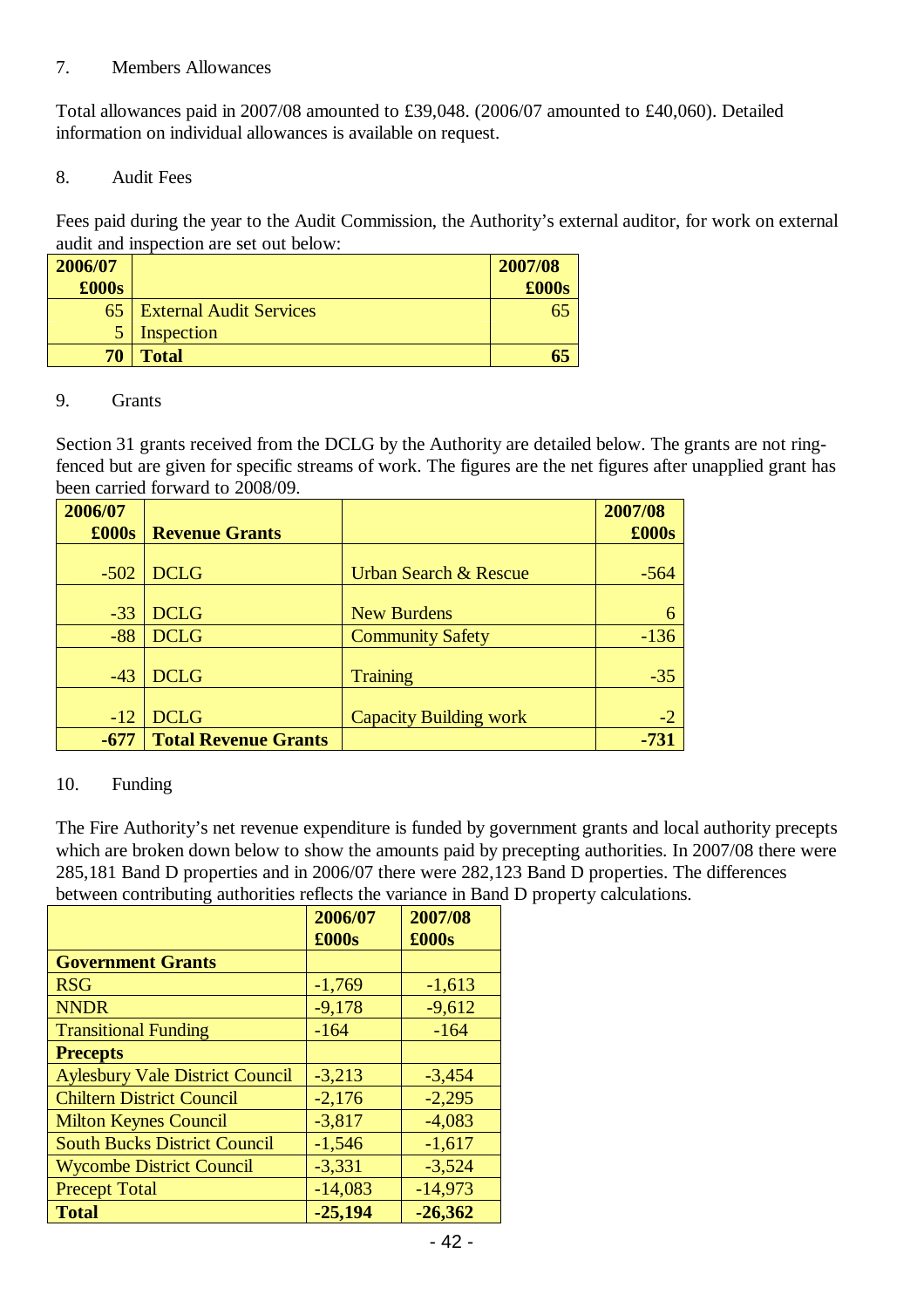## 11. Related Parties

The Authority is required to disclose material transactions with related parties – bodies or individuals that have the potential to control or influence the Authority, or to be controlled or influenced by the Authority. Disclosure of these transactions allows readers to assess the extent to which the Authority might have been constrained in its ability to operate independently, or might have secured the ability to limit another party's ability to bargain freely with the Authority.

**Central Government** has effective control over the general operations of the Authority – it is responsible for providing the statutory framework within which the Authority operates and prescribes the terms of many of the transactions that the Authority has with other parties. It also provided direct financial support to the Authority in 2007/08.

**Other Public Bodies**. Buckinghamshire County Council provides Internal Audit Services, Treasury Management, SAP Systems Support, the Monitoring Officer and Legal Services for the Authority. This is undertaken on a commercial basis and will therefore not have a controlling influence on either body.

The Authority has entered into local **public service agreements** with all six councils within its geographic boundaries. The Authority is using these agreements to build capacity within its Community Fire Safety department so that it can contribute along with its partners to the shared vision of creating a safer Buckinghamshire and Milton Keynes.

**Members of the Authority** have direct control over the Authority's financial and operational policies. However any contracts entered into are in full compliance with the Authority's standing orders and any decisions are made with proper consideration of declarations of interest. Details of any material interests are recorded in the Register of Members' Interests, which is open to public inspection.

**Senior Officers** of the Authority have control over the day-to-day management of the Authority.

**All Members and Senior Officers** have been asked to declare any related party transactions. From the replies provided there are no such transactions to be declared.

**Assisted organisations.** The Authority does not provide any significant financial assistance to outside bodies that are outside of its normal contractual arrangements.

**Companies and joint ventures.** The Authority does not have any interests in companies outside of its normal contractual arrangements.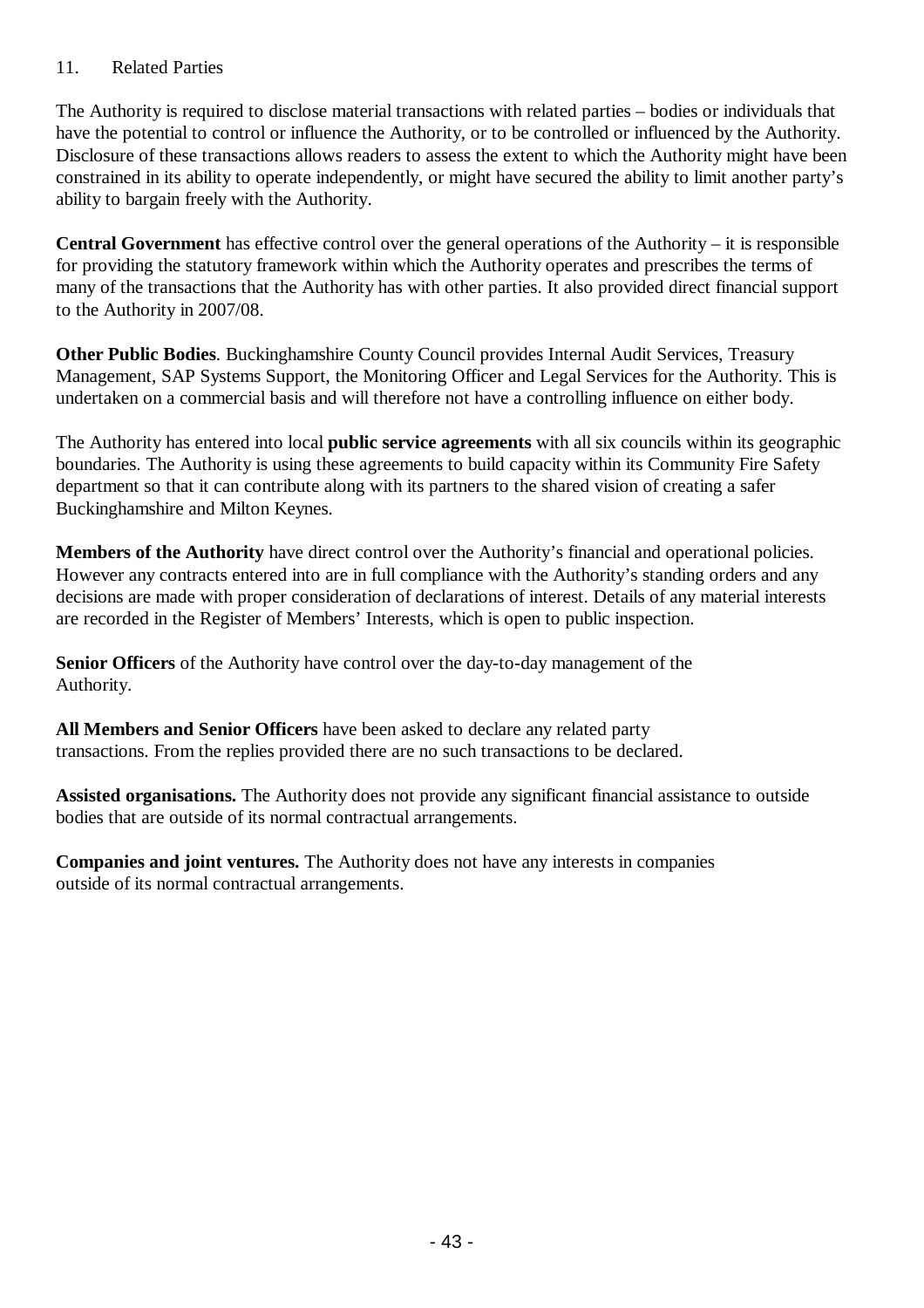## 12. Summary of Movements on Reserves

The Authority keeps a number of reserves in the Balance Sheet. Some are required to be held for statutory reasons, some are needed to comply with proper accounting practice, and others have been set up voluntarily to earmark resources for future spending plans. The opening balance of the Capital Adjustment Account is the combined net total of the Capital Financing Account (CFA) and the Fixed Asset Restatement Account (FARA).

|                                  | <b>Balance</b> as | <b>Net</b><br><b>Movement</b> | <b>Balance as</b> |                                                   |
|----------------------------------|-------------------|-------------------------------|-------------------|---------------------------------------------------|
|                                  | at 1/4/07         | in Year                       | at 31/3/08        |                                                   |
| <b>Reserve</b>                   | £000s             | £000s                         | £000s             | <b>Purpose of Reserve</b>                         |
|                                  |                   |                               |                   |                                                   |
|                                  |                   |                               |                   | Provides a balancing mechanism between the        |
|                                  |                   |                               |                   | different rates at which assets are depreciated   |
| <b>Capital Adjustment</b>        |                   |                               |                   | under the SORP and are financed through the       |
| Account                          | 26,222            | $-741$                        | 25,481            | capital controls system.                          |
|                                  |                   |                               |                   |                                                   |
|                                  |                   |                               |                   | Records unrealised revaluation gains arising      |
| <b>Revaluation Reserve</b>       | $\overline{0}$    | 53                            |                   | 53 (since $1/4/07$ ) from holding fixed assets.   |
|                                  |                   |                               |                   |                                                   |
| Government grants                |                   |                               |                   | Government Grant Received to fund capital         |
| deferred                         | 17                | $-17$                         |                   | 0 financing costs relevant to conditions of grant |
| <b>Usable Capital Receipts</b>   |                   |                               |                   | Proceeds of fixed asset sales available to meet   |
| Reserve                          | $\boldsymbol{0}$  | $\mathbf{0}$                  |                   | 0 future capital investments                      |
|                                  |                   |                               |                   |                                                   |
| <b>Deferred Capital Receipts</b> | $\mathbf{0}$      | $\mathbf{0}$                  | $\mathbf{0}$      |                                                   |
|                                  |                   |                               |                   | Resources available to meet past costs of the     |
| <b>Pensions (Time Served)</b>    |                   |                               |                   | previous pension scheme arrangements              |
| <b>Retirements</b> )             | 1,928             | $-1,928$                      |                   | 0 realting to Firefighters Pensions.              |
|                                  |                   |                               |                   | Resources available to meet future costs of       |
| <b>General Fund Balance</b>      | 2,010             | 1,909                         |                   | 3,919 running the Service                         |
|                                  |                   |                               |                   | Resources available to meet borrowing costs       |
| <b>Debt Repayment</b>            | 335               | $\Omega$                      | 335               | already committed to.                             |
|                                  |                   |                               |                   | Resources available to invest in projects that    |
| <b>Earmarked Invest to Save</b>  |                   |                               |                   | will generate long term savings for the           |
| <b>Reserve</b>                   | $\mathbf{0}$      | 100                           |                   | 100 brigade.                                      |
|                                  |                   |                               |                   | The unforeseen events reserve was established     |
|                                  |                   |                               |                   | with committee approval in 2004/05 to assist      |
|                                  |                   |                               |                   | with issues relating to Regional Control          |
| <b>Control Room</b>              | 50                | $\mathbf{0}$                  | 50                | rooms.                                            |
|                                  |                   |                               |                   | <b>Balancing Account to allow inclusion of</b>    |
| Pensions                         | $-131,939$        | $-1,711$                      | $-133,650$        | Pensions Liability in the Balance Sheet           |
| <b>TOTAL</b>                     | $-101,377$        | $-2,335$                      | $-103,712$        |                                                   |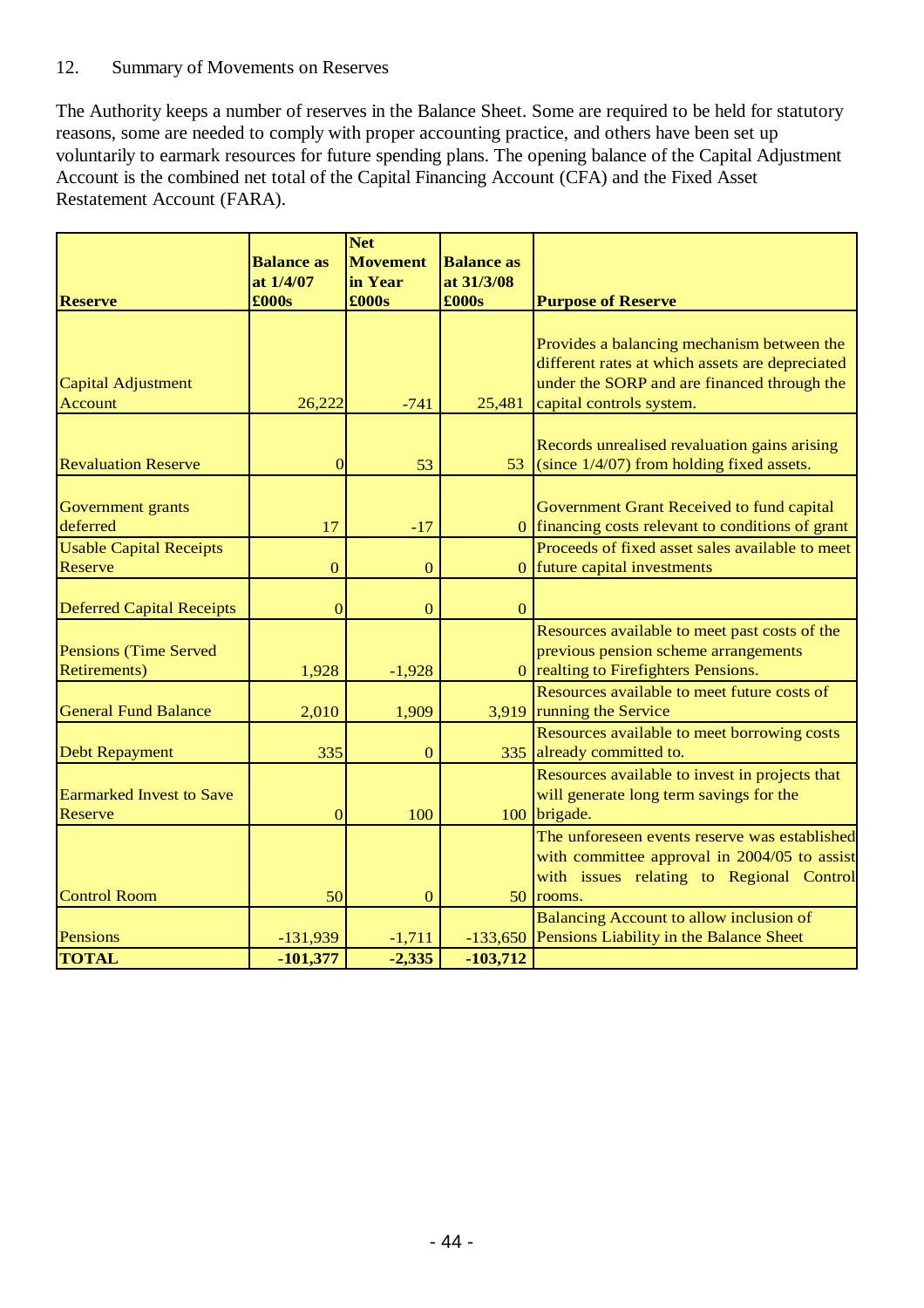## 13. Net Fixed Assets

### a) Movement of Fixed Assets

|                          | Land $\&$<br><b>Buildings</b> | <b>Vehicles</b><br><b>Plant &amp;</b><br><b>Equipment</b> | <b>AUC</b>     | <b>Intangible</b><br><b>Assets</b> | <b>Total</b>   |
|--------------------------|-------------------------------|-----------------------------------------------------------|----------------|------------------------------------|----------------|
|                          | £000s                         | £000s                                                     | £000s          | $\pounds000s$                      | £000s          |
| <b>Gross Book Value</b>  | 28,916                        | 2,967                                                     | 721            | 44                                 | 32,648         |
| at 31.03.2007            |                               |                                                           |                |                                    |                |
| <b>Additions</b>         | 323                           | 892                                                       | 562            | 39                                 | 1,816          |
| <b>Disposals</b>         |                               | $-18$                                                     |                |                                    | $-18$          |
| <b>Reclassifications</b> |                               |                                                           |                |                                    | $\overline{0}$ |
| <b>Revaluations</b>      | 53                            | 18                                                        |                |                                    | 71             |
| <b>Impairments</b>       | $-66$                         |                                                           |                |                                    | $-66$          |
| <b>Gross Book Value</b>  |                               |                                                           |                |                                    |                |
| at 31.03.2008            | 29,226                        | 3,859                                                     | 1,283          | 83                                 | 34,451         |
| <b>Depreciation B/F</b>  |                               |                                                           |                |                                    |                |
| Depreciation for         |                               |                                                           |                |                                    |                |
| the Year                 | $-522$                        | $-515$                                                    | $\overline{0}$ | $-9$                               | $-1,046$       |
| Depreciation on          |                               |                                                           |                |                                    |                |
| <b>Disposal</b>          |                               |                                                           |                |                                    |                |
| Depreciation C/F         |                               |                                                           |                |                                    |                |
|                          |                               |                                                           |                |                                    |                |
| <b>Net Book Value at</b> |                               |                                                           |                |                                    |                |
| $31st$ March 2008        | 28,704                        | 3,344                                                     | 1,283          | 74                                 | 33,405         |

With the introduction of the SORP 2007 regulations, we reviewed our assets and valued these assets net of Depreciation in order to comply with new accounting practice, however there is no carried forward Depreciation above due to this netting process as this is the first year it has happened. Subsequent years will show a difference in depreciation figures based on current and historic cost.

For comparative purposes the cumulative depreciation figures from the 2006/07 accounts are shown below.

|                         | Land $\&$        | <b>Vehicles</b>    | <b>AUC</b> | <b>Intangible</b> | <b>Total</b> |
|-------------------------|------------------|--------------------|------------|-------------------|--------------|
|                         | <b>Buildings</b> | <b>Plant &amp;</b> |            | <b>Assets</b>     |              |
|                         |                  | <b>Equipment</b>   |            |                   |              |
|                         | £000s            | £000s              | £000s      | $\pounds000s$     | £000s        |
| <b>Gross Book Value</b> | 29,585           | 8,420              | 721        | 44                | 38,770       |
| at 01.04.2006           |                  |                    |            |                   |              |
| Depreciation            | 669              | 5,453              |            | $\overline{0}$    | 6,122        |
| $C$ Fwd                 |                  |                    |            |                   |              |
| <b>Gross Book Value</b> | 28,916           | 2,967              | 721        | 44                | 32,648       |
| at 31.03.2007           |                  |                    |            |                   |              |

Property Revaluations are now undertaken on a 3 year cycle, upward valuations are charged to a Revaluation Reserve, decreases in value called Impairments are charged to the Income and Expenditure Account as a loss. The revaluations are as a result of a general increase in property and land values and also taking account of sale proceeds to gain a market value for vehicles disposed of in year. Impairments are due to a decrease in value on some specific properties following the triennial valuation by our valuer as set out below.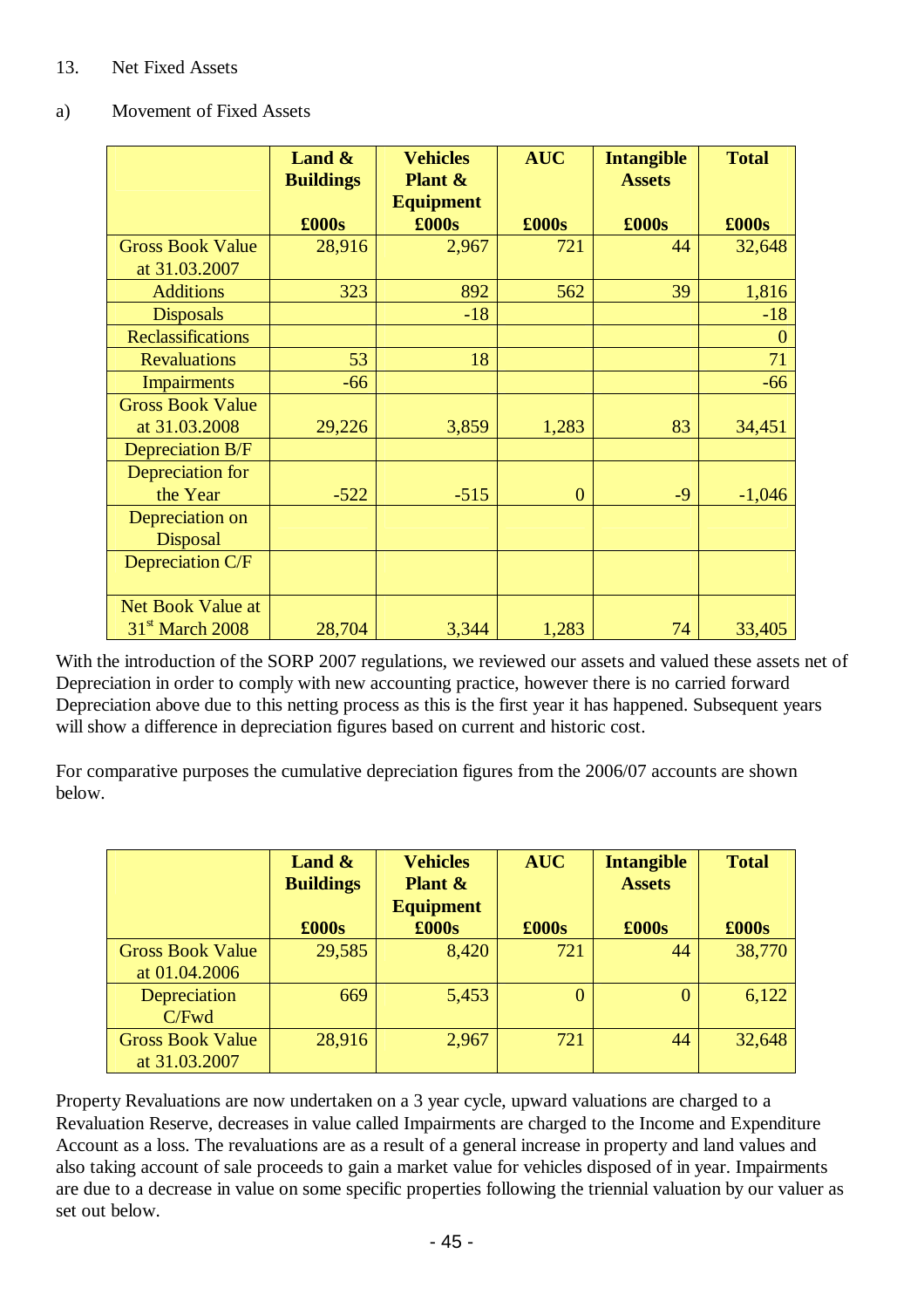Operational buildings of a specialised nature, for which there is no market and therefore no evidence of value, have been valued at depreciated replacement cost, where the value has been based on the cost of replacing the existing building with a simple substitute building which may not be similar to the one actually on site. The valuation of operational properties of a non specialised nature was based on open market value for existing use, having regard to evidence of transactions on similar premises.

Expenditure on assets under construction is reclassified to the relevant fixed asset, once the asset becomes operational.

The properties were valued by Buckinghamshire County Council Property Department (RICS) with whom the Fire Authority has a Service Level Agreement.

#### Depreciation Lives

The authority has a policy of depreciating assets over their useful lives as per the table below:

| <b>Red Fleet Vehicles</b>    | 1 to 12 Years |
|------------------------------|---------------|
| <b>White Fleet</b>           |               |
| <b>Vehicles</b>              | 1 to 3 Years  |
| <b>Plant &amp; Equipment</b> | 2 to 15 Years |
| <b>Buildings</b>             | 5 to 60 Years |
| <b>Intangibles</b>           | 3 to 10 Years |

Intangible Assets are recognised as "non- financial fixed assets that do not have physical substance but are identifiable and are controlled by the entity through custody or legal rights". These represent the purchase of computer software and licences and other software systems and are amortised to the Income and Expenditure Account on the basis of the cost and estimated life. The Authority has previously reviewed its expenditure on software licences and has capitalised the HR software system licence (Snowdrop) and Microsoft office licences together with the new Fuel Management System within 2007/08. These are being amortised over their economic life and charged to the relevant service revenue account to reflect the pattern of consumption of benefits as supplied by the IT Manager. These are currently assessed as having useful lives of between 3 to 10 years.

| b) | Capital Account Expenditure 2007/08 |
|----|-------------------------------------|
|----|-------------------------------------|

|                                    | <b>Land &amp; Buildings</b> | <b>Plant &amp; Vehicles</b> | <b>Total</b>   |
|------------------------------------|-----------------------------|-----------------------------|----------------|
|                                    | £000s                       | £000s                       | £000s          |
| <b>Asset Management</b>            |                             | 93                          | 93             |
| <b>Fuel Management System</b>      |                             | 38                          | 38             |
| <b>Beaconsfield Fire Station -</b> | 66                          |                             | 66             |
| <b>Existing Site</b>               |                             |                             |                |
| <b>Beaconsfield Fire Station -</b> |                             |                             | 64             |
| <b>Pyebush Site</b>                | 64                          |                             |                |
| <b>Wycombe New Fire</b>            |                             |                             | 30             |
| <b>Station</b>                     | 30                          |                             |                |
| <b>Amersham Fire Station</b>       | 223                         |                             | 223            |
| <b>USAR Facility</b>               | 4                           |                             | $\overline{4}$ |
| <b>Planned Preventative</b>        | 332                         |                             | 332            |
| Maintenance                        |                             |                             |                |
| <b>PPR Integrated Database</b>     |                             | 63                          | 63             |
| Fire Appliances $\&$               |                             | 673                         | 673            |
| Equipment                          |                             |                             |                |
| <b>IT Projects</b>                 |                             | 91                          | 91             |
| <b>Intranet Project</b>            |                             | 10                          | 10             |
| <b>Operational Equipment</b>       |                             | 129                         | 129            |
| <b>TOTAL SPEND 2007/08</b>         | 719                         | 1,097                       | 1,816          |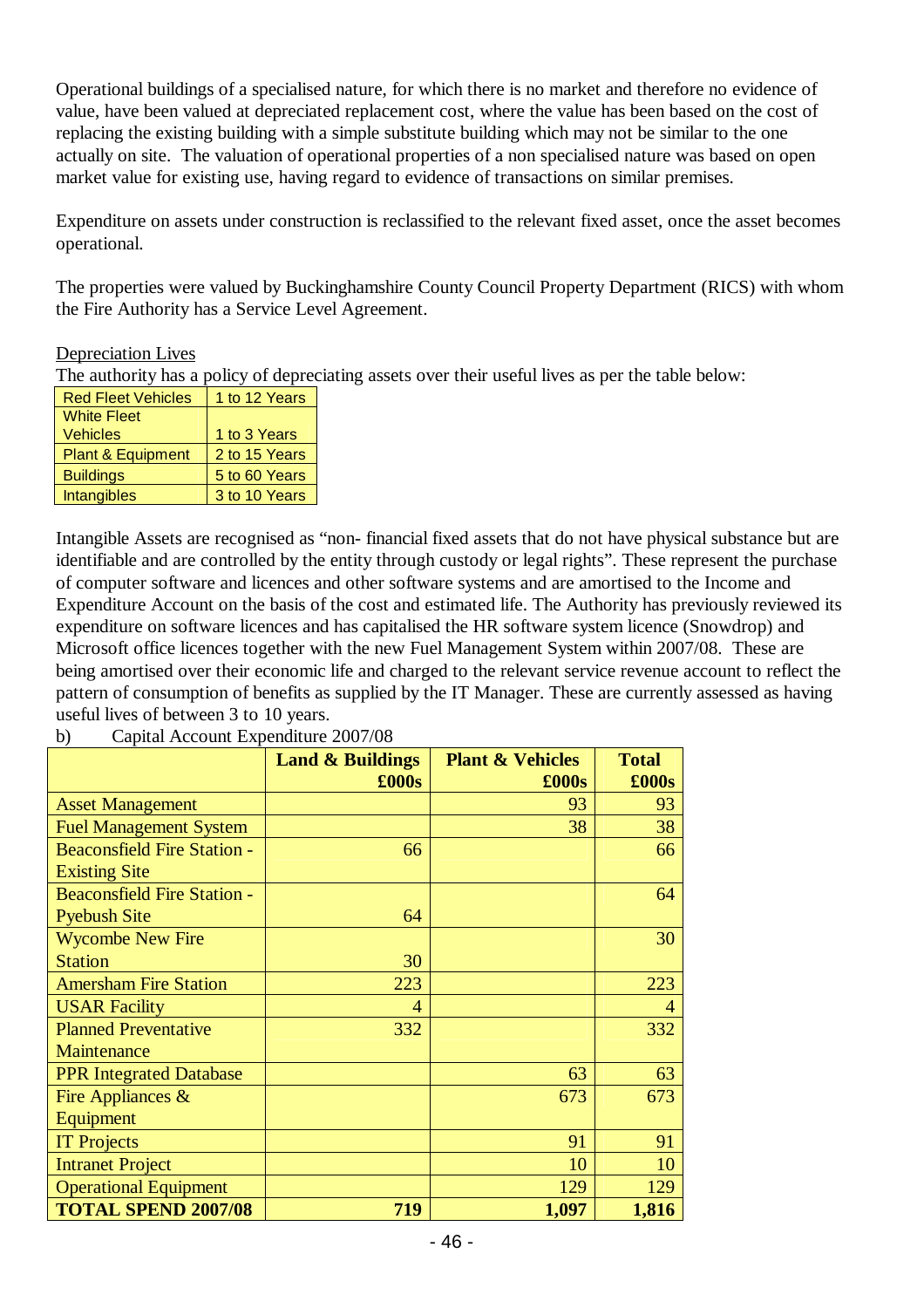| i) | Capital Account – Financing |  |
|----|-----------------------------|--|
|    |                             |  |

| <b>Source of Funding</b> | £000s |
|--------------------------|-------|
| <b>Supported Capital</b> | 1,798 |
| <b>Borrowing</b>         |       |
| <b>Capital Receipts</b>  | 18    |
| <b>Capital Grants</b>    |       |
| <b>Total</b>             | 1,816 |

#### ii) Statement of Physical Assets Held

| <b>Fire Stations</b> | 20 (6 Whole time, 4 Whole time Day- |  |
|----------------------|-------------------------------------|--|
|                      | crewed, 10 Retained)                |  |
| HQ Buildings $\&$    |                                     |  |
| Vehicle Workshop     |                                     |  |
| <b>Houses</b>        |                                     |  |
| <b>Vehicles</b>      | 49 (Operational Response Vehicles)  |  |
|                      |                                     |  |

#### iii) Commitments under Capital Contracts

The refurbishment of Amersham Fire Station was started in January, 2008 and the 26 week contract is due to finish in July 2008. At the end of March less than half the contract was completed and we have included the outstanding balance of the total contract of £397,592 below. In comparison,there were some small amounts outstanding on capital contracts which had been entered into by the authority as at 31 March, 2007, below the de minimis level for reporting.

| Project                      | Contractor        | <b>Amount Outstanding</b> |
|------------------------------|-------------------|---------------------------|
| <b>Amersham Fire Station</b> | Diamond Build Plc | £212,000                  |

## Capital Projects Underway:

The proposed move of Wycombe Fire Station is in the initial stages of scoping and proposed sites are being discussed with the local authority. The proposed new site would incorporate modern buildings and accommodation for members of the brigade. There is also potential for community safety facilities. The development of a new site at Beaconsfield for a fire station has been delayed due to a number of problems and consequently the project is behind schedule.

| 14. |  |  |  |  | Stocks and Work in Progress |
|-----|--|--|--|--|-----------------------------|
|-----|--|--|--|--|-----------------------------|

| 31.03.2007    |                  | 31.03.2008 |
|---------------|------------------|------------|
| $\pounds000s$ |                  | £000s      |
| 31            | <b>Workshops</b> |            |
| 113           | <b>Stores</b>    |            |
| 29            | Fuel             |            |
| 173           |                  | 186        |

The level of stocks held has increased slightly and this reflects the volume of turnover required and the increasing costs of specialist items of equipment and parts.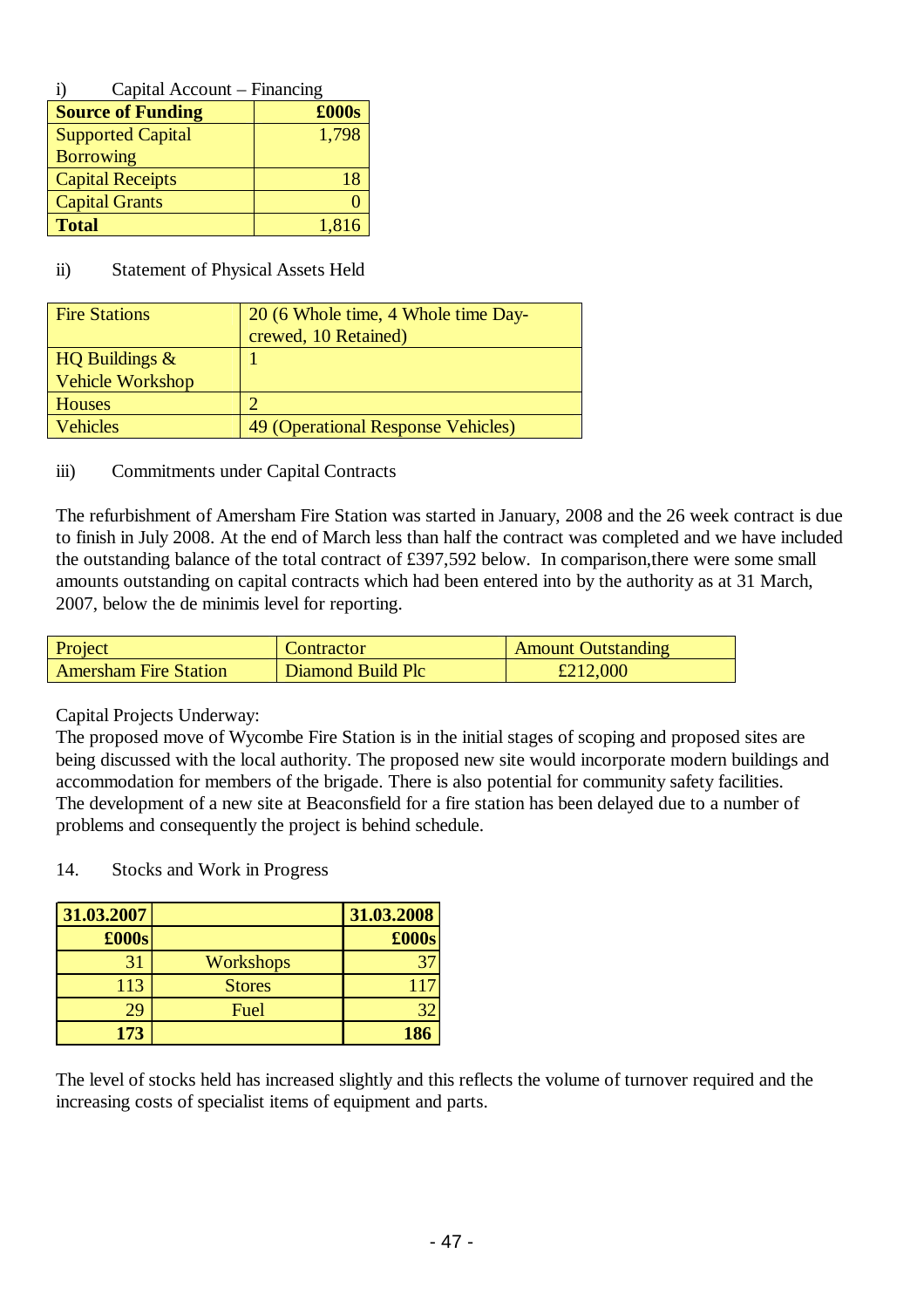#### 15. Debtors

| 31.03.2007 |                                | 31.03.2008 |
|------------|--------------------------------|------------|
| £000s      |                                | £000s      |
|            | <b>Amounts falling due</b>     |            |
|            | within one year:               |            |
| 985        | <b>Government Departments</b>  | 187        |
| 69         | <b>Other Local Authorities</b> | 141        |
| 523        | <b>Sundry Debtors</b>          | 135        |
| 287        | Payments in advance            | 10         |
|            | Provision for doubtful         |            |
| $-62$      | debts                          | $-37$      |
| 1,802      |                                |            |

The reduction in Government debtors relates to the payment of the USAR grant in year rather than after the end of the financial year as happened in 2006/07 (£719k). Pension payments are now processed as they occur. This is a change to previous years Payments in Advance position (£262k). The significant difference in Sundry Debtors relates to the billing arrangements for Aerial sites that is now a programmed piece of work with billing being carried on a continual basis since lease agreements have been finalised (£234k).

## 16. Temporary Investments

The Treasury Management function is performed by Buckinghamshire County Council on behalf of the Authority and surplus cash is invested on a short term basis in accordance with the CIPFA Code of Practice for Treasury Management in Local Authorities. Investments as at  $31<sup>st</sup>$  March 2008 were £7,608k and as at  $31<sup>st</sup>$  March 2007 were £7,397k.

## 17. Creditors

| 31.03.2007    |                                      | 31.03.2008 |
|---------------|--------------------------------------|------------|
| $\pounds000s$ |                                      | £000s      |
| 594           | <b>Government Departments</b>        | 689        |
| 192           | <b>Other Local Authorities</b>       | 231        |
| 881           | Other sundry creditors               | 1,236      |
| 485           | <b>Receipts in Advance</b>           |            |
|               | <b>Capital Expenditure Creditors</b> |            |
| 2,157         |                                      | 3,123      |

Government Departments owed money at the end of the year has risen slightly and this will reflect the increasing costs of payments to HMRC as part of the VAT scheme (£30k). Other sundry creditors have increased as a result of a transfer to the Pension Fund (£340k). Capital creditors have fallen due to the small number of major projects underway in 2007/08.

## 18. Bank

The cash at the bank as at 31 March 2008 was £319k (and £9k cash in hand as petty cash).The analysis of the change can be seen as part of the cashflow analysis but there were no BACS payments outstanding and the pensions paid on the first of the month are accounted for in the month to which they relate.

19. Long Term Borrowing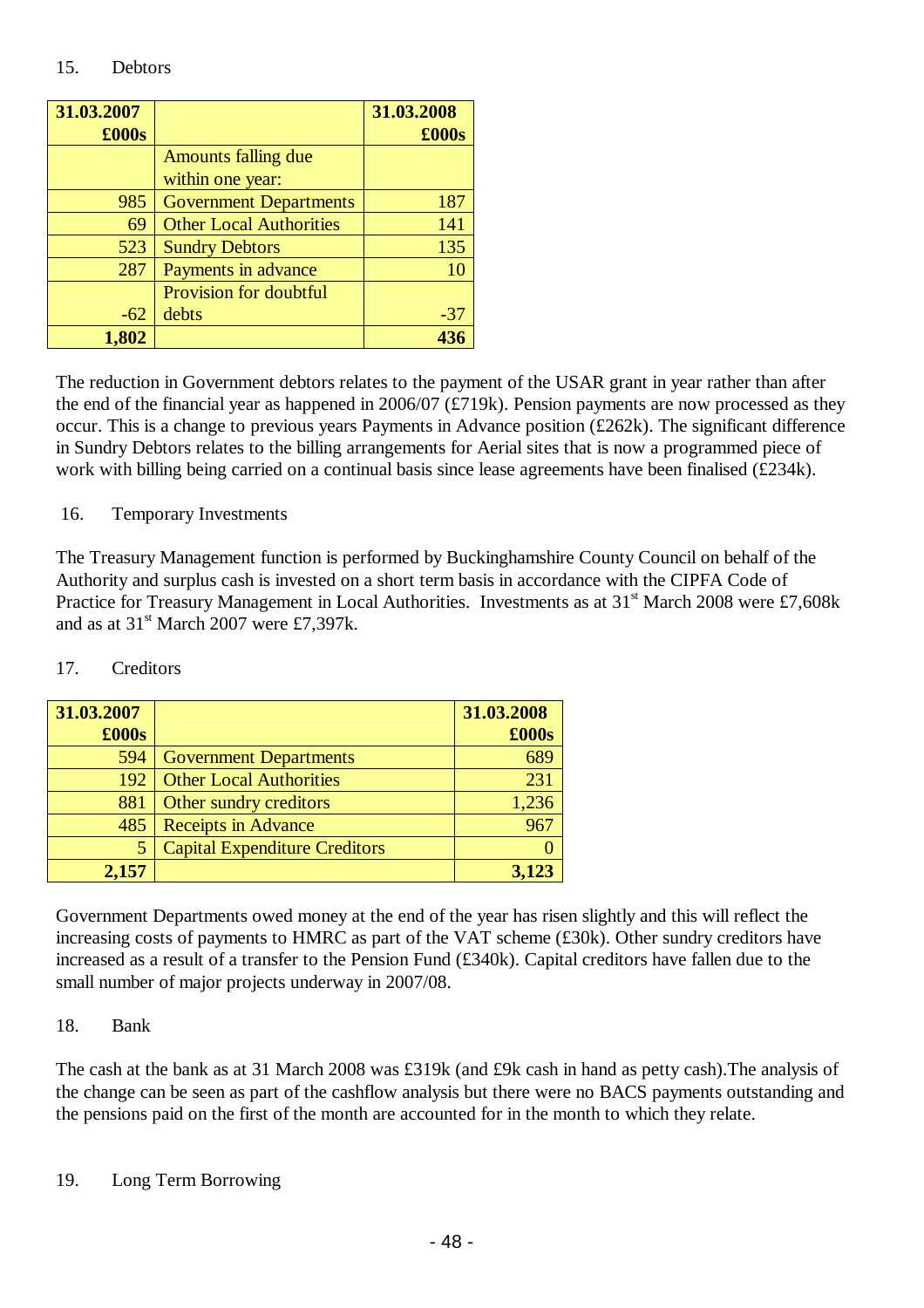i) The Authority undertakes long term borrowing, principally as a means of financing expenditure on fixed assets. The total loans outstanding are unchanged from the prior year. The interest owing represents the PWLB interest accrued to the 31 March 2008 in accordance with the new SORP regulations.

| <b>Source of Loan</b>                      | <b>Interest rates</b><br>applicable (as at 31<br><b>March 2008)</b> | <b>Total Outstanding at</b> |                              |
|--------------------------------------------|---------------------------------------------------------------------|-----------------------------|------------------------------|
|                                            |                                                                     | 31.03.2007<br>£000s         | 31.03.2008<br>$\pounds 000s$ |
| <b>Public Works Loan</b><br><b>Board</b>   | $3.9\% - 5.75\%$                                                    | 6,452                       | 6,452                        |
| <b>Interest Owing</b>                      |                                                                     |                             | 72                           |
| <b>Total Long Term</b><br><b>Borrowing</b> |                                                                     |                             | 6,524                        |

## ii) Long term external borrowing by repayment dates

|                               | 31.03.2007 | 31.03.2008 |
|-------------------------------|------------|------------|
|                               | £000s      | £000s      |
| Maturing in less than 5 years | 335        | 635        |
| Maturing in 5-10 years        | 1,485      | 1,185      |
| Maturing in 10-15 years       | 585        | 1,205      |
| Maturing in 15-20 years       | 620        |            |
| Maturing in 20-25 years       | 626        | 626        |
| Maturing in over 25 years     | 2,801      | 2,801      |
| <b>TOTAL</b>                  | 6,452      | 6,452      |

## 20. Transitional Funding

To assist with the funding of the 3 stage pay award for the fire fighters, the DCLG have advanced to each Fire Authority a sum of money under the heading of transitional funding. Bucking hamshire Fire & Rescue Service has received £328k. £164k was repaid in 2006-07 (through grant clawback) and £164k has been repaid in 2007-08 (also through grant clawback).

## 21. Finance Lease

| 31.03.2007 |                            | 31.03.2008 |
|------------|----------------------------|------------|
| £000s      |                            | £000s      |
| 2.249      | <b>Finance Lease</b>       |            |
| $-47$      | <b>Principal Repayment</b> |            |
| 2,202      |                            | 2,155      |

In 2003/04 the Authority entered into a sale and leaseback agreement with Opus Housing Association (now London Quadrant) in respect of the Gerrards Cross Houses. The initial cost of the lease is matched by an increase in the value of fixed assets. The liability of the finance lease will be reduced each year by the principal sum repaid each year. There are 46 years of the lease period outstanding.

## 22. Capital Adjustment Account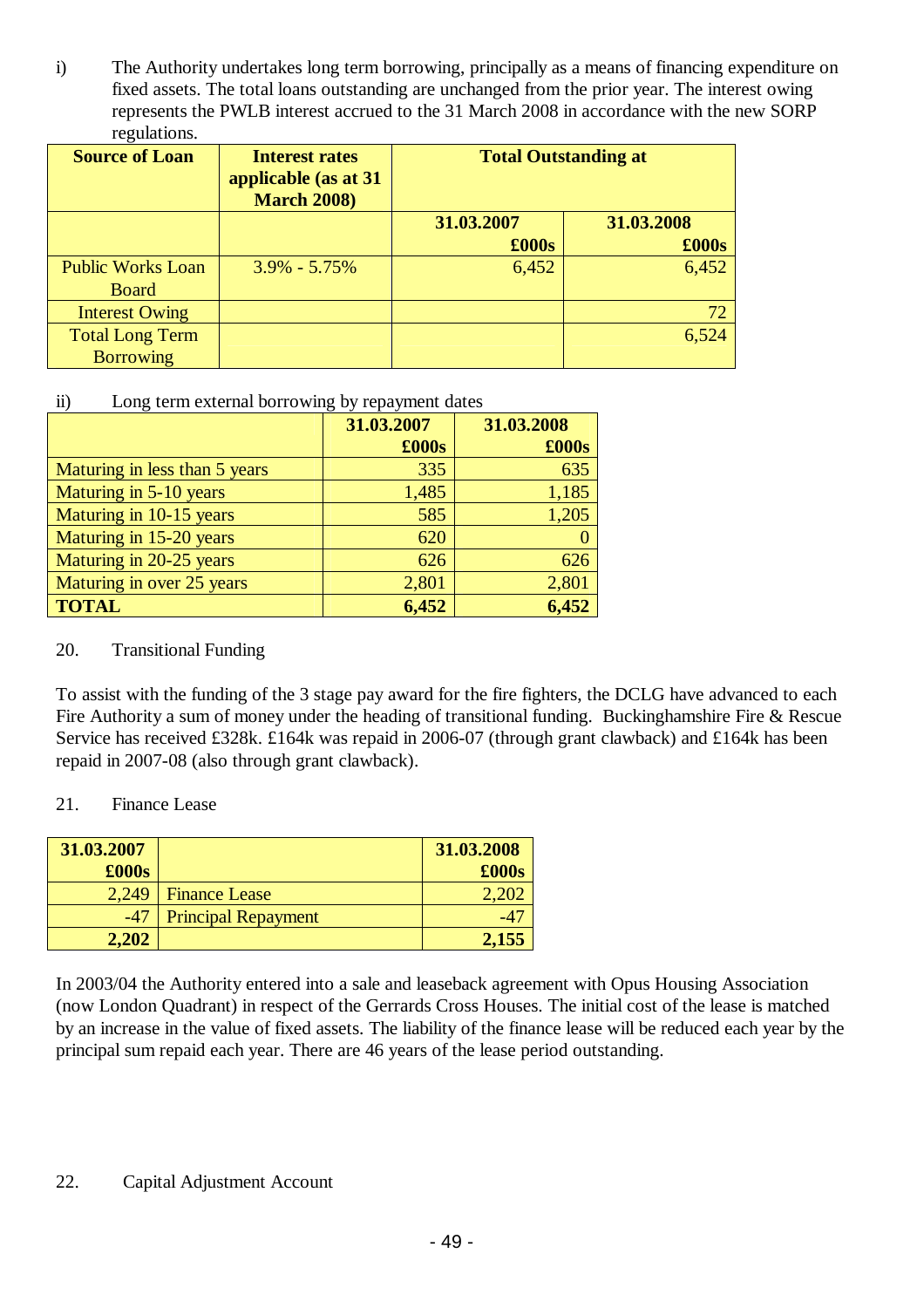|                                   | $\pounds000s$ |
|-----------------------------------|---------------|
| <b>Opening balance</b>            |               |
| <b>Transfer of FARA/CFA</b>       | 26,222        |
| Balance at 1/04/07                |               |
| <b>Historic Cost Depreciation</b> | $-1,046$      |
| <b>MRP Provision</b>              | 160           |
| <b>Other Adjustments</b>          | $-65$         |
| <b>Revenue Contributions</b>      | 192           |
| <b>Usable Capital Receipts</b>    | 18            |
| Closing Balance at 31/03/08       | 25,481        |

The revised 2007 SORP regulations required the establishment of a Capital Adjustment Account (CAA) made up of balances formerly held in the Fixed Assets Restatement Account (FARA) and the Capital Financing Account (CFA). The balance on this account provides a balancing mechanism between the different rates at which assets are depreciated under the SORP and are financed through the capital controls system.

23. Fixed Asset Restatement Account

| 31.03.2007 |                                                       | 31.03.2008    |
|------------|-------------------------------------------------------|---------------|
| £000s      |                                                       | $\pounds000s$ |
| 26,708     | <b>Opening Balance</b>                                | 28,243        |
| 1,525      | Movement on reserve for revaluation                   |               |
| $-15$      | Movement on reserves for disposals                    |               |
| 25         | Other movement of reserves                            |               |
| 0          | <b>Transfer of Balance to Capital Adjustment Acct</b> | $-28,243$     |
| 28,243     | <b>TOTAL</b>                                          |               |

The former system of capital accounting required the establishment of the fixed assets restatement account. The movement represented the sale of property and vehicles and the revaluation of property during the year. The reserve is written down by the net book value of assets as they are disposed of and debited and credited with deficits or surpluses arising on future valuations.

The balance on FARA has been transferred to the new Capital Adjustment Account (CAA) from 1 April 2007. See Note 22 above.

24. Capital Financing Account

| 31.03.2007    |                                                       | 31.03.2008 |
|---------------|-------------------------------------------------------|------------|
| $\pounds000s$ |                                                       | £000s      |
| $-2,337$      | <b>Opening Balance</b>                                | $-2,021$   |
| 761           | <b>Capital Receipts used for financing</b>            |            |
| 121           | <b>Restatement from Usable Capital Receipts</b>       |            |
| <b>200</b>    | <b>Contributions from Revenue Account</b>             |            |
| $-766$        | Depreciation net of MRP                               |            |
| $\Omega$      | <b>Transfer of Balance to Capital Adjustment Acct</b> |            |
|               | TOTAL                                                 |            |

The capital financing account contains the amounts for the repayment of external loans and the amount of capital expenditure financed from revenue and capital receipts. It also contains the difference between amounts provided for depreciation and that required to be charged to revenue to repay the principal amount of external loans.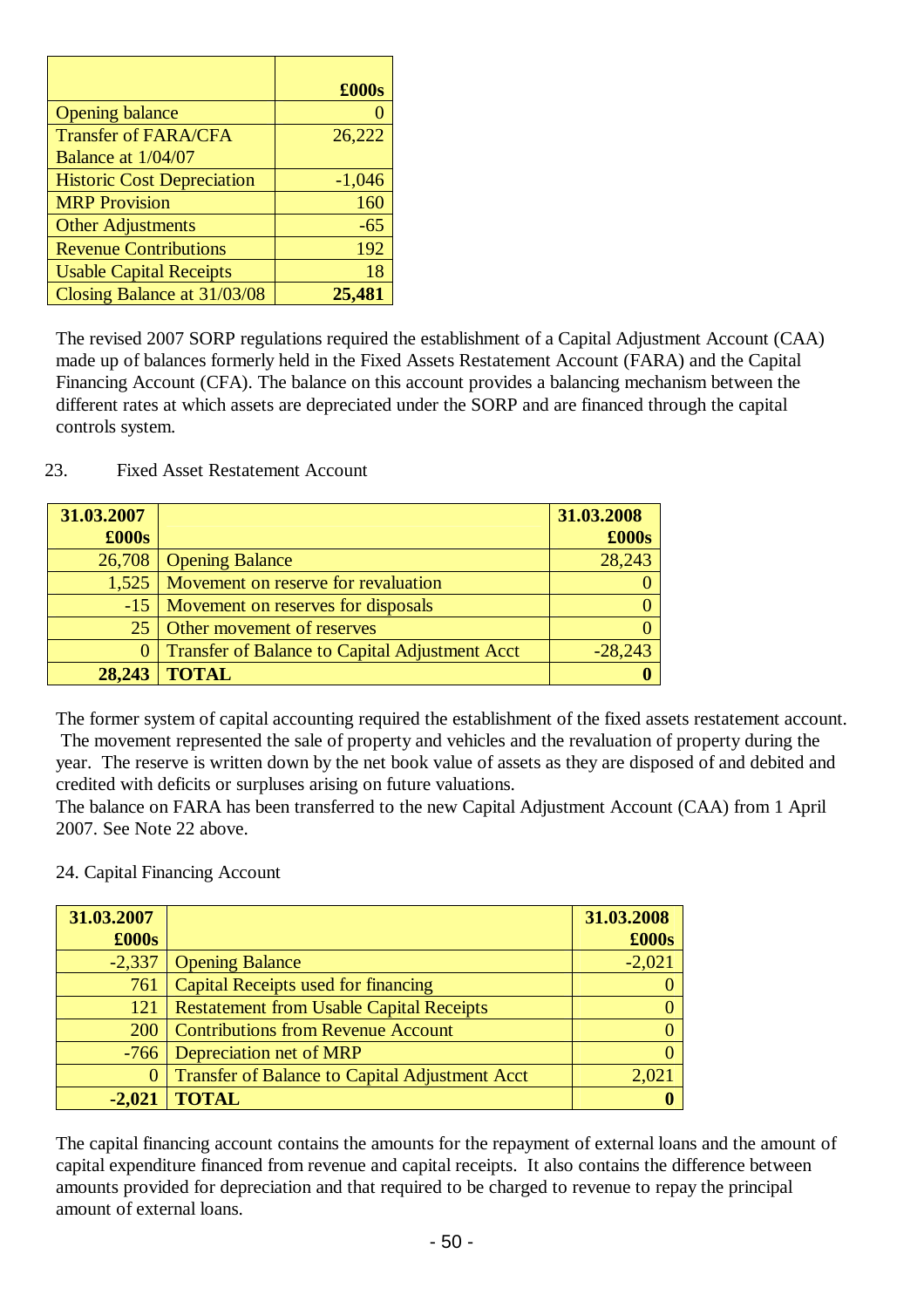From April 2007, the balance on this account has been transferred to the Capital Adjustment Account (CAA). See Note 22 on page 51.

## 25. Government Grants Deferred

In 2005/06 Government Funding was used to purchase a second hand Community Safety Vehicle. This grant is being amortised over the expected life of the vehicle (5 years). In 2007/08 we recived capital grant for the provision of an Urban Search and Rescue training rig and some funding from the Environment Agency for pods for storing equipment.

|                                 | £000s |
|---------------------------------|-------|
| <b>Opening Balance</b>          | 17    |
| Amortisation                    | -4    |
| <b>CLG USAR Capital Grant</b>   | 190   |
| <b>Environment Agency Grant</b> | 20    |
| <b>Closing Balance</b>          | フフス   |

## 26. Revaluation Reserve

|                                     | 31.03.2008 |
|-------------------------------------|------------|
|                                     | £000s      |
| Opening Balance as at 1 April, 2007 |            |
| <b>Asset Revaluations</b>           | -71        |
| <b>Asset Disposal</b>               | 18         |
| Depreciation diff, between HC & CV  |            |
| <b>Other Adjustments</b>            |            |
| <b>TOTAL</b>                        |            |

The 2007 SORP requires a prior period adjustment for the implementation of the new Revaluation Reserve at 31 March ,2007 so that the opening balance for 2006/07 will feature a zero balance.

The Revaluation Reserve records unrealised revaluation gains arising from 1 April, 2007 from the holding of fixed assets, this reserve is matched by fixed assets within the balance sheet, they are not resources available to the authority.

The balance on the account at 31 March, 2007 is nil and any changes in value of individual assets must be recorded and identified separately with no assets allowed to have negative revaluation balances.

There is no 2006/07 comparator for this note as it is a new requirement with no need to restate figures for previous years.

| 27. | <b>Usable Capital Receipts Reserve</b> |
|-----|----------------------------------------|
|-----|----------------------------------------|

 $28. R^2$ 

| 31.03.2007    |                                             | 31.03.2008    |
|---------------|---------------------------------------------|---------------|
| $\pounds000s$ |                                             | $\pounds000s$ |
| 816           | <b>Opening Balance at 1 April</b>           |               |
| 65            | <b>Capital Receipts in Year</b>             | 18            |
| 881           |                                             | 18            |
| $-760$        | Less:                                       |               |
|               | Capital receipts used for financing capital |               |
|               | expenditure                                 | $-18$         |
| $-121$        | Restatement 2005/06 Accounts                | 0             |
|               | <b>TOTAL</b>                                | $\bf{0}$      |

We use the full 100% of Capital Receipts within the year towards Capital Expenditure.

|            | Revenue Reserves                                   |            |
|------------|----------------------------------------------------|------------|
| 31.03.2007 |                                                    | 31.03.2008 |
| £000s      |                                                    | £000s      |
| 1.928      | <b>Earmarked Reserve – Time Served Retirements</b> |            |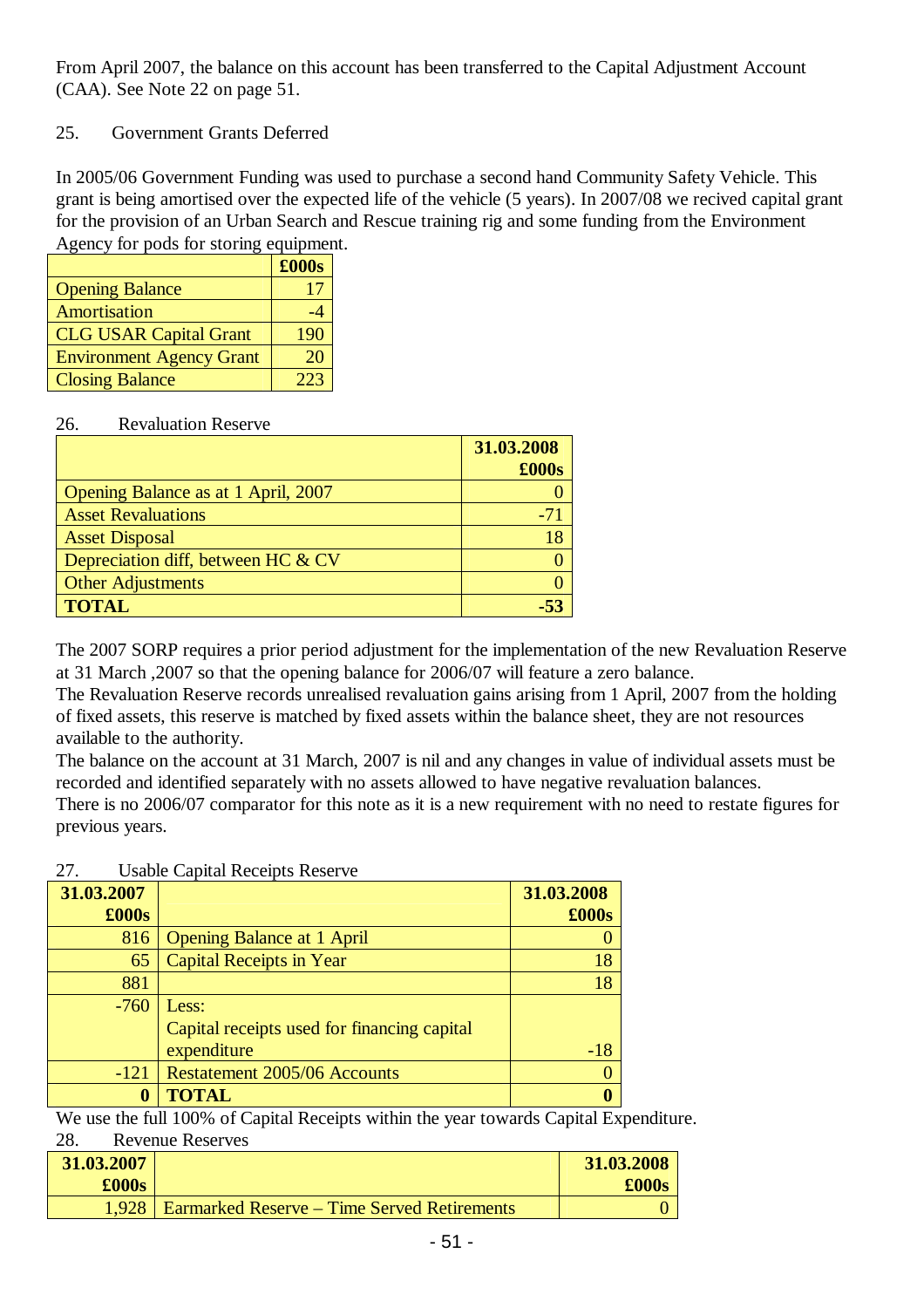|            | 2,010   Non-Earmarked Reserves (General Fund Balance) | 3,919      |
|------------|-------------------------------------------------------|------------|
|            | 335   Debt Repayment Reserve                          | 335        |
|            | 50   Earmarked Reserve- Unforeseen Events             | 50         |
|            | 0   Earmarked Reserve – Invest to Save                | 100        |
|            | $-131,939$ Pensions Reserve                           | $-133,650$ |
| $-127,616$ |                                                       | $-129,246$ |

**The Time Served Retirements Reserve** was established to assist with the cost of retirements under the old firefighters pension arrangements. Funding arrangements changed in 2006-07. The impact of the new legislation has been evaluated and this reserve has been moved into the Non-Earmarked General Reserve.

**Non-Earmarked Reserves** are kept at a prudent level to cover unforeseen eventualities and liabilities.

**The Debt Repayment Reserve** was established in 2006-07 to provide reserves to meet debt repayment schedules that the Authority has already committed to.

**An Invest to Save Reserve** has been established to provide one-off funding for initiatives that will help to generate long-term efficiencies within the Authority and repay their loan from this Reserve.

**The Unforeseen Events Reserve** was established with committee approval in 2004/05 to assist with issues relating to Regional Control rooms.

**The Pensions Reserve** is a balancing figure reported by the actuary to allow for the liabilities of both pension schemes to be included to comply with statutory FRS17 requirements.

## **29 (a-f) Movements in Revenue Reserves**

Details of transactions within the year can be found in the following table in Notes 25a-f;

|                        | <b>Time Served</b> | <b>General</b>  | <b>Debt</b>      | <b>Unforeseen</b> | <b>Invest to</b> | <b>Pensions</b> |
|------------------------|--------------------|-----------------|------------------|-------------------|------------------|-----------------|
|                        | <b>Retirements</b> | <b>Fund</b>     | <b>Repayment</b> | <b>Events</b>     | <b>Save</b>      | <b>Reserve</b>  |
|                        | (Note 29 a)        | <b>Balances</b> | <b>Reserves</b>  | (Control          | <b>Reserve</b>   | (Note 29 f)     |
|                        |                    | (Note 29 b)     | $Note 29 c)$     | <b>Room</b>       | (Note 29 e)      |                 |
|                        |                    |                 |                  | <b>Reserve</b> )  |                  |                 |
|                        |                    |                 |                  | (Note 29 d)       |                  |                 |
|                        | $\pounds000s$      | $\pounds000s$   | $\pounds000s$    | $\pounds000s$     | $\pounds000s$    | £000s           |
| Surplus/(deficit)      |                    | 297             |                  |                   | $\mathbf{0}$     | $-9,440$        |
| for 2007/08            |                    |                 |                  |                   |                  |                 |
| <b>Appropriations</b>  |                    | $-216$          |                  |                   |                  |                 |
| to/from Revenue        |                    |                 |                  |                   |                  |                 |
| <b>Actuarial gains</b> |                    |                 |                  |                   |                  | 7,731           |
| and losses             |                    |                 |                  |                   |                  |                 |
| relating to            |                    |                 |                  |                   |                  |                 |
| pensions               |                    |                 |                  |                   |                  |                 |
| Movement within        | $-1,928$           | 1,828           |                  |                   | 100              |                 |
| reserves               |                    |                 |                  |                   |                  |                 |
| Total                  |                    |                 |                  |                   |                  |                 |
| Balance b/fwd 1        | 1,928              | 2,010           | 335              | 50                |                  | $-131,941$      |
| April 2007             |                    |                 |                  |                   |                  |                 |
| Balance c/fwd at       | $\overline{0}$     | 3,919           | 335              | 50                | 100              | $-133,650$      |
| 31 March 2008          |                    |                 |                  |                   |                  |                 |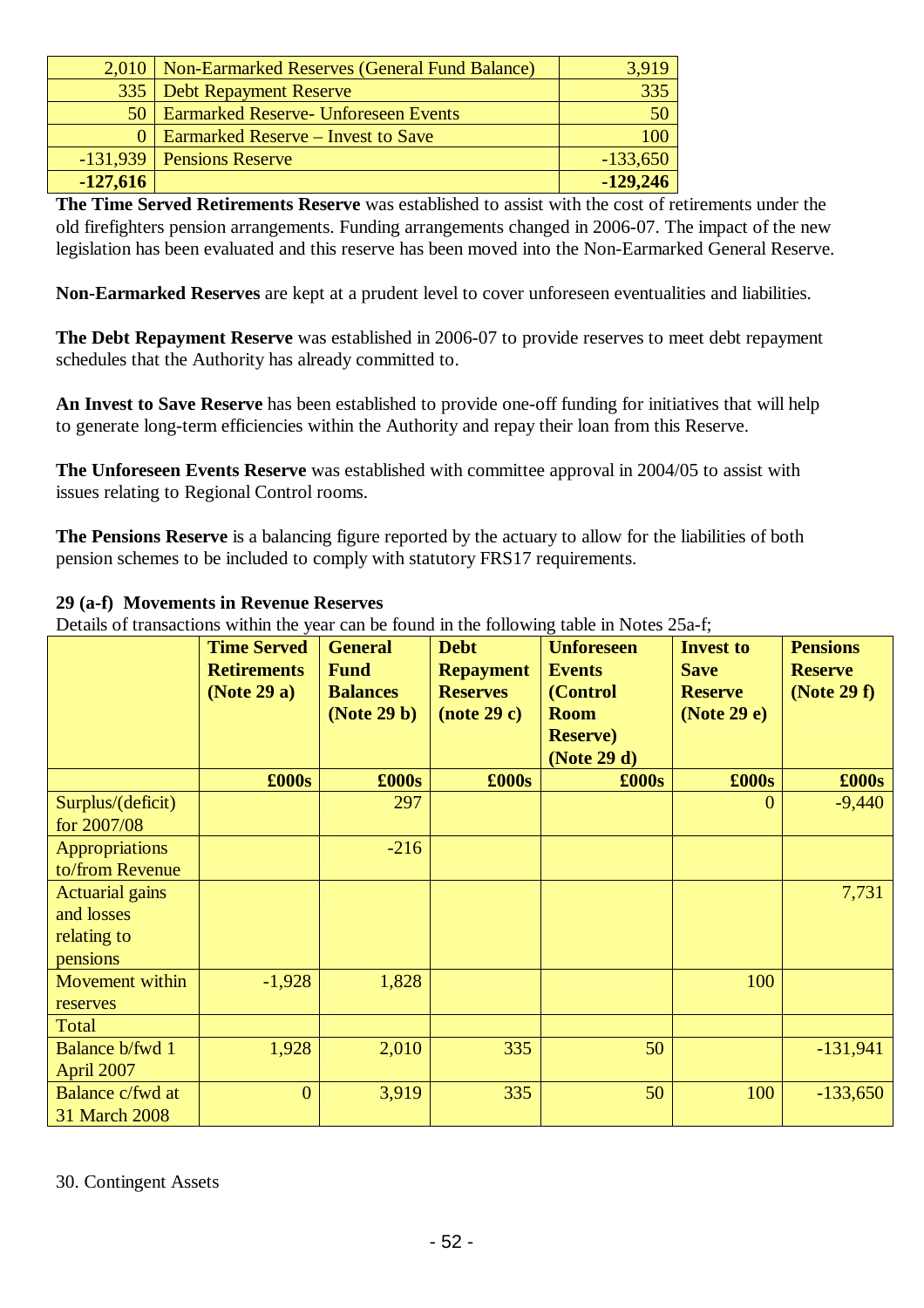Under the contract with Opus Housing Association (now London Quadrant) following the sale of Beaconsfield and Gerrards Cross houses, the Authority has overage rights relating to both sites. If the housing association develops either site, the association shall pay 25% of the market value of the relevant residential units or as the case may be, the enhanced value of the relevant property to the Authority. If the Association has not developed the site within five years of the agreement date (9th February, 2004), the Authority can invoke an option notice, which permits the Authority to purchase the development site free from encumbrances at the original sale price plus RPI.

## 31. Contingent Liabilities

In line with Financial Reporting Standards 12 (FRS12) the only disclosures made are in respect of contingent liabilities arise as a result of the court case about part time workers and any claims that may arise. The Authority is awaiting detailed guidance to be issued and until that time cannot quantify any impact. On the 10<sup>th</sup> June 2008 the National Joint Council for Local Authority Fire and Rescue Services issued a circular on the findings of the court case taken by retained firefighters that has been running for several years and referred back from the House of Lords to the Employment Tribunal that declares broadly in the Claimants favour. The judgement of the tribunal was that the Claimants were engaged in broadly similar work, that Claimants were treated less favourably than their named comparators in respect of access to Pension rights and payment for sickness absence, and that the Respondent's arguments for justification were dismissed. The Claimant's claim for increased pay for additional responsibilities was adjourned for eight weeks. The Tribunal view was that the Parties should reach a negotiated settlement. In August all Fire Authorities were asked to submit data to the NJC. At this time it is not possible to quantify the liability but a negotiated settlement is anticipated during the course of 2008/09.

32. Note to the Statement of Total Movement in Pensions Reserves 2007-08 (Local Government Pension Scheme)

The actuarial gains identified as movements on the Pensions Reserve in 2007-08 can be analysed into the following categories, measured as absolute amounts and as a percentage of assets or liabilities at 31 March 2008

| ×<br>٠<br>н            |  |
|------------------------|--|
| i<br>ę<br>ę<br>ę<br>۰. |  |

|                              | 2005-06  |         | 2006-07 |     | 2007-08  |        |
|------------------------------|----------|---------|---------|-----|----------|--------|
| Differences due to:          | £000s    | %       | £000s   | %   | £000s    | %      |
| Expected and actual return   | 1,095    | 24.6    | 104     | 1.4 | $-655$   | $-8.5$ |
| on assets                    |          |         |         |     |          |        |
| Expected and actuarial on    |          |         |         |     | $-1,548$ | $-12$  |
| <b>liabilities</b>           |          |         |         |     |          |        |
| Changes in the demographic   | $-1,238$ | $-11.2$ | 449     | 3.2 | 2,059    | 16     |
| and financial assumptions    |          |         |         |     |          |        |
| used to estimate liabilities |          |         |         |     |          |        |
| <b>TOTAL</b>                 | $-143$   | $-13.2$ | 553     | 4.6 | -144     | $-4.5$ |

<sup>33.</sup> Note to the Statement of Total Movement in Pensions Reserves 2007-08 (Firefighters' Pension Scheme)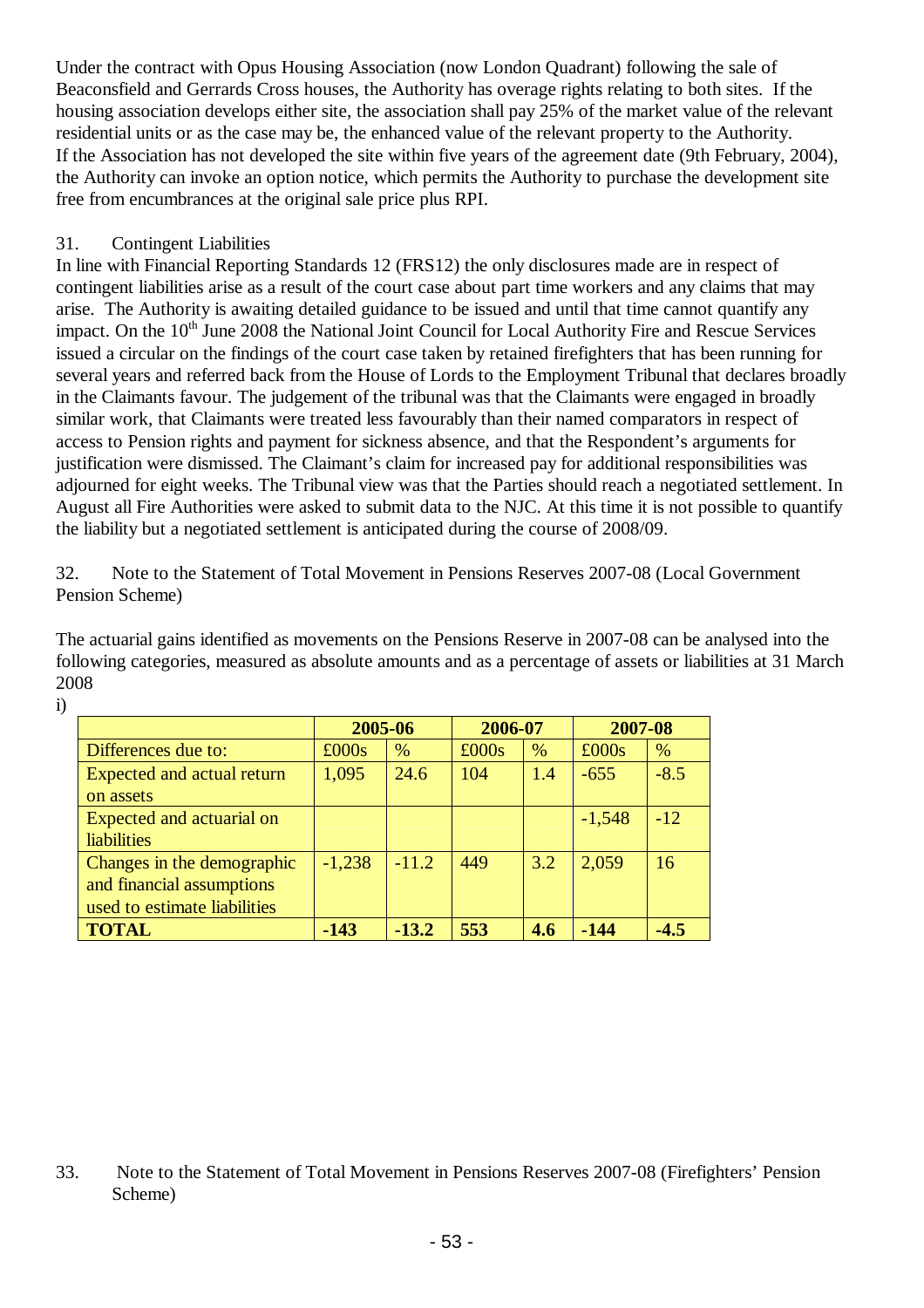The actuarial gains identified as movements on the Pensions Reserve in 2007-08 can be analysed into the following categories, measured as absolute amounts and as a percentage of assets or liabilities at 31 March 2008.

ii)

|                              | 2005-06  |        | 2006-07 |     | 2007-08   |       |
|------------------------------|----------|--------|---------|-----|-----------|-------|
|                              | £000s    | %      | £000s   | %   | £000s     | $\%$  |
| Differences between          |          |        |         |     |           |       |
| expected and actual return   |          |        |         |     |           |       |
| on assets                    |          |        |         |     |           |       |
| Differences between          | 6,882    | 5.6    |         |     | $-12,872$ | $-10$ |
| actuarial assumptions about  |          |        |         |     |           |       |
| liabilities and actual       |          |        |         |     |           |       |
| experience                   |          |        |         |     |           |       |
| Changes in the demographic   | $-9.234$ | $-7.5$ | 4,161   | 3.2 | 20,748    | 16.1  |
| and financial assumptions    |          |        |         |     |           |       |
| used to estimate liabilities |          |        |         |     |           |       |
| <b>TOTAL</b>                 | $-2,352$ | $-1.9$ | 4,161   | 3.2 | 7,876     | 6.1   |

## 34. Pension Schemes

As part of the terms and conditions of employment of its officers and other employees, the Authority offers retirement benefits. Although these will not actually be payable until employees retire, the Authority has a commitment to make the payments that needs to be disclosed at the time that employees earn their future entitlement.

The Authority participates in three pension schemes:

- The Local Government Pension Scheme is a defined benefit statutory scheme, administered in accordance with the Local Government Pension Scheme (1997) as amended. It is contracted out of the State second pension.
- The Fire Fighter Pension Scheme for uniformed fire fighters the Scheme is a defined benefit statutory scheme, administered by Buckinghamshire County Council in accordance with the Fire Pension Scheme Orders (1992) as amended. It is contracted out of the State Second Pension. There are no assets held to back the liabilities of the scheme.
- The Fire Fighter Pension Scheme for uniformed fire fighters (retained and new entrants for 1<sup>st</sup> April 2006) - the Scheme is a defined benefit statutory scheme, administered by Buckinghamshire County Council in accordance with the Fire Pension Scheme Orders (2006) as amended. It is contracted out of the State Second Pension. There are no assets held to back the liabilities of the scheme.

The liabilities show the underlying commitments that the Authority has in the long run to pay retirement benefits. The total liability of £133,650,000 has a substantial impact on the net worth of the Authority as recorded in the balance sheet, resulting in a negative overall balance of £103,712,000. However, statutory arrangements for funding the deficit mean that the financial position of the Authority remains healthy: - the deficit on the Local Government Scheme will be made good by increased contributions over the remaining working life of employees, as assessed by the scheme actuary every three years;

Liabilities have been assessed on an actuarial basis using the projected unit method, an estimate of the pensions that will be payable in future years dependent on assumptions about mortality rates, salary levels, etc. These have been assessed by Barnett Waddingham, an independent firm of actuaries, based on the latest full valuations (31 March 2007 for the local government scheme and the 31 March 2005 for the firefighters scheme). The main assumptions used in their calculations have been:

| $\ddot{i}$<br><b>Local Government Pension Scheme</b> |  |
|------------------------------------------------------|--|
|------------------------------------------------------|--|

| 31.03.07 | 1.03.08 |
|----------|---------|
|          |         |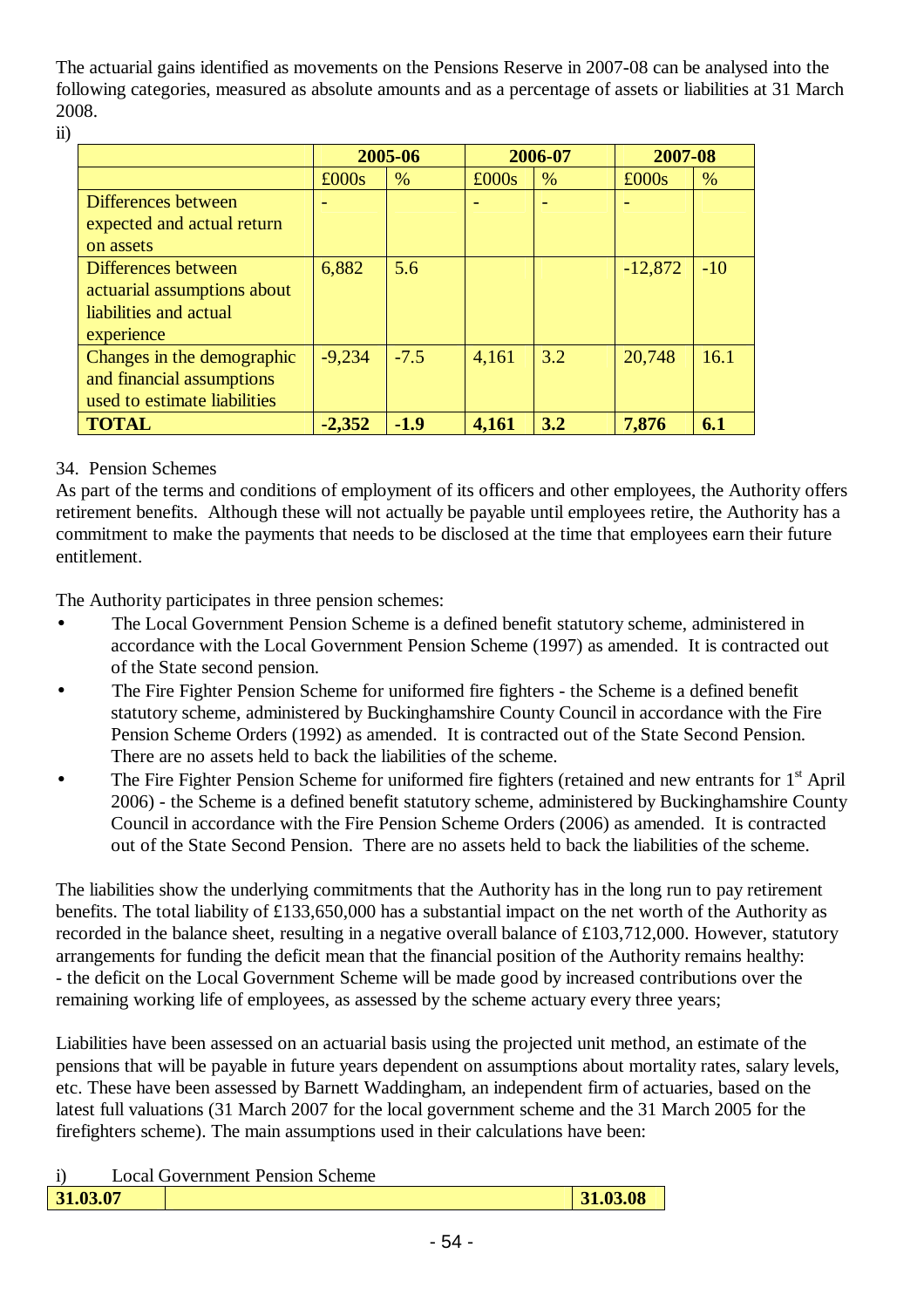| $%$ pa           |                                          | $%$ pa |
|------------------|------------------------------------------|--------|
| $\overline{3.3}$ | <b>Inflation Rate</b>                    | 3.7    |
| $\overline{5.4}$ | Discount Rate (pre retirement)           | 6.6    |
| $\overline{5.4}$ | Discount Rate (post retirement)          | 6.6    |
| 5.1              | <b>Expected Rate of Salary Increases</b> | 5.2    |
| 3.3              | Rate of Pension Increases in Payment     | 3.7    |
| 3.3              | Rate of Pension Increases in Deferment   | 3.7    |

ii) Assets in the Buckinghamshire County Council Pension Fund (LGPS) are valued at fair value, principally market value for investments, and consist of the following categories, by proportion of the total assets held by the Fund.

| 31.03.07      |                      |                    | 31.03.08 |                      |  |
|---------------|----------------------|--------------------|----------|----------------------|--|
| <b>Market</b> | <b>Expected Rate</b> |                    | Market   | <b>Expected Rate</b> |  |
| Value         | Of return            |                    | Value    | Of return            |  |
| £000s         | $%$ pa               |                    | £000s    | $%$ pa               |  |
| 5,162         | 7.2                  | <b>Equities</b>    | 4,929    | 7.1                  |  |
| 628           | 6.7                  | Property           | 532      | 6.6                  |  |
| 1,133         | 4.4                  | <b>Gilts</b>       | 1,318    | 4.3                  |  |
| 482           | 5.4                  | <b>Other Bonds</b> | 543      | 6.6                  |  |
| 150           | 5.0                  | Cash               | 372      | 5.0                  |  |
| 7,555         |                      | <b>Total</b>       | 7,694    |                      |  |

The Firefighter's Pension scheme has no assets to cover its liabilities.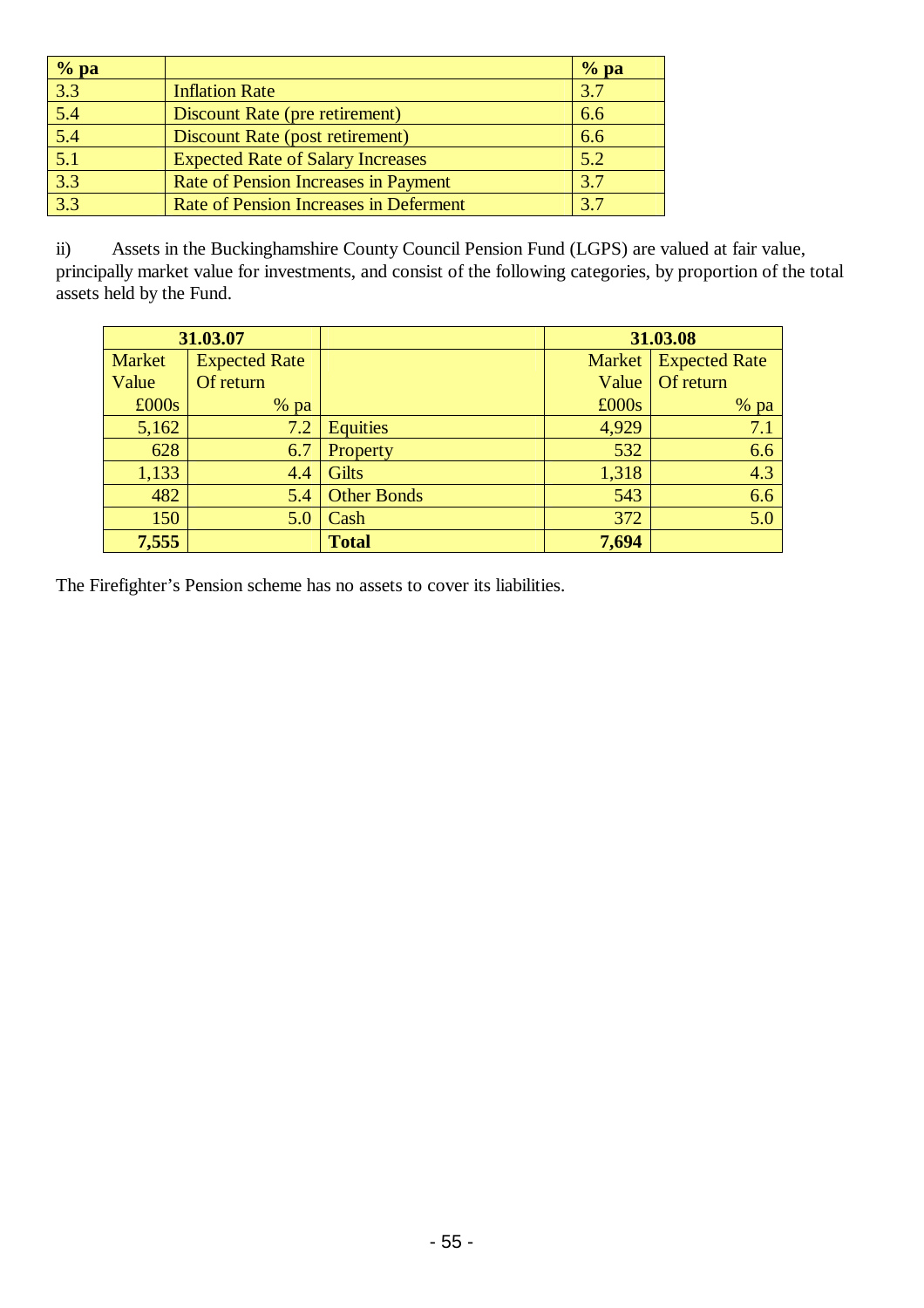| $\ddot{\text{iii}})$ |  | The movement in the net pension liability for the year to 31 March 2008 is as follows: |
|----------------------|--|----------------------------------------------------------------------------------------|
|                      |  |                                                                                        |

|                                                           | Fire fighters'<br><b>Schemes</b> | <b>County</b><br><b>Fund</b> | <b>Total</b> |
|-----------------------------------------------------------|----------------------------------|------------------------------|--------------|
|                                                           | £000s                            | $\pounds000s$                | £000s        |
| Net Pensions asset/(liability) at 1 April<br>2007         | $-127,584$                       | $-4,357$                     | $-131,941$   |
| <b>Effect of change in Accounting</b><br>Methodology      |                                  |                              |              |
| Movements in the year:                                    |                                  |                              |              |
| <b>Actual Service Cost</b>                                | $-4,823$                         | $-732$                       | $-5,555$     |
| <b>Past Service Cost</b>                                  |                                  |                              |              |
| <b>Contributions</b>                                      | 2,745                            | 547                          | 3,292        |
| <b>Interest on Pension Scheme Liabilities</b>             | $-6,945$                         | $-729$                       | $-7,674$     |
| <b>Other Finance Income</b>                               |                                  |                              |              |
| <b>Expected Return on Pension Scheme</b><br><b>Assets</b> |                                  | 496                          | 496          |
| <b>Actuarial Gain /(loss)</b>                             | 7,876                            | $-144$                       | 7,732        |
| Net Pensions Liability at 31 March 2008                   | $-128,731$                       | $-4,919$                     | $-133,650$   |

35. Disclosure of Financial Assets and Liabilities

Ai) Financial Instruments Balances

The borrowings and investments disclosed in the Balance Sheet are made up of the following categories of financial instruments.

|                                                       | <b>Long Term</b> |          | <b>Current</b> |          |
|-------------------------------------------------------|------------------|----------|----------------|----------|
|                                                       | 31.03.07         | 31.03.08 | 31.03.07       | 31.03.08 |
|                                                       | £000s            | £000s    | £000s          | £000s    |
|                                                       |                  |          |                |          |
| <b>Financial liabilities at amortised cost - PWLB</b> | 6,452            | 6,452    |                |          |
| <b>Interest Accrual</b>                               |                  | 72       |                |          |
| <b>Creditors</b>                                      |                  |          | 2,157          | 3,123    |
| <b>TOTAL BORROWINGS</b>                               | 6,452            | 6,524    | 2,157          | 3,123    |
|                                                       |                  |          |                |          |
| <b>Loans and receivables</b>                          |                  |          | 7,397          | 7,608    |
| Debtors (trade)                                       |                  |          | 1,802          | 436      |
| <b>Cash balances</b>                                  |                  |          | $-484$         | 328      |
| <b>TOTAL INVESTMENTS</b>                              |                  |          | 8,715          | 8,372    |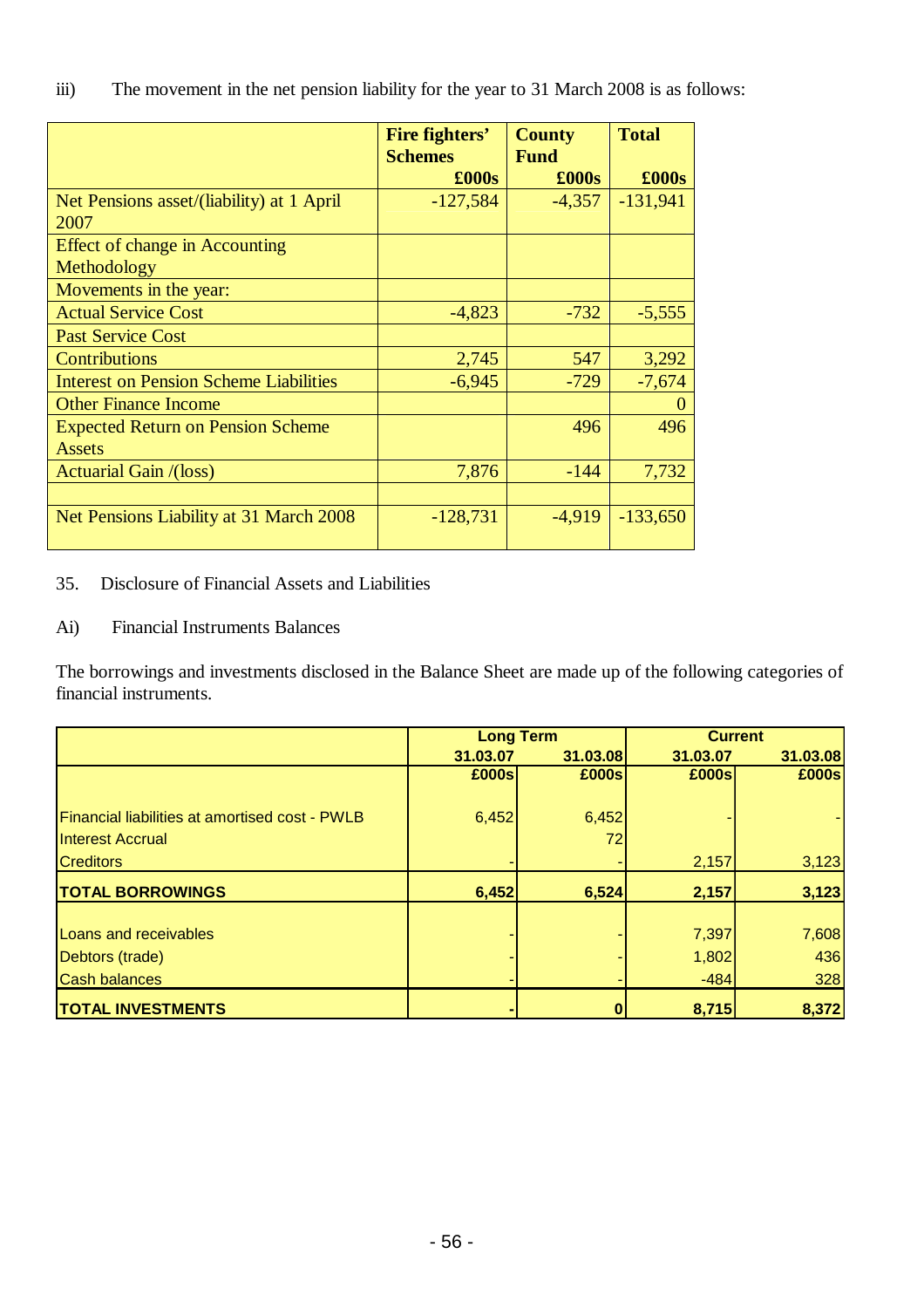The gains and losses recognised in the Income and Expenditure Account and STRGL in relation to financial instruments are made up as follows.

|                                                                 | <b>Financial</b><br><b>Liabilities</b>                                    | <b>Financial Assets</b>                  |                                                              |                                                     |                       |
|-----------------------------------------------------------------|---------------------------------------------------------------------------|------------------------------------------|--------------------------------------------------------------|-----------------------------------------------------|-----------------------|
|                                                                 | <b>Liabilities</b><br>measured<br>at<br><b>amortised</b><br>cost<br>£000s | <b>Loans</b> and<br>receivables<br>£000s | <b>Available-</b><br>for-sale<br>assets<br>$\pounds 000s(1)$ | <b>Fair value</b><br>through<br>the I&E<br>£000s(2) | <b>Total</b><br>£000s |
| Interest expense                                                | $-293$                                                                    | ÷                                        |                                                              | $\blacksquare$                                      | $-293$                |
| Losses on<br>derecognition                                      | ÷,                                                                        | $\overline{\phantom{a}}$                 | $\blacksquare$                                               | $\overline{\phantom{a}}$                            | $\equiv$              |
| <b>Impairment losses</b>                                        | u,                                                                        | u,                                       |                                                              | $\overline{\phantom{a}}$                            | ÷                     |
| <b>Interest payable and</b><br>similar charges                  | $-293$                                                                    | ۰                                        | ٠                                                            | ۰                                                   | $-293$                |
|                                                                 |                                                                           |                                          |                                                              |                                                     |                       |
| Interest income                                                 | $\overline{\phantom{0}}$                                                  | 546                                      | $\overline{\phantom{a}}$                                     | $\overline{\phantom{a}}$                            | 546                   |
| Gains on<br>derecognition                                       | ÷                                                                         | ÷                                        | ٠                                                            | $\overline{\phantom{a}}$                            | $\blacksquare$        |
| <b>Interest and</b><br>investment income                        |                                                                           | 546                                      | ۰                                                            |                                                     | 546                   |
|                                                                 |                                                                           |                                          |                                                              |                                                     |                       |
| Gains on revaluation                                            | ÷,                                                                        | ÷                                        | $\overline{\phantom{a}}$                                     | $\overline{\phantom{a}}$                            |                       |
| Losses on revaluation                                           | u,                                                                        | $\overline{\phantom{0}}$                 | ÷,                                                           | $\equiv$                                            |                       |
| Amounts recycled to<br>the I+E Account after<br>impairment      | $\blacksquare$                                                            |                                          | ٠                                                            |                                                     |                       |
|                                                                 |                                                                           |                                          |                                                              |                                                     |                       |
| <b>Surplus arising on</b><br>revaluation of<br>financial assets |                                                                           |                                          |                                                              |                                                     |                       |
|                                                                 |                                                                           |                                          |                                                              |                                                     |                       |
| Net gain/(loss) for<br>the year                                 | $-293$                                                                    | 546                                      |                                                              |                                                     |                       |

A reconciliation of the net gain on Loans and Receivables to Investment Income as shown in the Income and Expenditure Account is given below.

|                                          | £000s |
|------------------------------------------|-------|
| Financial instruments gain               |       |
| Rental income from investment properties |       |
| <b>Current account interest</b>          | 546   |
| Investment income received in I&E        | 546   |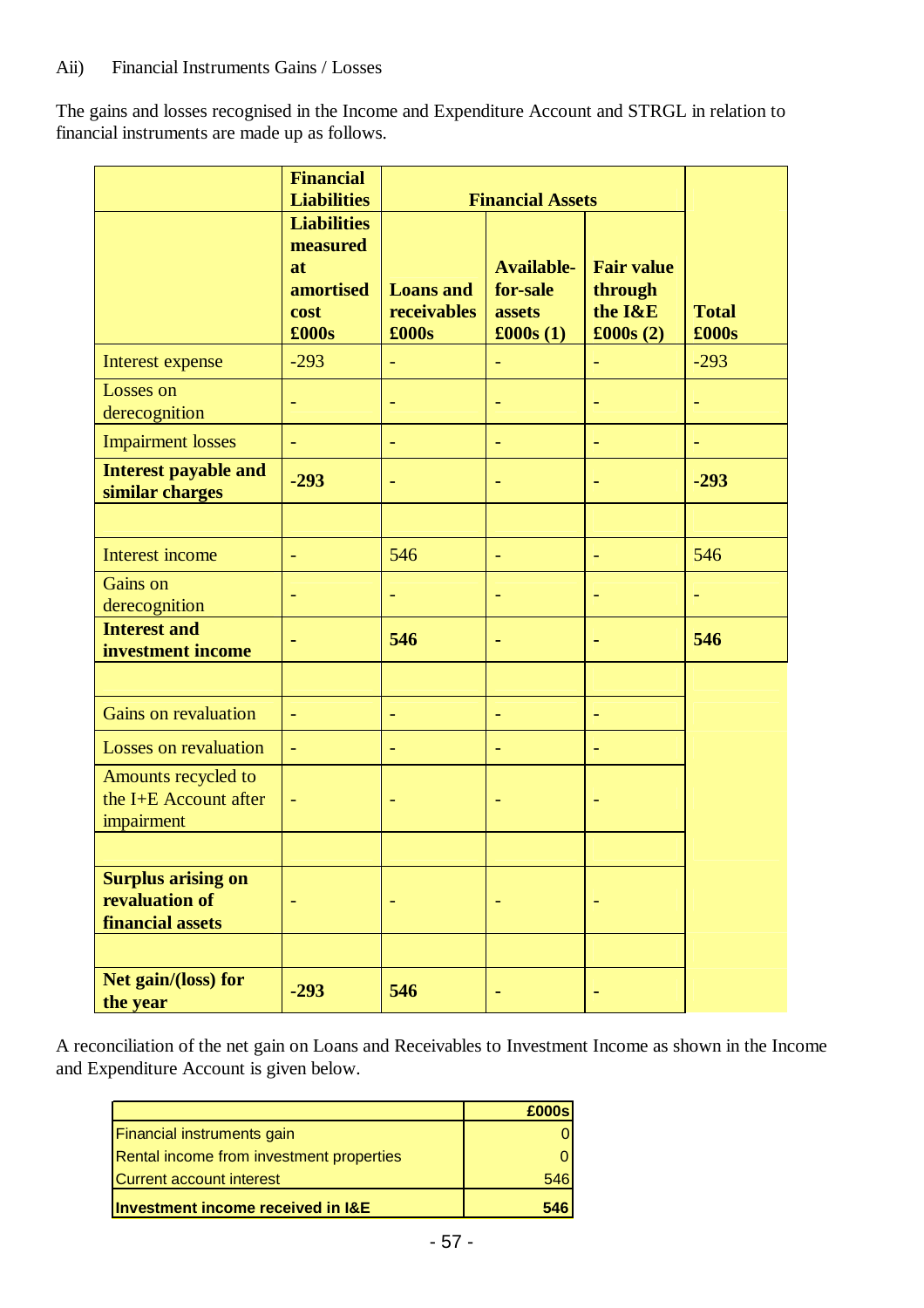### Aiii) Fair value of Assets and Liabilities carried at Amortised Cost

Financial liabilities and financial assets represented by loans and receivables are carried on the Balance Sheet at amortised cost. Their fair value can be assessed by calculating the present value of the cash flows that take place over the remaining life of the instruments, using the following assumptions:

- The fair values for financial liabilities have been determined by reference to the Public Works Loans Board (PWLB) redemption rules and prevailing PWLB redemption rates as at each balance sheet date, and include accrued interest. It should be noted that the redemption rules applying to PWLB debt changed on 1 November 2007, and are less favourable than the previous procedures. As a result the fair value figures for 31 March 2008 are relatively higher (more costly to redeem) than the 31 March 2007 comparators.
- No early repayment or impairment is recognised;
- Where an instrument will mature in the next 12 months, the carrying amount is assumed to be approximate to fair value.
- The fair value of trade and other receivables is taken to be invoiced or billed amounts

The fair values calculated are as follows:

|                                               | 31 March 2007                   |                   | 31 March 2008                         |                            |
|-----------------------------------------------|---------------------------------|-------------------|---------------------------------------|----------------------------|
| All values fair value = Amortised except PWLB | <b>Carrying</b><br>amount £000s | <b>Fair value</b> | <b>Carrying</b><br>£000s amount £000s | <b>Fair value</b><br>£000s |
| <b>PWLB debt - Amortised Cost</b>             | 6,452                           | 6,267             | 6,452                                 | 6,711                      |
| Interest accrual                              |                                 |                   | 72                                    | 72                         |
| <b>Creditors</b>                              | 2,157                           | 2,157             | 3,123                                 | 3,123                      |
| <b>Total Financial Liabilities</b>            | 8,609                           | 8,424             | 9,647                                 | 9,906                      |
| Loans & Receivables                           | 7,397                           | 7,397             | 7,608                                 | 7,608                      |
| <b>Cash Balances</b>                          | $-484$                          | $-484$            | 328                                   | 328                        |
| <b>Debtors</b>                                | 1,802                           | 1,802             | 436                                   | 436                        |
|                                               |                                 |                   |                                       |                            |
| <b>Total loans and receivables</b>            | 8,715                           | 8,715             | 8,372                                 | 8,372                      |

The differences between the carrying amount and the fair value of PWLB debt are due to the fixed rate of interest on the loans being different from the prevailing rate at 31 March.

Aiv) Nature and extent of risk arising from financial instruments

The Authority's activities expose it to a variety of financial risks, the key risks are:

- Credit risk the possibility that other parties might fail to pay amounts due to the Authority;
- Liquidity risk the possibility that the Authority might not have funds available to meet its commitments to make payments;
- Re-financing risk the possibility that the Authority might be requiring to renew a financial instrument on maturity at disadvantageous interest rates or terms.
- Market risk the possibility that financial loss might arise for the Authority as a result of changes in such measures as interest rates movements.
- Av) Overall Procedures for Managing Risk

The Authority's overall risk management procedures focus on the unpredictability of financial markets, and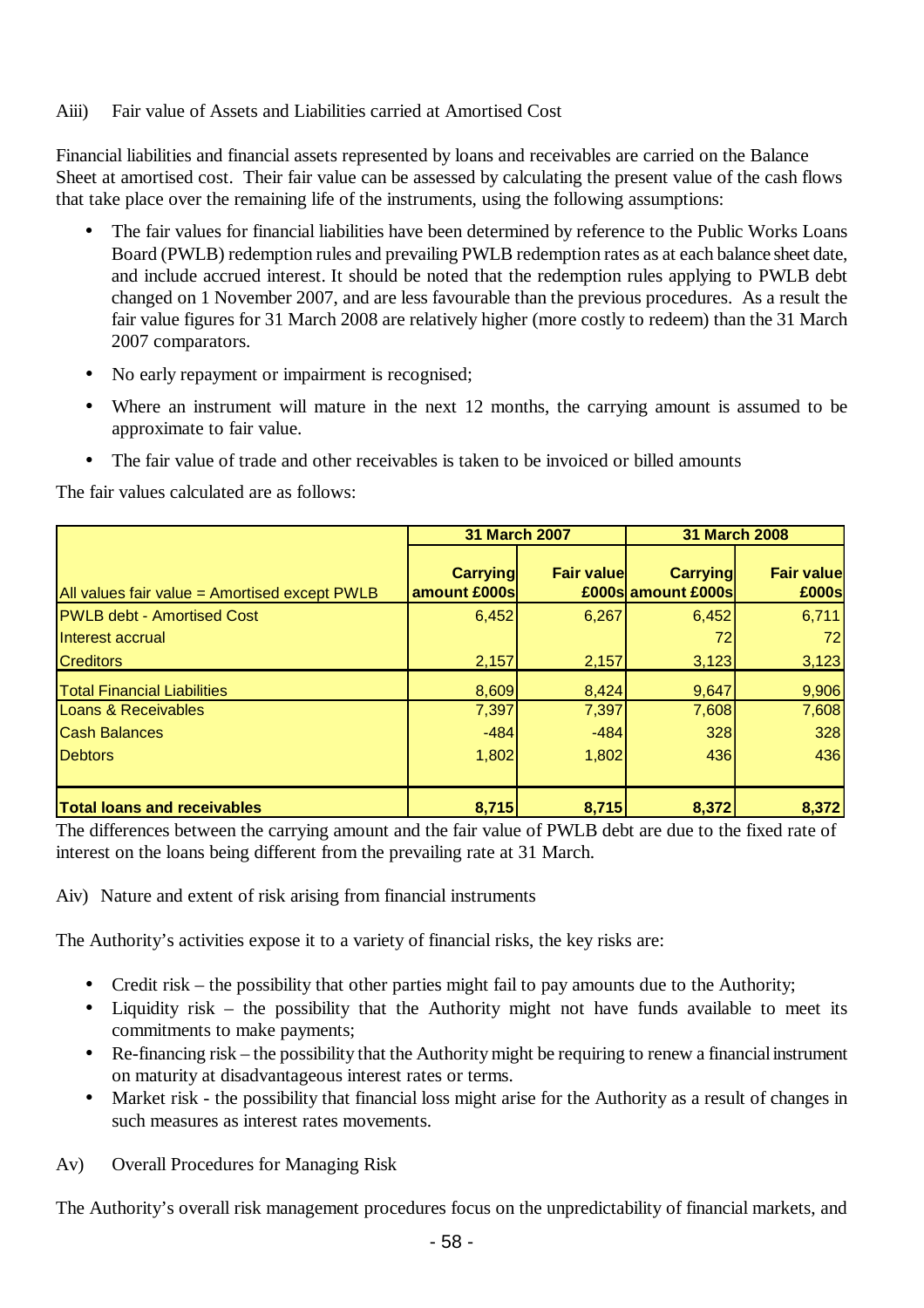implementing restrictions to minimise these risks. The procedures for risk management are set out through a legal framework set out in the *Local Government Act 2003* and the associated regulations. These require the Authority to comply with the CIPFA Prudential Code, the CIPFA Treasury Management in the Public Services Code of Practice and Investment Guidance issued through the Act. Overall these procedures require the Authority to manage risk in the following ways:

- by formally adopting the requirements of the Code of Practice:
- by approving annually in advance prudential indicators for the following three years limiting: the Authority's overall borrowing
	- its maximum and minimum exposures to fixed and variable rates
- by approving an investment strategy for the forthcoming year setting out its criteria for investing and compliance with the Government Guidance.

These are required to be reported and approved at or before the Authority's annual Council Tax setting budget. These items are reported with the annual Treasury Management Strategy which outlines the detailed approach to managing risk. Actual performance is also reported annually to Members.

The Authority maintains written principles for overall risk management as well as the investment of surplus cash through Treasury Management Policy approved by the authority.

## Avi) Credit risk

Credit risk arises from deposits with banks and financial institutions, as well as credit exposures to the Authority's customers. Deposits are not made directly with banks and financial institutions except using a Service level Agreement (SLA) with Buckinghamshire County Council where they must meet minimum requirements of their investment criteria. Cash surpluses are invested along with balances from Buckinghamshire County Council to obtain higher aggregate returns.

No breaches of Buckinghamshire County Councils counterparty criteria were reported to the Fire Authority during the reporting period and the Authority does not expect any losses from non-performance by any of its counterparties in relation to deposits and bonds. We therefore contend that whilst this is a case of derecognition, in view of the party involved, no financial adjustment is required. There are no cases of impairment either for individual assets or groups of similar assets.

Whilst the current credit crisis in international markets has raised the overall possibility of default, Buckinghamshire County Council maintains strict credit criteria for investment counterparties.

## Avii) Liquidity risk

The Authority invests any surplus cash using a Service Level Agreement (SLA) with Buckinghamshire County Council for which it obtains the 7 day LIBID rate and uses the PWLB for all long term funds essentially to meet capital expenditure. The Authority is also required to provide a balanced budget through the Local Government Finance Act 1992, which ensures sufficient monies are raised to cover annual expenditure. There is therefore no significant risk that it will be unable to raise finance to meet its commitments under financial instruments.

The Authority manages its liquidity position through the risk management procedures above, (the setting and approval of prudential indicators and the approval of the treasury and investment strategy reports), as well as through cash flow management procedures required by the Code of Practice.

## Aviii) Refinancing and Maturity Risk

The Authority maintains a significant debt and investment portfolio. Whilst the cash flow procedures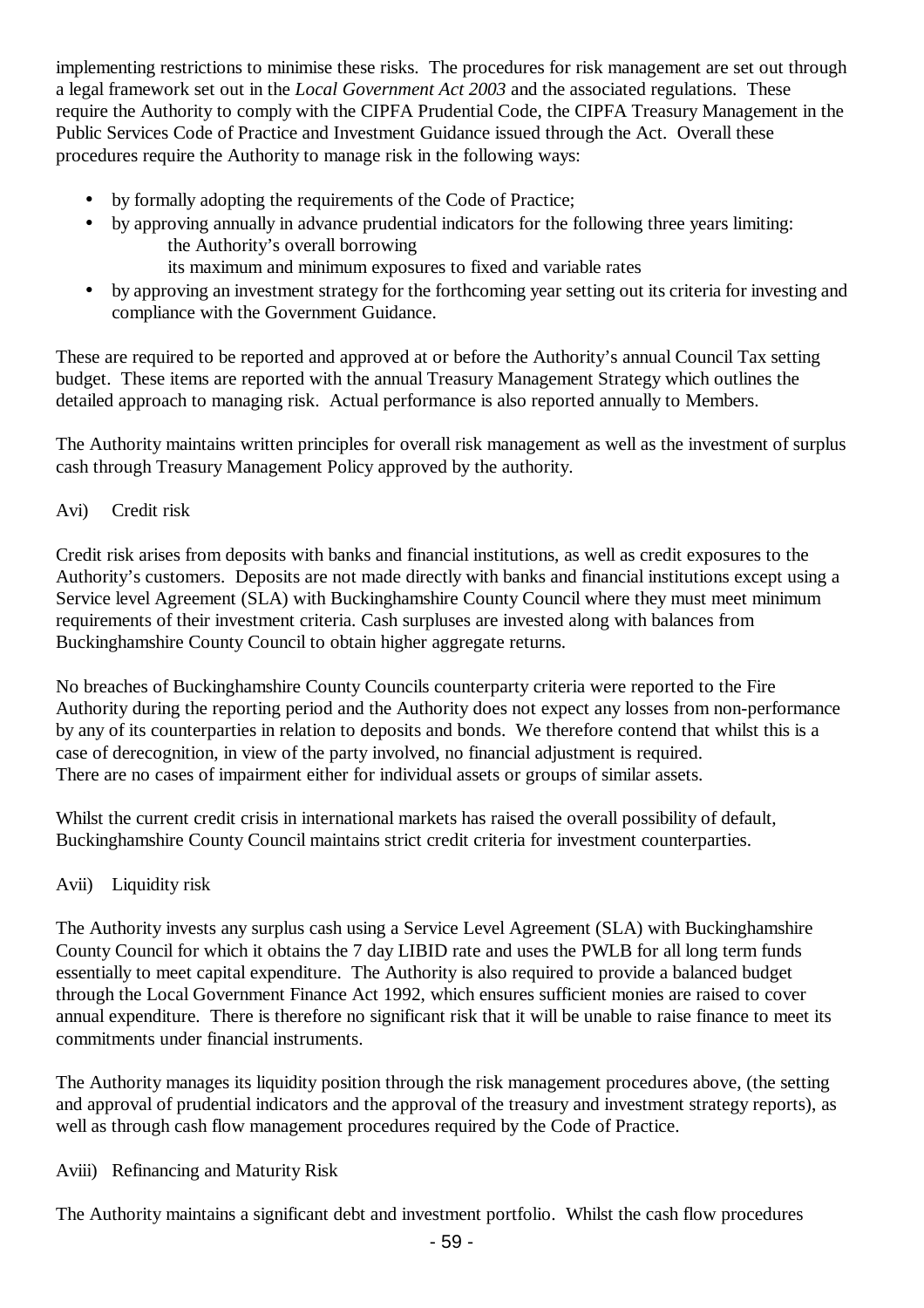above are considered against the refinancing risk procedures, longer term risk to the Authority relates to managing the exposure to replacing PWLB Loans as they mature. It is possible that provisions will be made available to meet all PWLB Loans without the direct need to replace loans as they mature, therefore no risk/impairment or other adjustment is required. A Fair value calculation of £6,711,363 has been provided by the PWLB on our behalf.

The maturity analysis of financial liabilities is as follows:

|                                | <u>Financia</u><br>Liabilities<br>at 31.3.08 |
|--------------------------------|----------------------------------------------|
|                                | £000s                                        |
| Maturing less than 1 year      |                                              |
| Maturing within 1-2 years      | 335                                          |
| Maturing within 2-5 years      | 300                                          |
| Maturing within 5-10 years     | 1185                                         |
| Maturing in more than 10 years | 4,632                                        |
|                                | 6,452                                        |

## Bi) Market Risk

## Bii) Interest rate risk

The Authority is exposed to interest rate movements on its borrowings and investments. Movements in interest rates have a complex impact on the Authority, depending on how variable and fixed interest rates move across differing financial instrument periods. For instance, a rise in variable and fixed interest rates would have the following effects:

- borrowings at fixed rates the fair value of the borrowing liability will fall;
- investments at variable rates the interest income credited to the Income and Expenditure Account will rise;

Borrowings are not carried at fair value on the balance sheet, so nominal gains and losses on fixed rate borrowings would not impact on the Income and Expenditure Account or STRGL. However, changes in interest payable and receivable on variable rate borrowings and investments will be posted to the Income and Expenditure Account and affect the General Fund Balance. Movements in the fair value of any fixed rate investments will be reflected in the STRGL, unless the investments have been designated as Fair Value through the Income and Expenditure Account.

The Authority has a number of strategies for managing interest rate risk. The Annual Treasury Management Strategy draws together the Authority's prudential indicators and its expected treasury operations. From this Strategy a prudential indicator is set which provides maximum and minimum limits for fixed and variable interest rate exposure.

If all interest rates had been 1% higher with all other variables held constant the financial effect would be: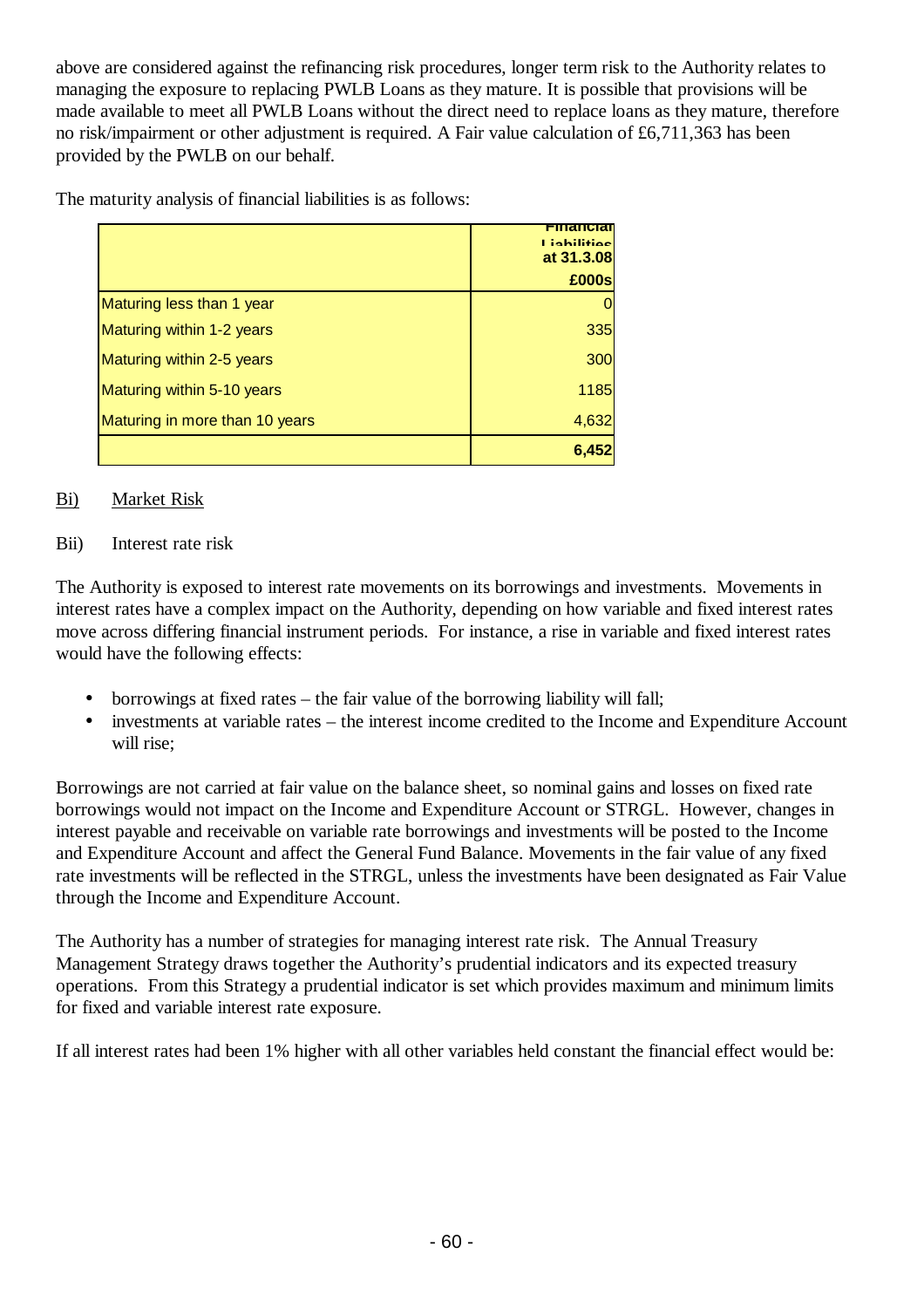|                                                                                                                      | £000s |
|----------------------------------------------------------------------------------------------------------------------|-------|
| Increase in interest payable on variable rate borrowings                                                             |       |
| Increase in interest receivable on variable rate investments                                                         | 102   |
| Increase in Government grant receivable for financing costs                                                          |       |
| Impact on Income and Expenditure Account                                                                             | 102   |
| Decrease in fair value of fixed rate investment assets (impact<br>on STRGL)                                          |       |
| Decrease in fair value of fixed rate borrowing liabilities (no<br>impact on Income and Expenditure Account or STRGL) |       |

The approximate impact of a 1% fall in interest rates would be as above but with the movements being reversed. Whilst we prepare budgets using a prudent interest rate policy, the size of our Cash Balances means that a small change of 1% would have significant affect on our interest received; this has been used in past years to offset overspends in other areas and such is critical to our bottom line.

#### Biii) Price risk

The Authority, excluding its share of assets in the Local Government Pension Scheme does not invest in equity shares.

#### Biv) Foreign exchange risk

The Authority has no financial assets or liabilities denominated in foreign currencies. It therefore has no exposure to loss arising from movements in exchange rates.

35. Events after the Balance Sheet Date

Post balance sheet events occur between the balance sheet date and the date the accounts are signed by the Treasurer. Events which have a material affect on the accounts must be disclosed in a note to the accounts.

The Accounts have been adjusted to take account of lump sum commutation factor adjustments notified to the Authority in June. The adjustments comply with the LAAP bulletin setting out the adjustment and the adjustment itself was calculated by the Pension Section at Buckinghamshire County Council who administer the Firefighters' Pension Scheme on the Authority's behalf. The adjustment alters the Firefighters' Pension Fund Account lump sum payments made and the top-up grant receivable from government.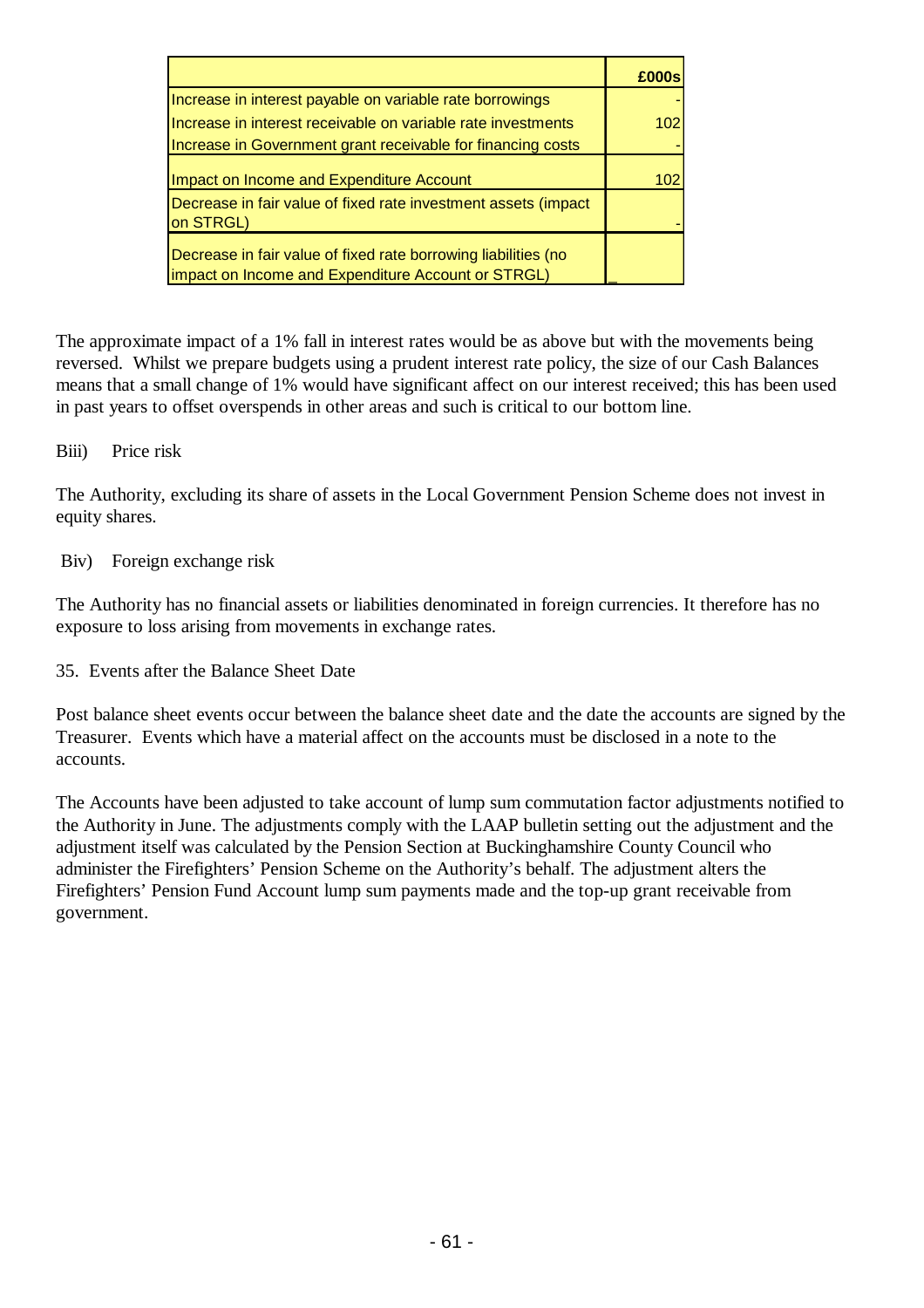| 31.03.2007    |                                                                     | 31.03.2008    |          |
|---------------|---------------------------------------------------------------------|---------------|----------|
| $\pounds000s$ |                                                                     | $\pounds000s$ | £000s    |
| $-216$        | (Deficit) / Surplus on Revenue<br><b>Account</b>                    |               | $-297$   |
|               | <b>Non Cash Transactions</b>                                        |               |          |
| 872           | <b>Movement on Earmarked</b><br><b>Reserves</b>                     | 273           |          |
| 31            | <b>Movement on Bad Debt</b><br>Provision                            | 25            |          |
| $-160$        | <b>Minimum Revenue Provision</b>                                    | $-160$        |          |
| $\Omega$      | <b>Revenue Contributions to</b><br>Capital                          | 192           |          |
| $-327$        | <b>Other Non Cash Items</b>                                         | 4,901         |          |
| 416           |                                                                     |               | 5,232    |
|               | Items on an accruals basis                                          |               |          |
| 719           | (Increase) / Decrease in debtors                                    | $-1,391$      |          |
| 18            | Increase / (Decrease) in creditors<br>(excluding DCLG top up grant) | $-1,453$      |          |
| $-3$          | Decrease / (Increase) in stocks                                     | 13            |          |
| 734           |                                                                     |               | $-2,831$ |
| 77            | <b>Servicing of Finance</b>                                         |               | 257      |
| 1,011         | <b>Net Cash (Outflow)/Inflow</b><br><b>from Revenue Activities</b>  |               | 2,360    |

i) Reconciliation of revenue cash movements to the Income and Expenditure Account

## ii) Reconciliation of the Movement in Cash

|                                      | 31.03.2007<br>$\pounds000s$ | 31.03.2008<br>$\pounds000s$ | <b>Movement</b><br>£000s |
|--------------------------------------|-----------------------------|-----------------------------|--------------------------|
| Cash in Hand                         |                             |                             |                          |
| <b>Cash overdrawn/at bank</b>        | -499                        | 319                         | $-818$                   |
| $\int$ (Increase) / Decrease in cash | $-484$                      | 328                         | -812                     |

## iii) Reconciliation of items under the Financing and Management of Liquid Resources

|                             | As at      | As at      | <b>Movement</b> |
|-----------------------------|------------|------------|-----------------|
|                             | 31.03.2007 | 31.03.2008 | for cash flow   |
|                             | £000s      | £000s      | $\pounds000s$   |
| <b>Short Term Deposits</b>  | 7,397      | 7,608      | 2.11            |
| <b>New Loans Raised</b>     | $-6,452$   | $-6,452$   |                 |
| <b>Transitional Funding</b> | $-164$     |            | 164             |
|                             | 781        | 1,156      | 375             |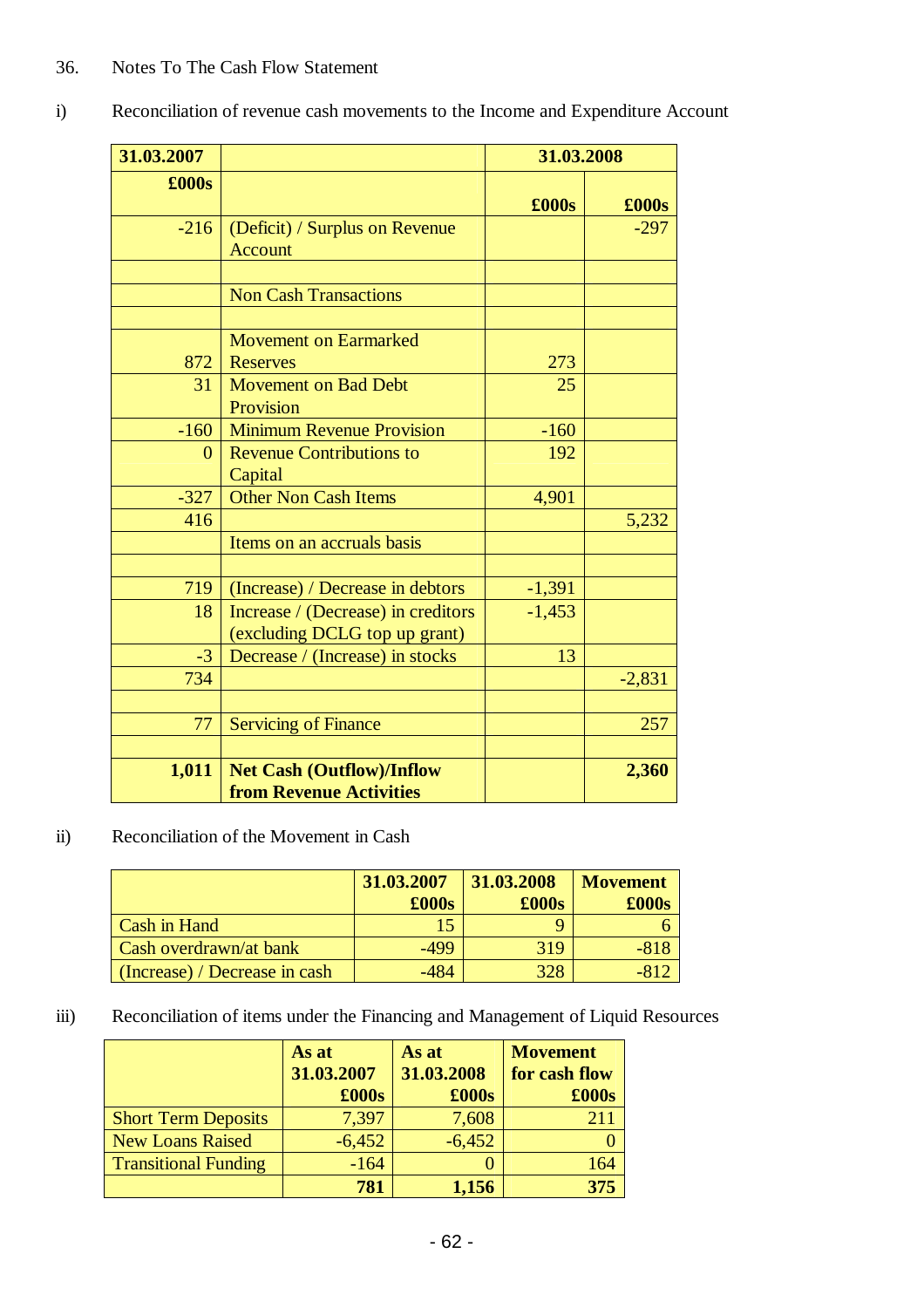iv) Reconciliation of movement in cash to movement in net debt

|                                       | As at<br>31.03.2008<br>£000s |
|---------------------------------------|------------------------------|
| Increase/decrease in cash             | $-812$                       |
| <b>Less Cash Inflow from Net Debt</b> |                              |
| Add Cash outflow from redemption of   | O                            |
| debt                                  |                              |
| <b>Change in Debt</b>                 | $-812$                       |
| Net Debt at start of year             | $-6,936$                     |
| Net Debt at end of year               | $-7,748$                     |

v) Analysis of Specific grant income as a cash inflow

| <b>Revenue Grants</b> |                                  | 2007/08<br>£000s |
|-----------------------|----------------------------------|------------------|
|                       |                                  |                  |
| <b>DCLG</b>           | <b>Urban Search &amp; Rescue</b> | 849              |
|                       |                                  |                  |
| <b>DCLG</b>           | <b>New Burdens</b>               | 136              |
| <b>DCLG</b>           | <b>Community Safety</b>          | 136              |
|                       |                                  |                  |
| <b>DCLG</b>           | <b>Capacity Building</b>         | 2                |
| <b>Total Revenue</b>  |                                  |                  |
| <b>Grants</b>         |                                  | 1,123            |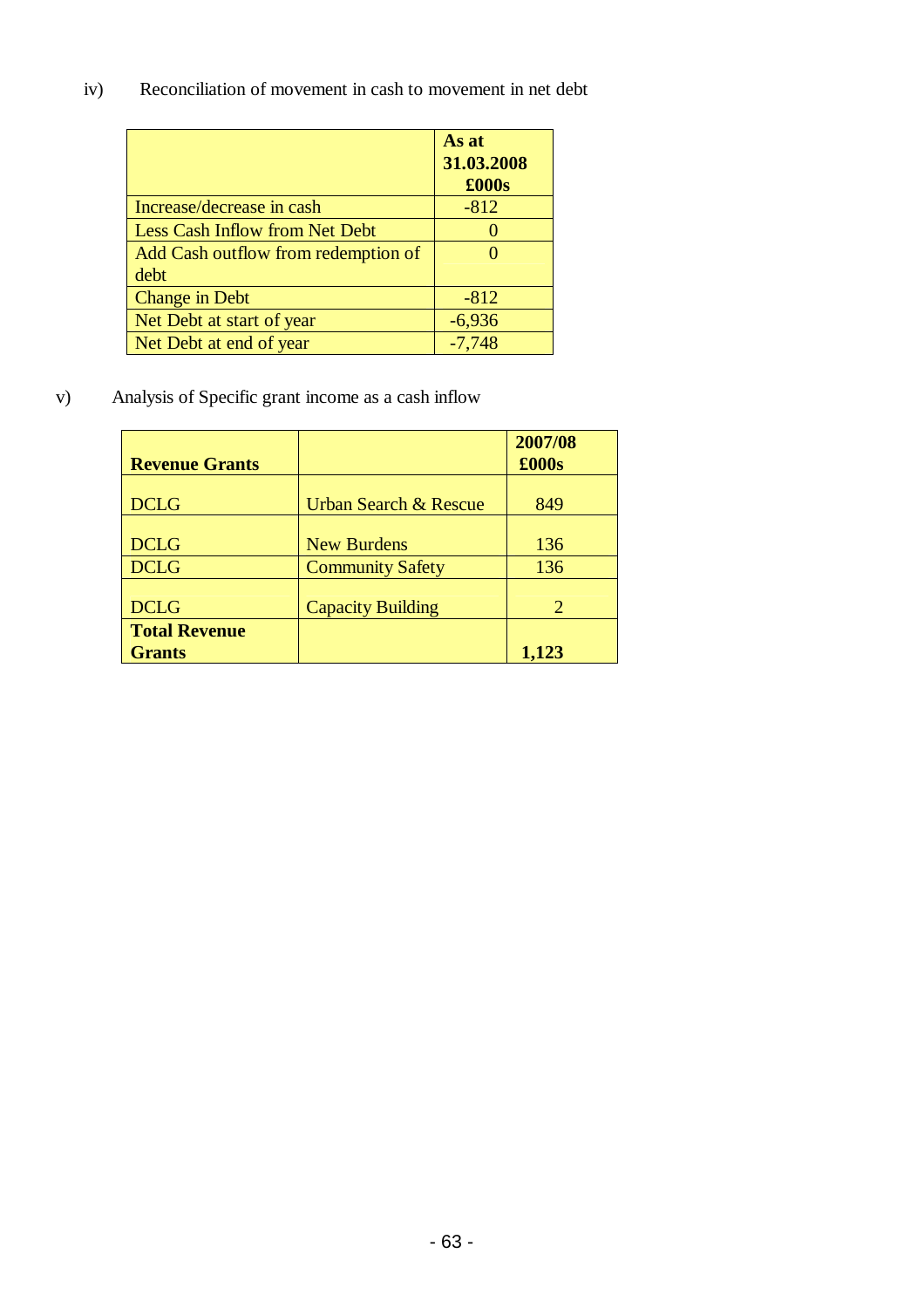# **Firefighters' Pension Fund Account**

|                     | <b>Firefighters' Pension Fund</b>                    |                |
|---------------------|------------------------------------------------------|----------------|
|                     |                                                      |                |
|                     |                                                      |                |
| 2006/07             | <b>Fund account</b>                                  | 2007/08        |
| $\pmb{\pounds}000s$ |                                                      | $\pounds000s$  |
|                     |                                                      |                |
|                     | Income to the fund                                   |                |
|                     | Contributions receivable (funds due to us during the |                |
|                     | year):                                               |                |
|                     | - from employer                                      |                |
| $-2,235$            | - normal contributions                               | $-2,465$       |
| $\overline{0}$      | - early retirements                                  | 0              |
|                     | - other contributions (Ill health Contributions and  |                |
| $-126$              | refund of overpayment)                               | $\theta$       |
| $-1,176$            | - from members                                       | $-1,330$       |
|                     | Transfers in:                                        |                |
| $-131$              | - individual transfers in from other schemes         | $-198$         |
| $\overline{0}$      | - other transfers in                                 | $\mathbf{0}$   |
| $-3,668$            | Income to the fund                                   | $-3,993$       |
|                     |                                                      |                |
|                     | Spending by the fund                                 |                |
|                     | Benefits payable:                                    |                |
| 3,291               | - Pension payments                                   | 3,479          |
|                     | - Commutation of pensions and lump-sum retirement    |                |
| 720                 | benefits                                             | 610            |
| $\overline{0}$      | - Lump-sum death benefits                            | $\overline{0}$ |
| $\theta$            | - other benefits payable                             | $\theta$       |
|                     | Payments to and on behalf of leavers                 |                |
|                     | - Refunds of contributions to people who leave the   |                |
| $\overline{c}$      | scheme                                               | $\theta$       |
| $\boldsymbol{0}$    | - Individual transfers out of the scheme             | 174            |
| $\overline{0}$      | - other payments                                     | $\Omega$       |
| 4,013               | Spending by the fund                                 | 4,263          |
|                     |                                                      |                |
|                     |                                                      |                |
| 345                 | Net amount payable for the year before top up grant  | 270            |
|                     | receivable from sponsoring department                |                |
|                     |                                                      |                |
|                     |                                                      |                |
|                     |                                                      |                |
| $-345$              | Top-up grant receivable from sponsoring department   | $-270$         |
|                     |                                                      |                |
| $\overline{0}$      | Net amount payable/receivable (-) for the year       | $\overline{0}$ |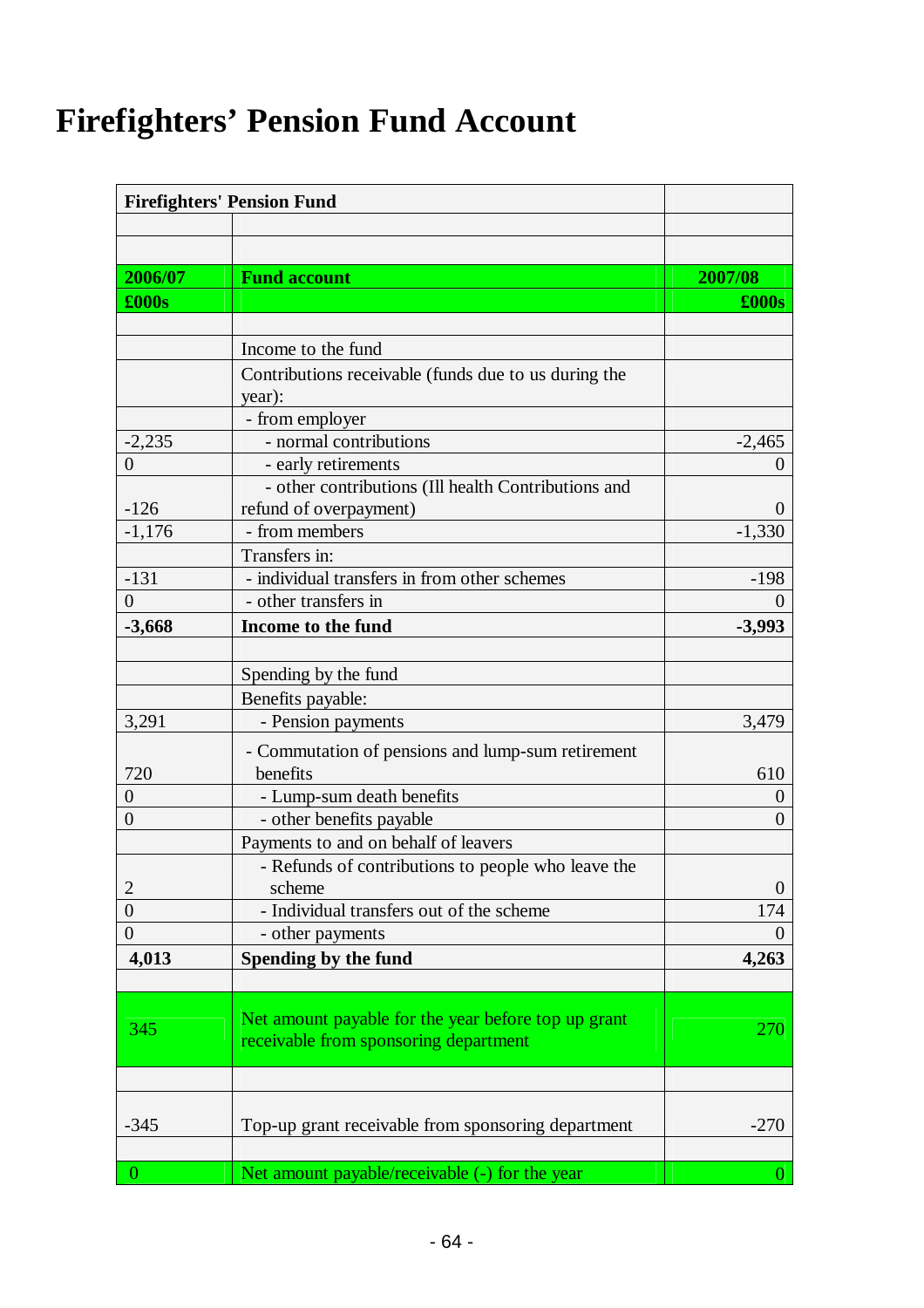# **Firefighters' Pension Fund Net Assets Statement**

| 2006/07<br>$\pounds000s$ | <b>Firefighters' Pension fund net assets statement</b>                                              | 2007/08<br>$\pounds000s$ |
|--------------------------|-----------------------------------------------------------------------------------------------------|--------------------------|
| (Restated)<br>figures)   |                                                                                                     |                          |
|                          | Net current assets and liabilities:                                                                 |                          |
| $\Omega$                 | - contributions due from employer                                                                   | $\theta$                 |
| $\theta$                 | - pensions top up grant received from sponsoring<br>department                                      | 0                        |
| $\theta$                 | - unpaid pension benefits                                                                           |                          |
| $-1,038$                 | - amount due to sponsoring department                                                               | $-1,098$                 |
| 1,038                    | - other current assets and liabilities (other than<br>liabilities and other benefits in the future) | 1,098                    |
| $\Omega$                 | Net liability at the end of the year                                                                |                          |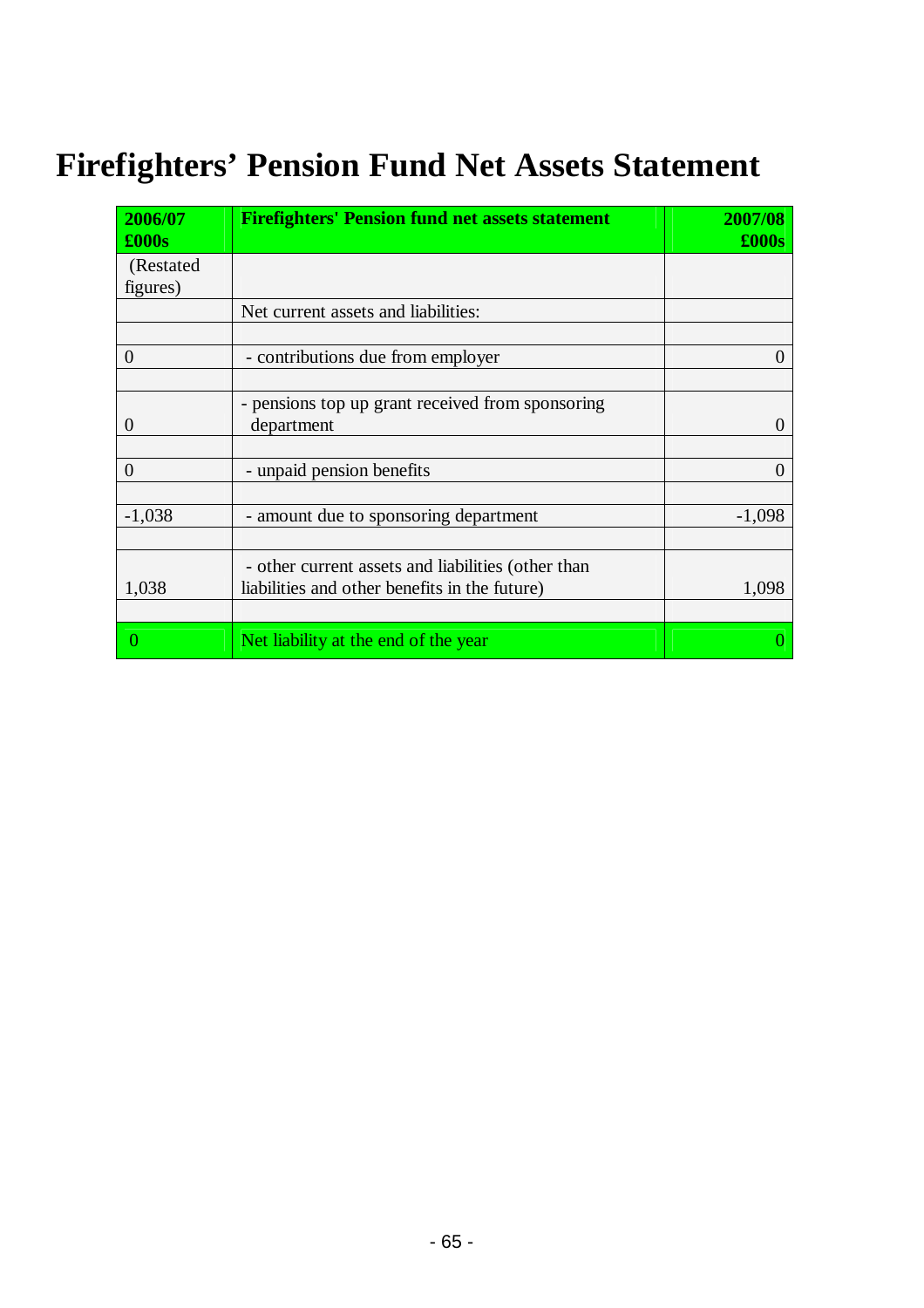## **Notes to the Firefighters' Pension Fund Accounts**

## NOTE1

(a) Before 1 April 2006 the Firefighters pension scheme did not have a percentage of pensionable pay contribution from employers : rather the FRS was responsible for paying the pensions of its own former employees on a pay-as-you-go basis. Under the new funding arrangements the scheme remains unfunded but will no longer be on a pay-as-you-go basis as far as the Fire Authority is concerned. The Authority will no longer meet the pension outgo directly: instead they will pay an employer's pension contribution based on a percentage of pay into the Pension Fund. The Authority is required by legislation to operate a Pension Fund and the amounts that must be paid into and paid out of the Pension Fund are specified by regulation. Benefits payable are funded by contributions from employers and employees Employers contribution levels are based on percentages of pensionable pay set nationally by the DCLG and subject to triennial revaluation by the Government Actuary's Dept

Subject to scrutiny and approval by the Secretary of State and Parliament, under the new arrangements the Pension Fund will be balanced to nil at the end of the year by either paying over to the sponsoring department (DCLG) the amount by which the amounts receivable by the Fund for the year exceeded the amounts payable, or by receiving cash in the form of pension top-up grant from the sponsoring department equal to the amount by which the amount payable from the pension fund for the year exceeded the amount receivable.

(b) The accounting policies followed are the same as for the main accounts of the Authority.

(c) If the Pension Fund Account is not balanced to nil by pension top-up grant receivable or by the amount payable to the sponsoring department the Pension Fund should be balanced to nil by a supplementary contribution from the authority to the Pension Fund or by the Pension Fund returning contribution to the authority. The Net Assets Statement does not include liabilities to pay pensions and other benefits after the Balance Sheet Date.

(d) As the Scheme is unfunded there are no investment assets.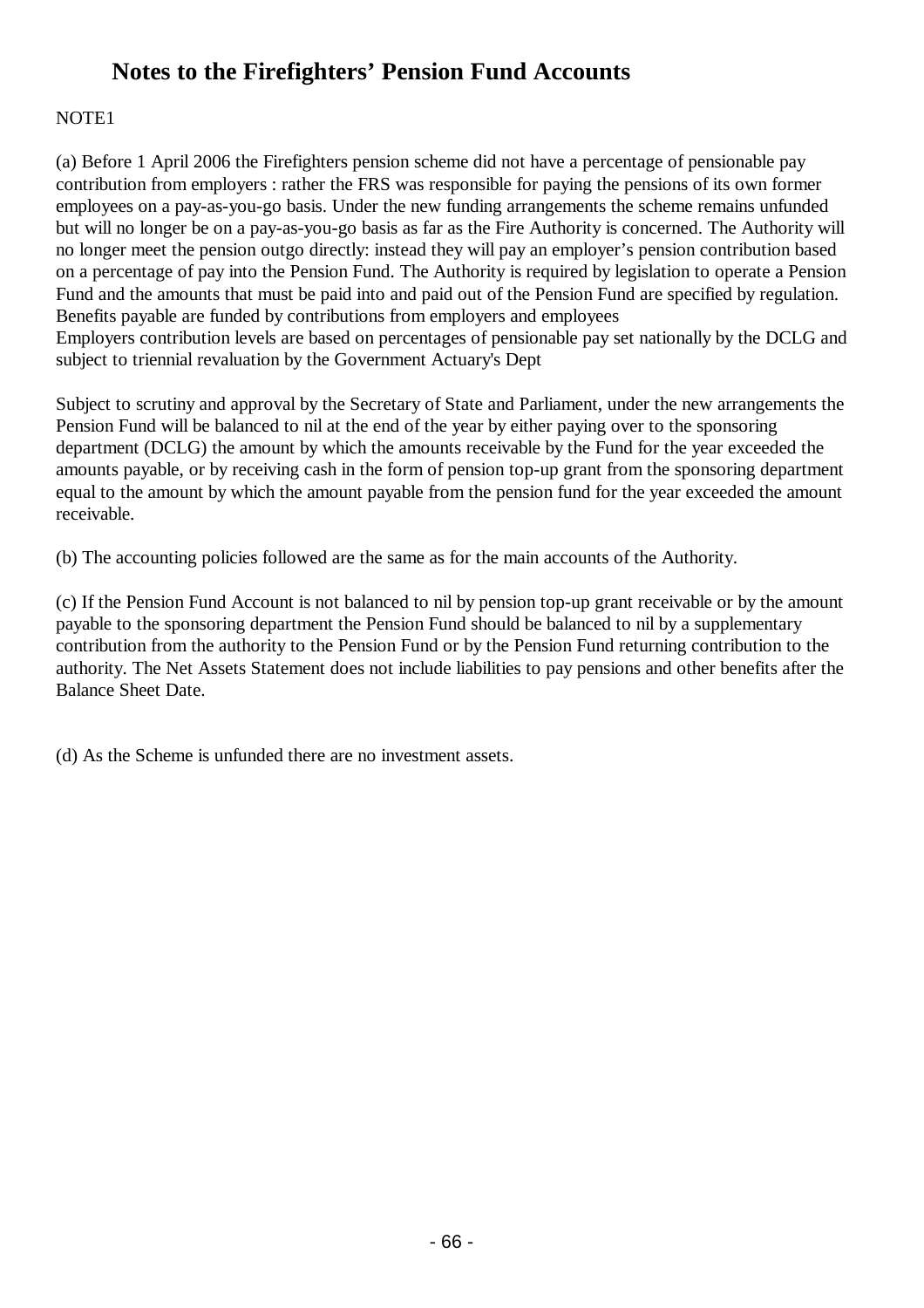## **Glossary of Terms**

ACCOUNTING STANDARDS Financial Reporting Standards (FRS) and Statements of Standard Accounting Practice (SSAP) refer to the accounting practice that must be adopted in the preparation of accounts.

### AMORTISATION/AMORTISE

The equivalent of depreciation for intangible assets.

#### BUDGET

A statement for the Authority's expected level of service delivery plans expressed in monetary terms and spending over a set period, usually one year.

## **BVACOP**

Best Value Accounting Code of Practice produced by CIPFA, published in 2001, to establish a reporting protocol to demonstrate best value in the provision of services to the community.

## CAPITAL ADJUSTMENT ACCOUNT

Provides a balancing mechanism between the different rates at which assets are depreciated under the SORP and are financed through the capital controls system.

#### CAPITAL RECEIPTS

Proceeds from the sale of capital assets. They may be used to finance new capital expenditure,. receipts available to finance capital expenditure in future years are held in a Usable Capital Receipts Account.

#### **CIPFA**

Chartered Institute of Public Finance and Accountancy.

#### **CPFA**

Chartered Public Finance Accountant.

#### **CREDITORS**

Amounts owed by the Authority at the Balance Sheet date for goods received or work done.

## DCLG

Formerly the ODPM (Office of the Deputy Prime Minister), now the Department of Communities and Local Government.

Amounts due to the Authority but unpaid at the Balance Sheet date.

#### DEFERRED CHARGES

An item in the Balance Sheet where there is no tangible asset.

#### DEPRECIATION

The loss of value of assets due to wear and tear, age or obsolescence

#### FINANCIAL REPORTING STANDARDS (FRS)

Accounting standards are applicable to financial statements of a reporting entity that are intended to give a true and fair view of its state of affairs at the balance sheet date and of its profit or loss (or income and expenditure) for the financial period ending on that date. FRSs are based on the Statement of Principles for Financial Reporting, currently in issue, which addresses the concepts underlying the information presented in financial statements.

#### FRS17

Financial Reporting Standard 17 Retirement Benefits. The guidance for accounting for the benefits and liabilities relating to Pension schemes.

#### GENERAL FUND

The balance held by the Authority against which the council tax is raised. The balance sheet shows the accumulated surplus from previous years.

#### **HMRC**

HM Revenue & Customs (HMRC) was formed on the 18 April 2005, following the merger of Inland Revenue and HM Customs and Excise Departments.

#### LOANS OUTSTANDING

Loans raised to finance capital spending which have to be repaid.

## LOCAL GOVERNMENT PENSION SCHEME (LGPS)

Is the pensions scheme provided by the Authority for employees not eligible to join the firefighters pension scheme.

MINIMUM REVENUE PROVISION (MRP) The minimum amount of the authority's